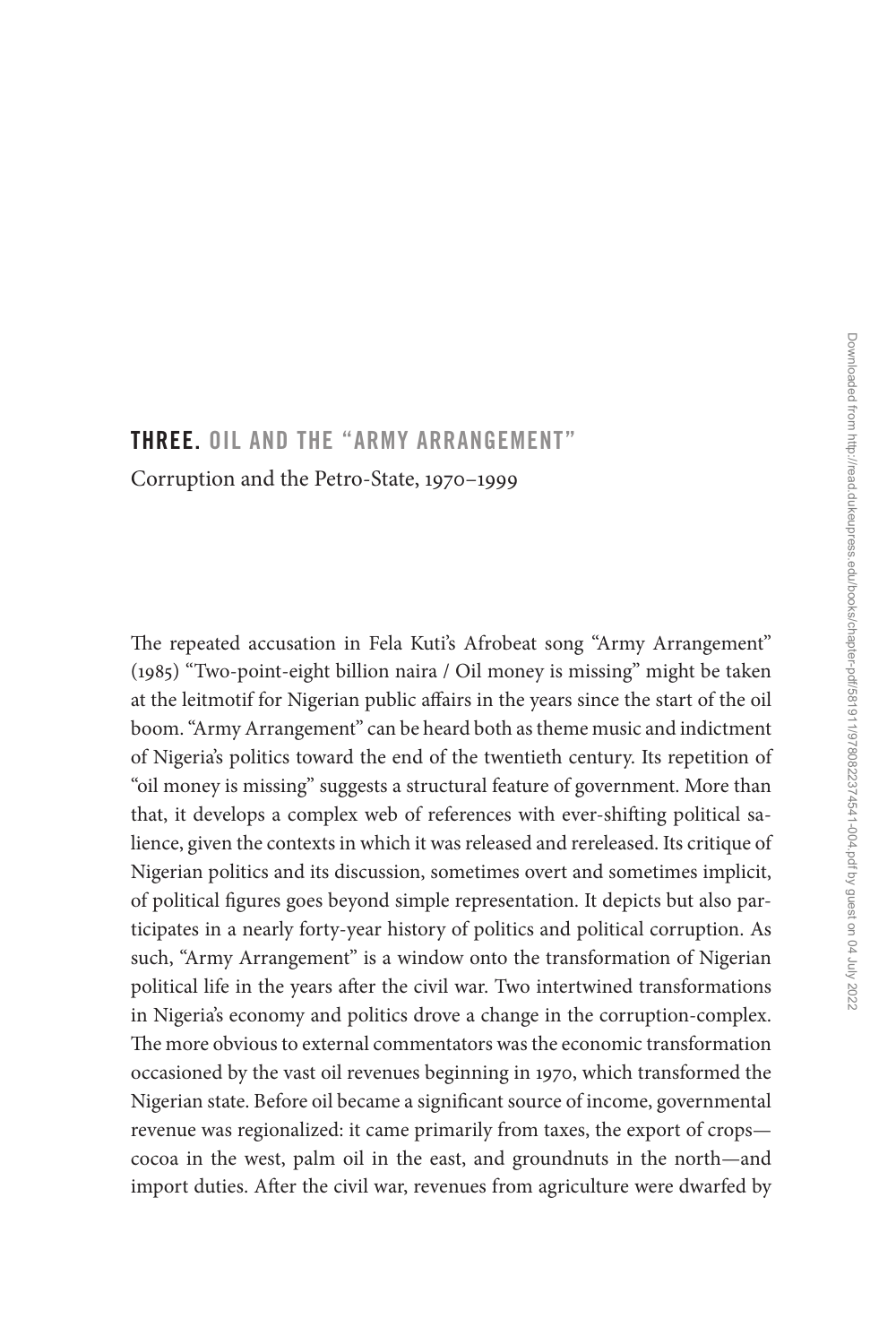oil receipts, which poured directly into federal coffers. Oil wealth allowed the government to maintain the naira at an artificially high level, serving to subsidize imports at the expense of some indigenous sectors. The strategy had limited success, at least if industrialization were the goal: import substitution is difficult when imports are effectively subsidized. The economic basis of state institutions became more centralized with the shift to oil exports, and Nigeria's new status as an oil rentier caused other sectors of its economy to stagnate. Nigeria's transformation heightened the stakes for control at the center, since the federal government controlled the country's primary source of wealth.<sup>1</sup>

The second transformation was equally significant. Even before the civil war broke out, Yakubu Gowon's military government had attempted to address the centrifugal tendency of Nigeria's previous federal arrangement. The twelvestate arrangement promulgated in 1967 was finally implemented in all parts of the country by 1970; it was more than a bureaucratic innovation. The politics of ethnic patronage that had bedeviled the First Republic emerged directly from the ethnic makeup of the three (and then four) regions. The twelve states created a new institutional calculus that government officials were forced to accommodate in distributing national resources, a logic that would extend to civilian politics when it restarted and aspirant politicians sought political constituencies. A federation of states constituted by ties of history and ethnicity offered new opportunities by underlining the possibility that yet more states might be created to accommodate disgruntled minorities within the existing arrangement. Lobbying for states was nothing new—it was a well-established feature of First Republic politics, as the creation of the Mid-Western Region and the lobbying for Kano state attested—but the new federal system demonstrated that lobbying for ethnic acknowledgment could succeed. It also established the form of arguments that might justify the creation of yet more states.

At the same time, the country implemented and standardized a third level of government, the Local Government Area (LGA); a similar logic emerged there. Affinity also justified claims to LGA status, as communities attempted to demonstrate their ties or lack of ties to one another. These institutional pressures had a further splintering effect on the identities that had political salience as aspirants to elite status at the top of a state lobbied for new states they might be better positioned to dominate. Nigerian politics has always been a politics of patronage; as Richard Joseph brilliantly demonstrates, the power of office and handing out offices has been at the center of Nigerian party politics, making the intersection between clientage and social ties like ethnicity of more enduring importance than ideology or policy. What made Nigeria's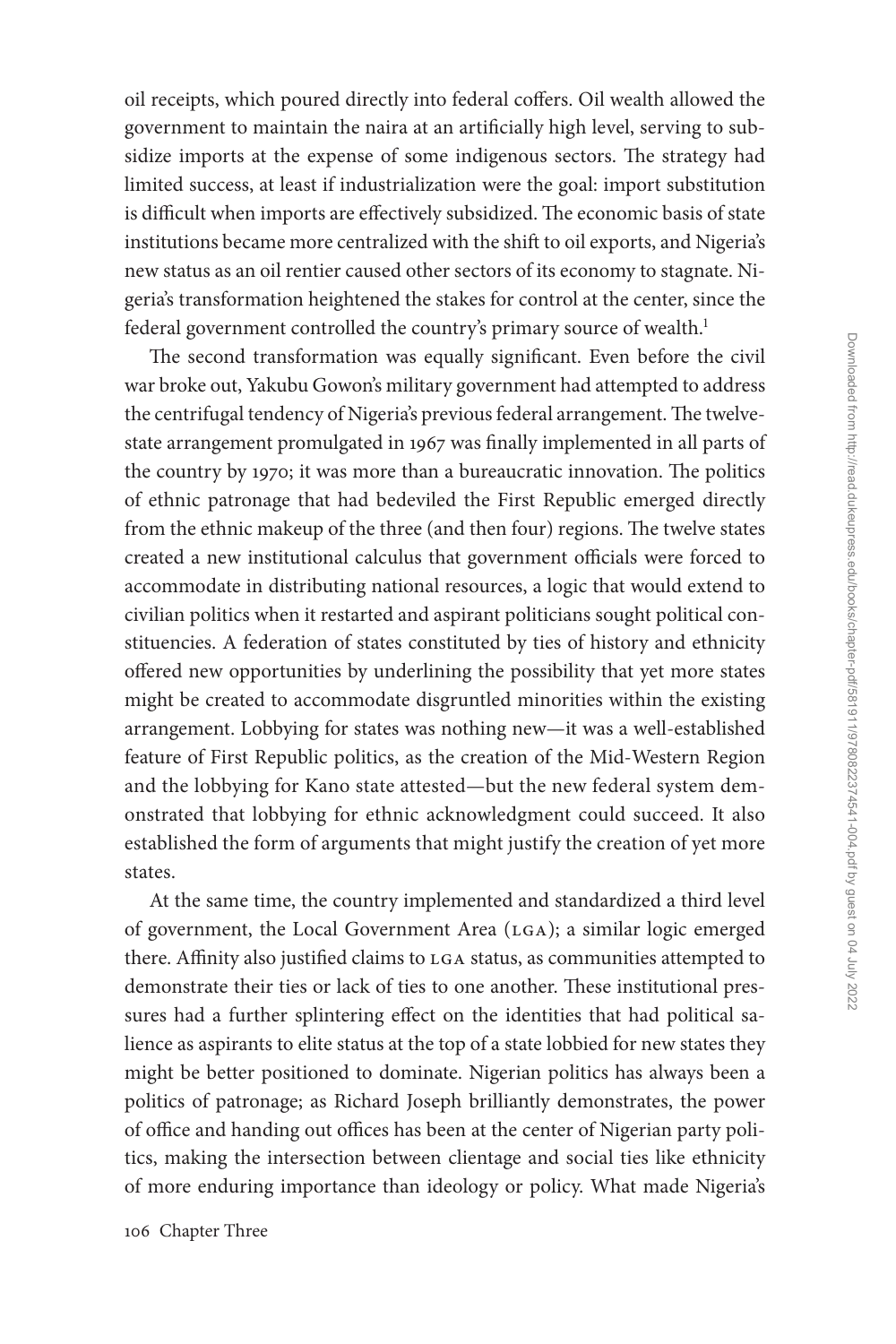"prebendal" politics distinct from other forms of patronage was that state of-fices themselves became a form of wealth.<sup>[2](#page--1-0)</sup> The forms federalism took after the civil war made institutional questions central for the politically pressing issue of where government offices and other goods might be available.

Nigeria's oil money supercharged this institutional conjuncture. The consequences went beyond a transformation in the country's political economy. The politics of patronage was transformed by the infusion of oil money, but could not have taken the forms it did barring Gowon's new version of federalism.<sup>3</sup> The changes affected politics and government practice, but *mal*practice was transformed as well. The corruption-complex thus took on new forms from this moment. Further, by becoming overt and increasingly visible to international commentators, it opened new, bigger, and more intensive opportunities for the irregular acquisition of money for private interests. The final result was to bring the Nigerian corruption-complex into more or less the form it retains at the time of this writing.

"Army Arrangement" and its enduring significance capture these complexities. Before the song's release in 1985, Fela was arrested and imprisoned on charges of currency smuggling. His imprisonment and declaration by Amnesty International as a prisoner of conscience gave the song an additional force as commentary on military governance.<sup>4</sup> Fela Kuti's son Seun, who took over his father's band, Egypt 80, began performing the song live after the former's death in 1997. The choice to perform "Army Arrangement" in the 2000s was provocative. Indeed, its performance in 2008 was especially fraught. The presidential election held in 2007 was the third under the Fourth Republic.<sup>5</sup> Like previous elections, it was plagued by irregularities. Widely called Nigeria's most fraudulent election ever—a real distinction given elections under the First and Second Republics—the candidate of the ruling People's Democratic Party (PDP), Umaru Musa Yar'Adua, was declared winner of the contest to succeed retiring President Olusegun Obasanjo. One of the leading opposition candidates was Muhammadu Buhari, representing the All-Nigeria People's Party (ANPP), as he had in 2003 as well. Buhari and another major candidate alleged President Yar'Adua had triumphed only through wide-scale vote fraud; many were inclined to believe these claims. The matter remained in litigation long after Yar'Adua took office. Like Obasanjo before him, Buhari was a former military head of state, and also like Obasanjo his record was the source of his political appeal. Both leaders had been imprisoned during the Abacha military regime in the 1990s, but where Obasanjo's appeal was having led a government that had voluntarily given up power—cynics said it was more that he was a westerner acceptable to northern power brokers—Buhari's appeal was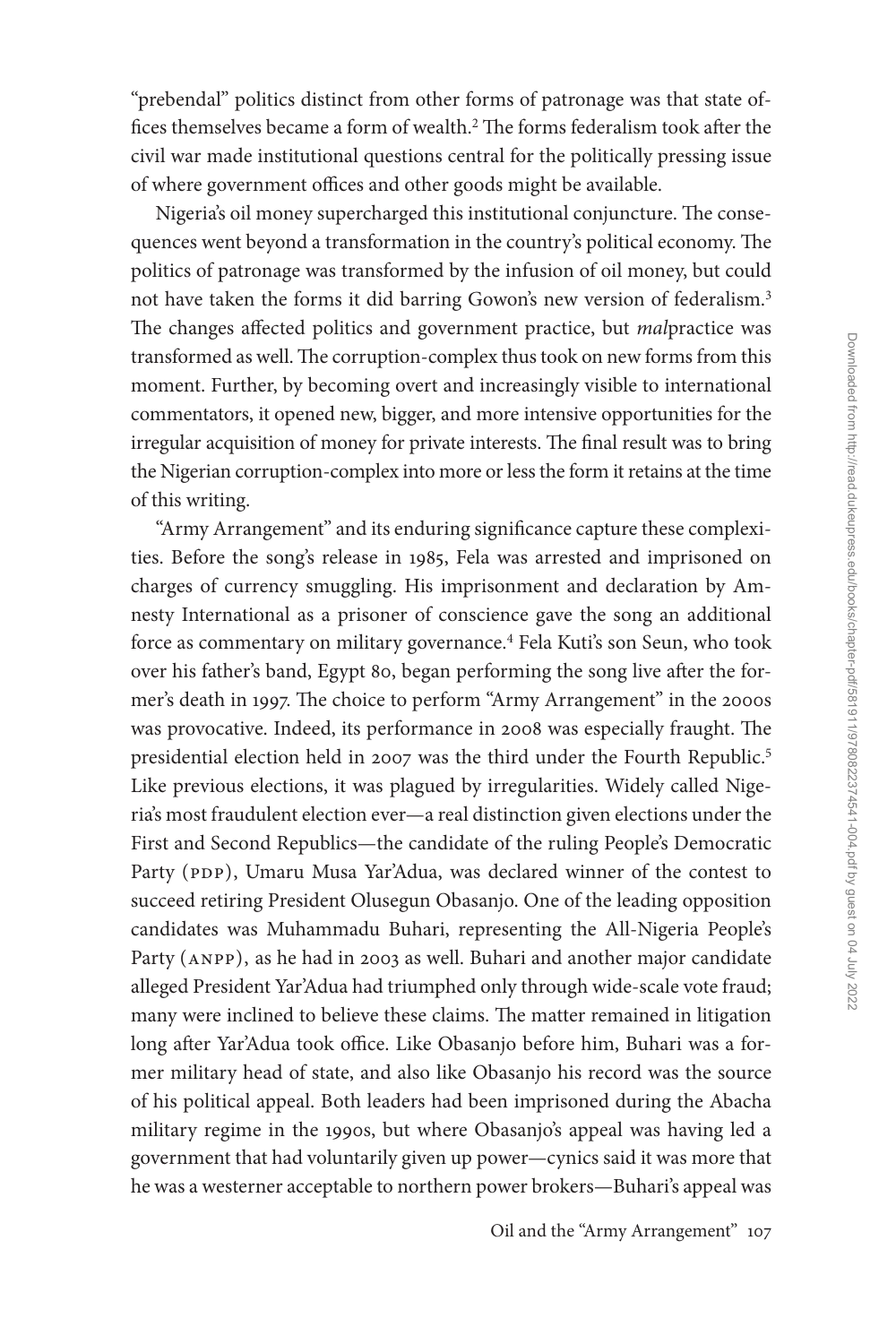his reputation for honesty and combatting corruption. Claims for his honesty were more compelling than claims for a record of good governance. General Buhari's military regime had been toppled in a coup after becoming repressive and unpopular while not managing to sort out the country's economic mess. His government's War against Indiscipline and War against Women were occasions of considerable brutality. But while his government was unpopular when it was toppled in 1985, it is remembered as less profligate and less rampantly corrupt than the Second Republic he displaced or the Babangida and Abacha regimes that followed. Buhari has capitalized on this reputation for discipline and rectitude; his presidential candidacies in 2003 and 2007—and indeed his 2011 candidacy for the Congress for Progressive Change, and successful 2015 candidacy for the All-Progressives Congress (apc)—centered on his criticism of the PDP's rampant corruption. Buhari's long career in electoral politics depends on reputation.

That image is a prime target for "Army Arrangement." Buhari came to public prominence in 1975, when he was appointed governor of North-Eastern state. He later became petroleum minister and head of the Nigerian National Petroleum Corporation. After Nigeria returned to civilian rule in 1979, allegations emerged that N2.8 billion had disappeared from the NNPC. Some claimed it ended up in Buhari's personal bank account. At the time,  $\mathbb{N}_2$ .8 billion was a notable sum. Initially inclined to leave the matter alone, Nigeria's new civilian president, Shehu Shagari, eventually allowed an inquiry to take place, and a panel headed by Supreme Court Justice Ayo Irikefe was empaneled in 1980, while a committee of the Nigerian Senate also investigated the allegations. The inquiry found no wrongdoing, though the former head of state declined to testify before it. "'Money no lost,' them shout again / Inquiry come close o." By 1983 the country's mood was ugly. The economic situation was dire as a result of the crash in world oil prices. Unable to pass a workable austerity policy, the National Assembly allowed Nigeria to go deeply into debt. The elections were no help. Notably violent, they were also blatantly rigged and thus conferred no additional legitimacy on President Shagari's administration. In this context, the Senate's ongoing probe into General Buhari's finances was no help. The matter became entirely academic when the army toppled the government and appointed General Buhari as the new head of state.

In the coup's aftermath, the National Assembly was dissolved, and the Senate committee reported no evidence of wrongdoing on Buhari's part or that of anyone else. Soon after taking power, the new head of state gave a defensive interview in which he claimed the allegation about the missing money came about because of the irresponsibility of the press. Buhari asserted his status as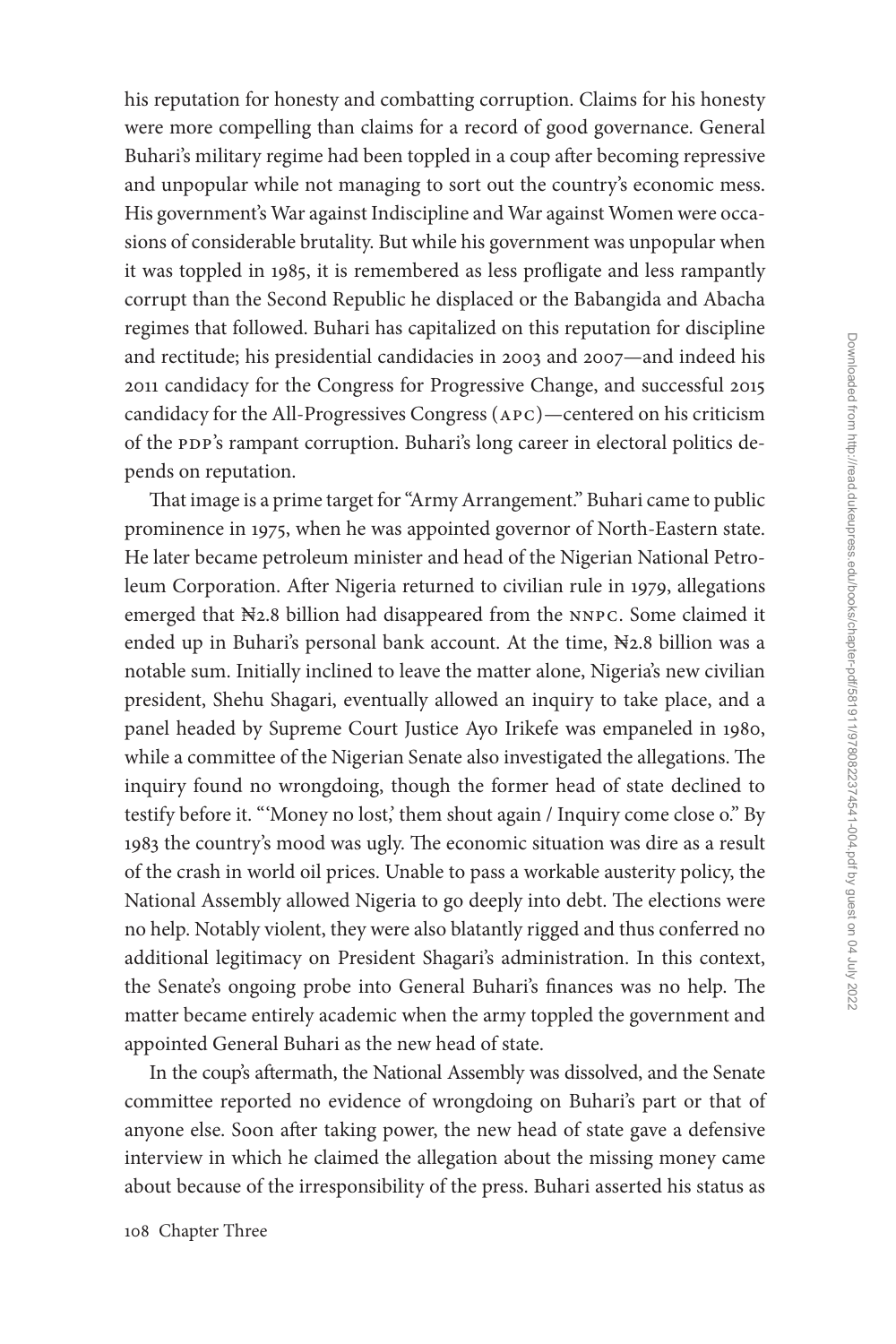a simple army officer and claimed his regime sought only to rein in civilian corruption and to create the necessary conditions for real democratic accountability. Several months later, Buhari's government passed Decree No. 4, which severely curtailed press freedom and made it an offense to publish anything that "is calculated to bring the Federal Military Government . . . to ridicule or disrepute.["6](#page--1-0) But while the general's coming to power shut down investigations into the nnpc's missing ₦2.8 billion, Buhari's government did investigate wrongdoing among many Second Republic politicians. Notably, President Shagari himself was cleared of all charges. Whatever suspicions still lurk about Buhari's having profited from his political positions, and however authoritarian his regime was in practice, General Buhari's twenty months in power were not as profligate as the Second Republic. His current reputation emerges from this relative rectitude and survived his tenure as chairman of the Petroleum Trust Fund during the military regime of Sani Abacha, an interlude that also proved a source of allegations about missing money. Versions of the  $\mathbb{N}_2$ .8 billion story continue to circulate. In the most lurid version, the Irikefe panel was an attempt to cover up the damning conclusions of the Senate report, which had been leaked to a reporter from the Nigerian Television Authority who covered the story on air. The Senate chairman was subsequently pressured to rescind the conclusions, and the story was scrubbed from the Senate record and the television archive. The reporter, who refused to retract her story, was forced into exile.<sup>[7](#page--1-0)</sup>

Accusations about the missing money rankled. The government's Decree No. 4 declared Buhari's anger in legislative language. In an interview thirty years later, Buhari declared the money "couldn't have been missing. Not even the King of Saudi Arabia had the authority to issue checks in that amount." He went on to claim that Nigeria did not have enough money at the time to embezzle so much: "'At that time, Nigeria was exporting about 1.82 million barrels a day. And the cost of a barrel . . . was about \$18. You work out N2.8 billion. How could N2.8 billion be missing and we still have money to run the country? So it was just a political.' He continued somewhat ominously, 'Well, later, Tai Solarin and Professor [Ayodele] Awojobi were confronted and Fela, the late Fela, to go and prove their case. They had no evidence, most of them took the newspaper cuttings of their allegations to the tribunal.'"[8](#page--1-0)

"Army Arrangement" could hardly have been better calculated to defy Decree No. 4's ban on bringing officials into disrepute. It accused the head of state himself of stealing billions; the only fig leaf was that the song did not name General Buhari directly, simply relying on the 2.8 billion sum to make the connection. Given the regime's willingness to jail its critics, this was nonetheless a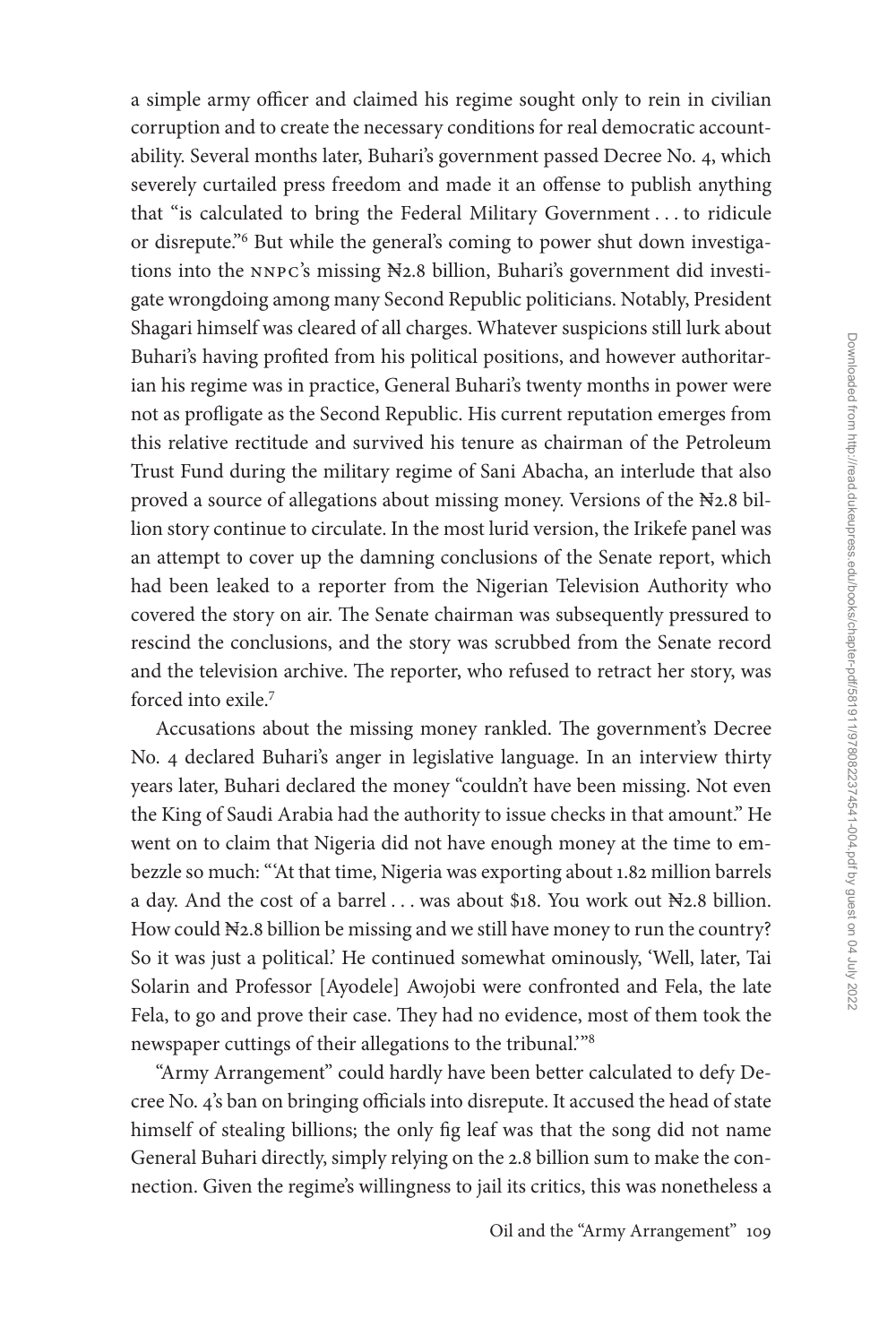very notable accusation to make publicly. Seun Kuti's performance of the song was less dangerously provocative; it addressed Buhari as a civilian politician and one in opposition—trying to advance his career in a civilian regime many already regarded as illegitimate. In this capacity, and as a representative of an opposition party, Buhari did not have the ability to menace Seun that he had possessed against the father. On the other hand, when General Buhari was head of state, he had not yet consolidated the reputation for honesty he later would acquire, nor was that reputation the basis for his public authority. Seun's attack on Buhari was thus safer than his father's had been, and the satire was perhaps more dangerous to its object if it was taken seriously. Then again, part of Buhari's allure is comparative: not only was the Fourth Republic seen as corrupt; the Babangida and Abacha military regimes that preceded it also were perceived as flagrantly dishonest. Buhari stood nearly alone in the pantheon of Nigerian leaders who genuinely fought corruption. The only other head of state who retained an unblemished character was Murtala Muhammed, and he was dead. Thus, Seun Kuti's version of "Army Arrangement" attacked the central weapon in Buhari's political arsenal.

The context of that earlier moment lessened the ad hominem implications of Fela's version. The song implied a fundamental quality of Nigerian governance: the alternation of civilian and military regimes continually invoked reformist ideals. Military regimes promised to restore a governmental integrity squandered by civilian politicians, while elected governments promised democratic accountability—and inevitably betrayed them. Neither brand of leadership, "Army Arrangement" suggests, ever seriously attempts to address the other's excesses. The absence of General Buhari's name made Fela's version as much an attack on all Nigerian governments as on the head of state himself. While Buhari obviously was targeted by the figure 2.8 billion and the specification of *oil* money, the central critique addresses a system that continually promises reform but never delivers it. The named villain is "Supervisor Obasanjo," the military head of state who had presided over the transition back to civilian rule. "Obasanjo plan am very well," in that the new civilian government elected "old politicians / Wey spoil Nigeria before." Earlier in the song, Fela describes civilians who had been sentenced to prison for illegal foreign exchange trades but were then released by the National Party of Nigeria (npn) government. The "army arrangement" of alternation between military and civilian regimes meant that all government crackdowns on corruption were mere entertainment: "Obasanjo turn vocalist / Yar'Adua [Obasanjo's deputy head of state, brother to the future president] road manager." The military government had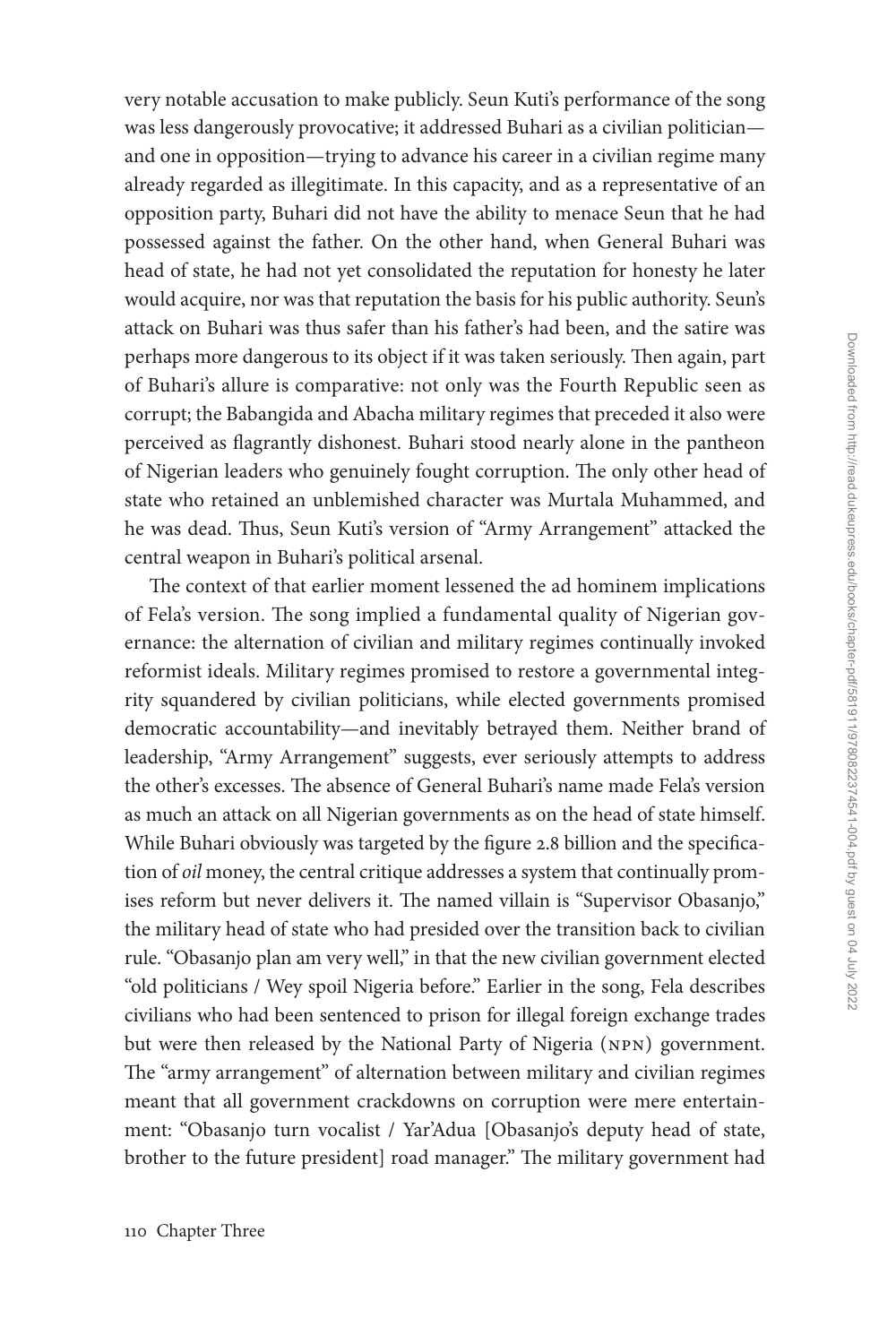publicly arrested the currency traders, but the incoming Second Republic government released them after only a year in jail:

Them start to arrest everybody o E no finish, e no finish . . . Doctor, lawyer, hustlers Engineer, photographers . . . All of them Kirikiri [a Lagos prison] Ten to fifteen years in jail After one year inside jail Civilian government take over Them release all of dem Them say dem be innocent o

Civilians ignored the sins of the military; military regimes forgave the civilians. Military rectitude was an elaborate show, without substance.

The inquiry into Buhari ended when the military came back to power. Fela's conclusion is that both the military and civilians loot the government, while attempts to investigate corruption and punish its perpetrators ultimately are inevitably stymied. By resurrecting "Army Arrangement" as Buhari tried to succeed Obasanjo for a second time, Seun not only undermined Buhari's reputation for honesty but questioned any possibility for political reforms driven by the Nigerian elite, civilian or military. By then, the alternation of civilian and military governments had receded somewhat as a possibility, but the inevitability of corruption in government loomed larger than ever. No one seriously proposed an "army arrangement" would benefit the country. The irony doubled in 2011, when the figure of 2.8 billion again made the news. This time, the release of Wikileaks cables publicized a set of accusations Obasanjo's Vice President Atiku Abubakar made to the U.S. ambassador to Nigeria. The vice president, whose relationship to the president had become strained, alleged the president had diverted U.S. \$2.8 billion from the nnpc budget to buy arms in order to pacify militants in the Niger delta. The meeting took place on 8 February 2007, but the newspaper coverage began with the release of the cables in 2011.

The Kutis' continuing cynicism was more than understandable. In response to *Zombie*, an earlier album attacking the army, the military government sent more than a thousand soldiers to Fela's home in 1977. During the course of the raid, the singer's mother was thrown from a second-story window. Funmilayo Ransome-Kuti was herself a distinguished figure, an ncnc politician and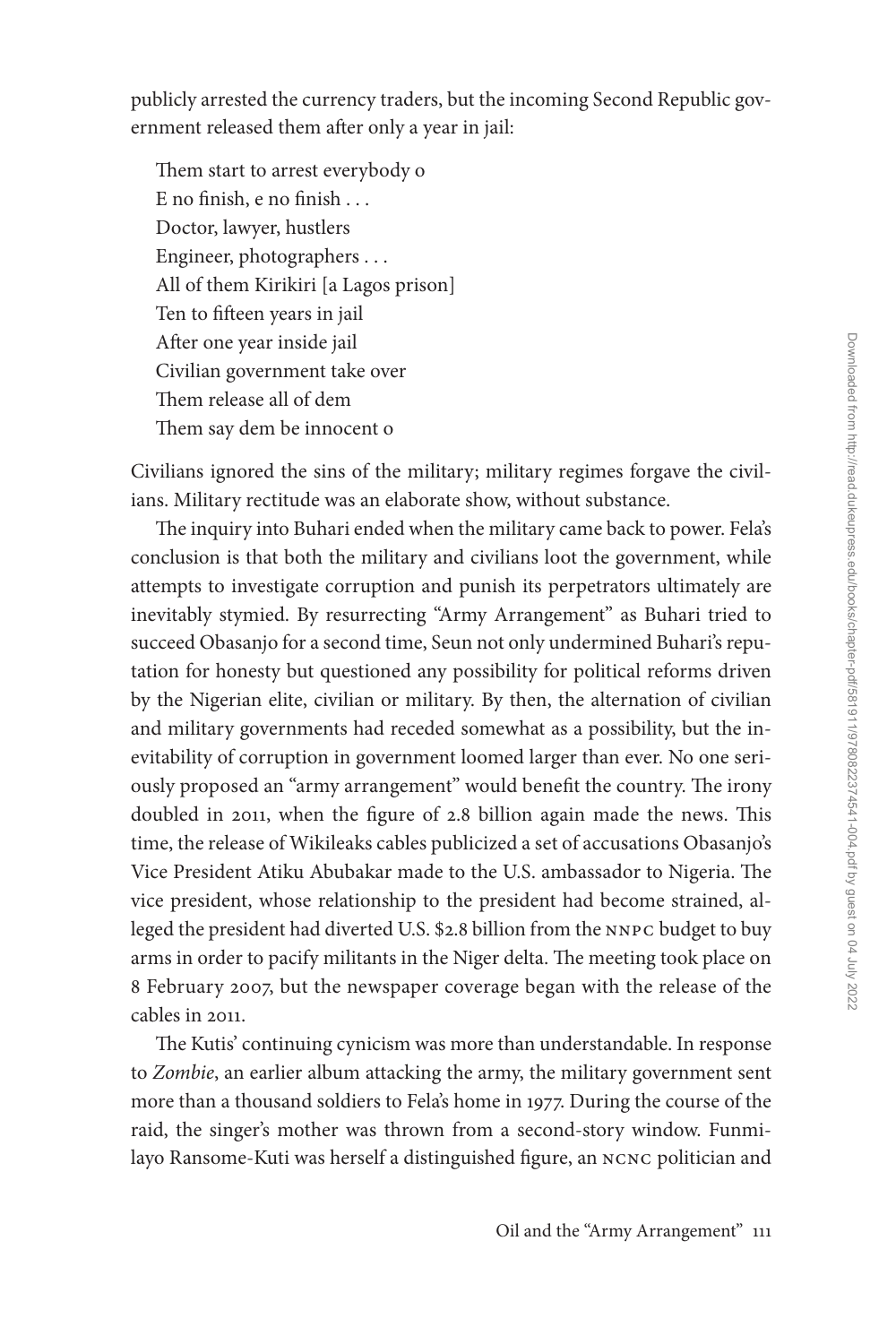reputedly the first Nigerian woman to drive a car, and the Kutis blamed her death the following year on the injuries sustained in this episode. Nor was Fela the only member of the family jailed under the military; one of his brothers was imprisoned at the same time as Fela's detention, though slightly later a second brother would serve as the federal minister of health.<sup>[9](#page--1-0)</sup> Seun does not run such risks in the relatively more open environment of the Fourth Republic.<sup>10</sup> Even so, it is not clear what will be accomplished by critique alone: "The young Africans them get two ears for head / Them get two eyes too / Them dey see the things wey dey happen," which is all very well, but "Few people dey fat with big money / And the rest dey hungry."

"Army Arrangement" and its rehearsal of the allegations against General Buhari are notable for the song's portrait of how oil revenue began to inflect Nigerian politics across the 1970s and 1980s. During this period a novel set of political processes began to create a new national culture. Just as the inauguration of political competition at the center in the late-colonial period made possibilities for government malpractice because of the new salience of power at the center for determining the distribution of national goods, changes in this period also transformed the basic logic of political life. The consequence was a new politics of corruption. "Army Arrangement" is important not for documenting allegations against Buhari, which were (and still are) widely known muckraking is not the point—but for underlining a complex dynamic of scandal and rehabilitation, fiercely brought up by the general's detractors, and even more fiercely denied by his supporters. The Kutis' taunt to General Buhari points to the ultimate meaning of corruption as a moral discourse. Seun's iteration posits the culpability of the entire political elite in the disappearance of oil revenue. Where Fela undermined what was by then an established narrative of Nigerian political life—civilian politicians reflected the popular will but also were rampantly dishonest; military rulers were authoritarian but reined in corruption—Seun's version is yet more dispiriting: both military and civilian administrations steal, and both systematically conspire to cover up their own culpability. Twenty-first century Nigeria is a sadder place than Nigeria in the 1980s.

#### "No Victors, No Vanquished": The Transformation of Corruption

The popular rage the missing N2.8 billion catalyzed presents a considerable contrast to the hope that characterized much of the 1970s. That decade was framed by two transitions: 1970 and 1979 were momentous years, marking the end of the civil war and then the return of civilian government after fourteen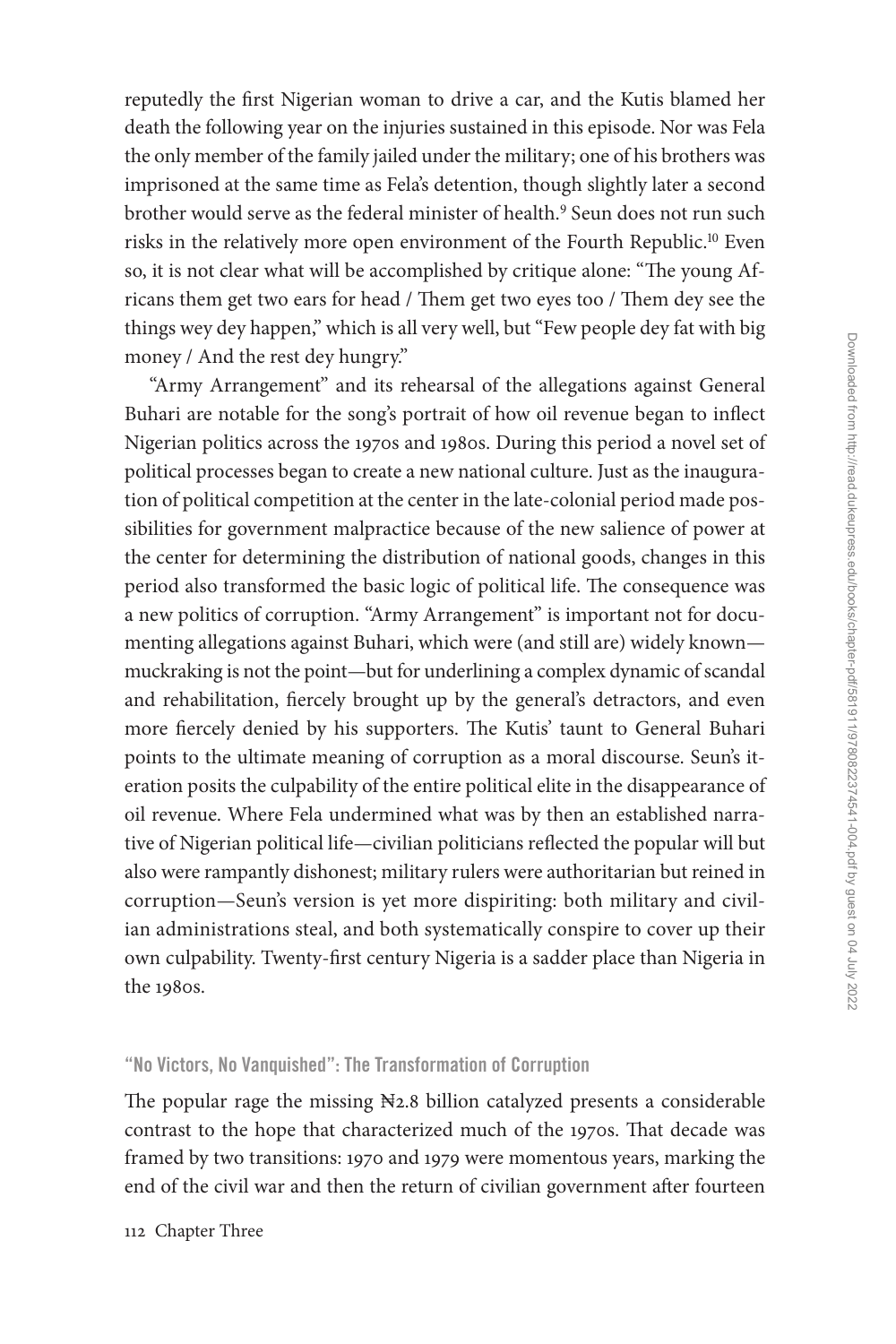years of military rule. The earlier transition was the more extraordinary, marking the end of the civil war and of the escalating ethnic tensions and violence that had preceded it. Pogroms against Igbo people across the federation, their retreat to the Eastern Region, and Biafra's secession were neither a discrete regional dispute nor an instance of long-term and inevitable tension between implacably opposed cultural rivals. As the last chapter demonstrated, political competition that emerged at the start of national-level political competition under the Richards constitution in 1948 transformed an already-established dynamic in which politicians' diversion of state resources undergirded their political potency, which intersected with politicians' regionalized bases of support. In this process, accusations of corruption had become an integral part of this regionalized competition, while the overall dynamic helped to politicize regional rivalries as *ethnic* rivalries, as politicians negotiated the politics of patronage in culturalized and ethnicized terms. Although the coups of January and July 1966 ended that pattern of political competition, the wholesale politics of ethnicity and regional politics proved more enduring, and deadly. Subsequent events did not eliminate this quality to Nigerian politics, but they did alter the ways it played out in national politics. At the same time, the advent of military government and its persistence for the subsequent twelve years had the effect of shifting the impetus of ethnicized corruption from the practices of civilian politics to that of military rule as well.

The civil war ended on 15 January 1970, when a delegation of Biafran army officers led by the breakaway republic's vice president surrendered to Nigeria's military head of state, Yakubu Gowon. The military leader's response was conciliatory: he famously declared the civil war would have "no victor, no vanquished." In a subsequent radio address he announced that a reunited Nigeria would pursue a policy he termed Reconciliation, Reconstruction, Rehabilitation. His stated goal was a process of conciliation and rapprochement rather than an explicit attempt to punish Biafra's secessionist leaders.<sup>11</sup> Biafran leaders (aside from Colonel Ojukwu himself, who had gone into exile in Côte d'Ivoire) were welcomed back: "My Government has directed that former civil servants and public corporation officials should be promptly reinstated as they come out of hiding." Gowon emphasized the importance of equal Nigerian citizenship and the right of all Nigerians to live and work anywhere in the country. This may have reassured Biafrans, but it left unspecified how the ethnic cleavages causing the civil war would be addressed.

Ironically and ominously, the most immediate direct consequence of the federal victory was the full implementation of the twelve-state structure Gowon had proclaimed in 1967. Gowon's initial decree of the twelve-state structure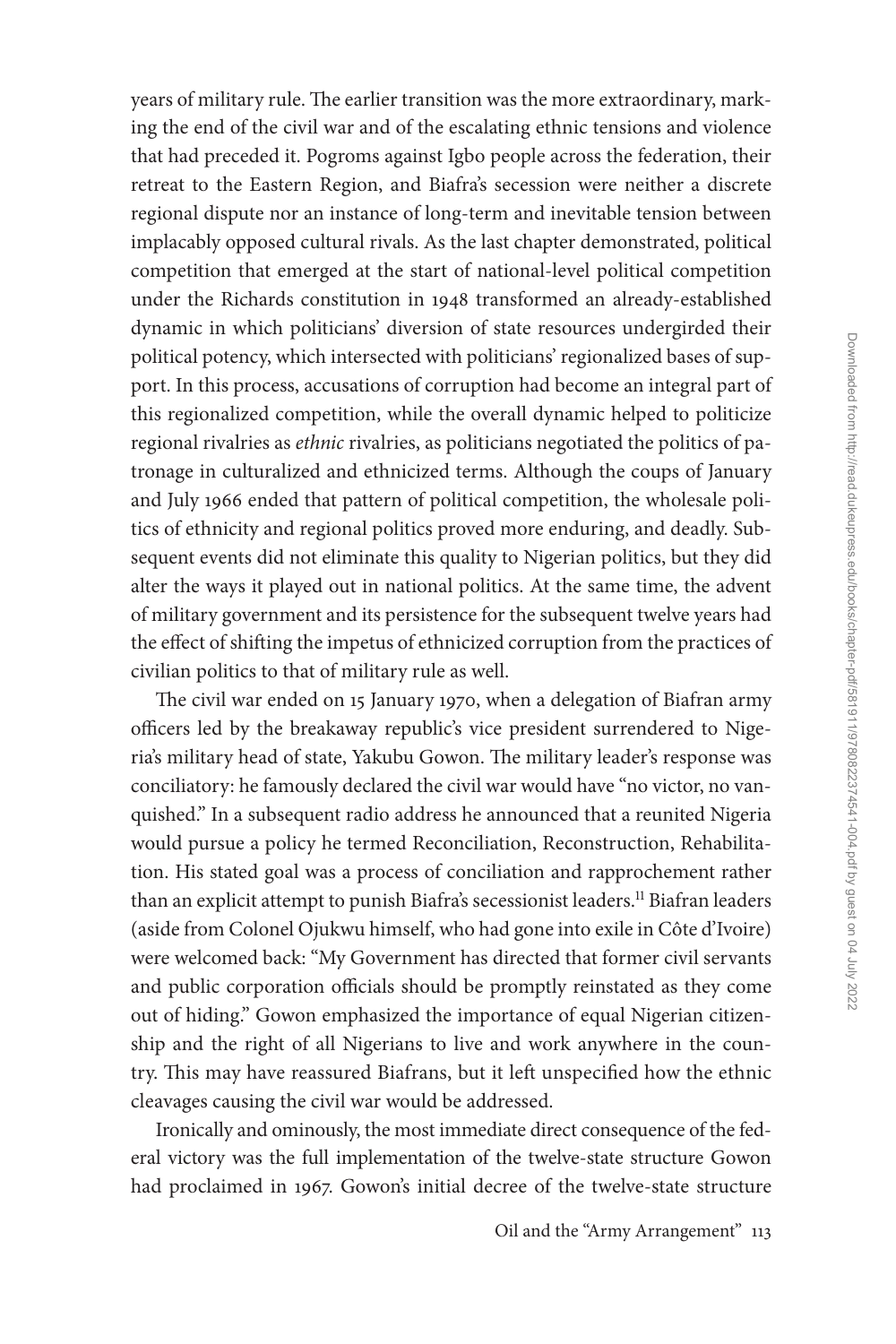in May 1967 had come in the aftermath of the anti-Igbo violence across the federation, the exodus of Igbos to the Eastern Region, and the coup against Ironsi's regime, which resulted in the deaths of the head of state and many of his Igbo subordinates. Gowon's new federal structure might have curbed the ratcheting up of tensions that led to such violence, while it also had the effect of potentially undercutting the position of Colonel Ojukwu, the Eastern Region's military governor, who would have become governor of the new East-Central state, vastly smaller than the old Eastern Region. It proposed a loss of territory and a concomitant loss of power for Ojukwu personally and was unacceptable for the largely Igbo elite that had dominated the region precipitating Biafra's secession. In ethnic terms, the structure could be justified in that the other two states carved out of the old Eastern Region were dominated by members of "minority" ethnic groups, while the Igbo now had a state of their own. However, Igbo partisans could not have helped noticing that the region's oil deposits were largely in Rivers and South-Eastern states and thus passed out from under Igbo control. *Both* the ethnic riots and the federal structure meant to accommodate ethnic diversity were easily understood as anti-Igbo, and both were tightly tied to questions of political control and who would have access to state resources. The end of the civil war, therefore, resulted in precisely the regional breakup Ojukwu was attempting to prevent, though by 1970 Biafra's military losses had long since removed the coastal areas from Enugu's control. Few truly mourned the end of the old regional structure, even if Ironsi's unitary state and Gowon's federal reorganization had each proven so costly, leading directly to countercoup and civil war.

Despite the contrast between abolishing federalism and increasing the number of states, both reforms achieved much the same centralizing end; the unitary state had devolved administrative responsibility from the regions to provinces while centralizing the civil service. The twelve-state system had a similar effect, with a devolution to states instead of provinces.<sup>12</sup> The unitary state prompted suspicion, particularly in the north. Already leery of Igbo advancement within the central civil service, a group of well-educated, relatively young men had attained high office within the Northern Regional government, and they were not inclined to trust the recruitment decisions of a regime perceived to be dominated by Igbos. Without a regional government dominated by a patronage network in which they were comfortably ensconced, this group faced bleak prospects for future advancement. Perhaps locked out of the federal civil service run by Igbo superiors, they would be forced to operate within the narrow confines of a provincial service. The twelve-state system was not necessarily more promising: military governors were appointed by the center,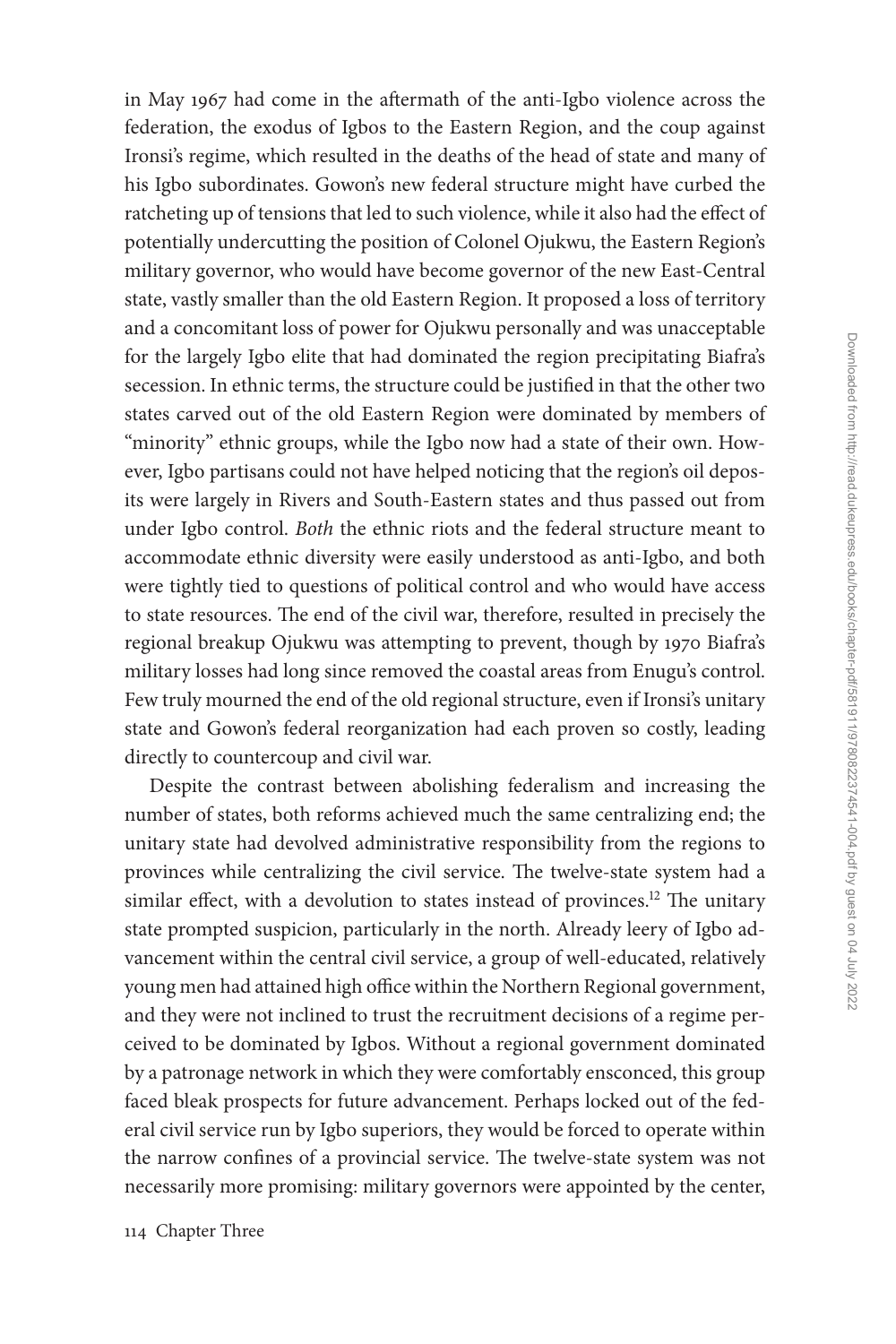and they might hire subordinates from their areas of origin. Nonetheless, for northerners whatever shortcomings Gowon's government might have had, it was not dominated by Igbos.

The twelve-state structure addressed grievances that had festered within the old regions in part by opening up the possibility that more states would be created in the future. The superficial equality of the old north and old south each divided into six states broke down with a more detailed ethnic calculus. However, the justification for making these precise splits enshrined in Nigerian federalism a logic of ethnic sovereignty, which simultaneously reified ethnic groups and indicated the manner in which ethnic claims might translate into administrative recognition. It also moved Nigeria away from a federal structure that magnified the power of the three "majority" ethnic groups. Kwara, North-Eastern, and Benue-Plateau states were emphatically non-Hausa areas emerging from the old north; Mid-Western, Rivers, and South-Eastern states were southern but neither Yoruba nor Igbo.<sup>13</sup> Officially acknowledging that ethnic groups had the right to representation at the level of state government could signal reconciliation at a moment in which Igbo secession was the dominant political issue bedeviling Nigerian political life. Previously favored by the Eastern Region's government, in 1970 the Igbo inhabitants of East-Central state were the main audience for Gowon's "no victors" rhetoric. Devastated by the war, landlocked, and less fertile than many other areas, East-Central state desperately needed federal assistance, though at least Igbos wary of violence elsewhere knew they had a secure, Igbo-dominated home to which they could retreat. Meanwhile, the other areas of the federation enjoyed new benefits from the novel federal scheme. In addition to the minorities, the north's major city of Kano received its own state, and eastern Hausas also got a state autonomous from Sokoto domination. Lagos became its own state, but Yorubas who still smarted from having had the Mid-West carved out from their region managed to retain their territorial integrity otherwise intact. Such boundaries could thus equally be considered fair and unfair. The Igbos got one state of their own, the southern Yorubas two (if one took Lagos state to be a prize awarded to the Yoruba), and the Hausas three. Nonetheless, the new federal arrangements could be construed as providing benefits to all. Even if the Igbo were not economically advantaged by the new arrangement, they did have territory to call their own. The new federal structure blunted the poisonous system in which the big three ethnic groups dominated their own regions and competed in the center.

Civilian politics had been an inextricable part of that dynamic. The logic in which civilian politicians became entrepreneurs of ethnic conflict through their own need to cultivate territorial political constituencies had already been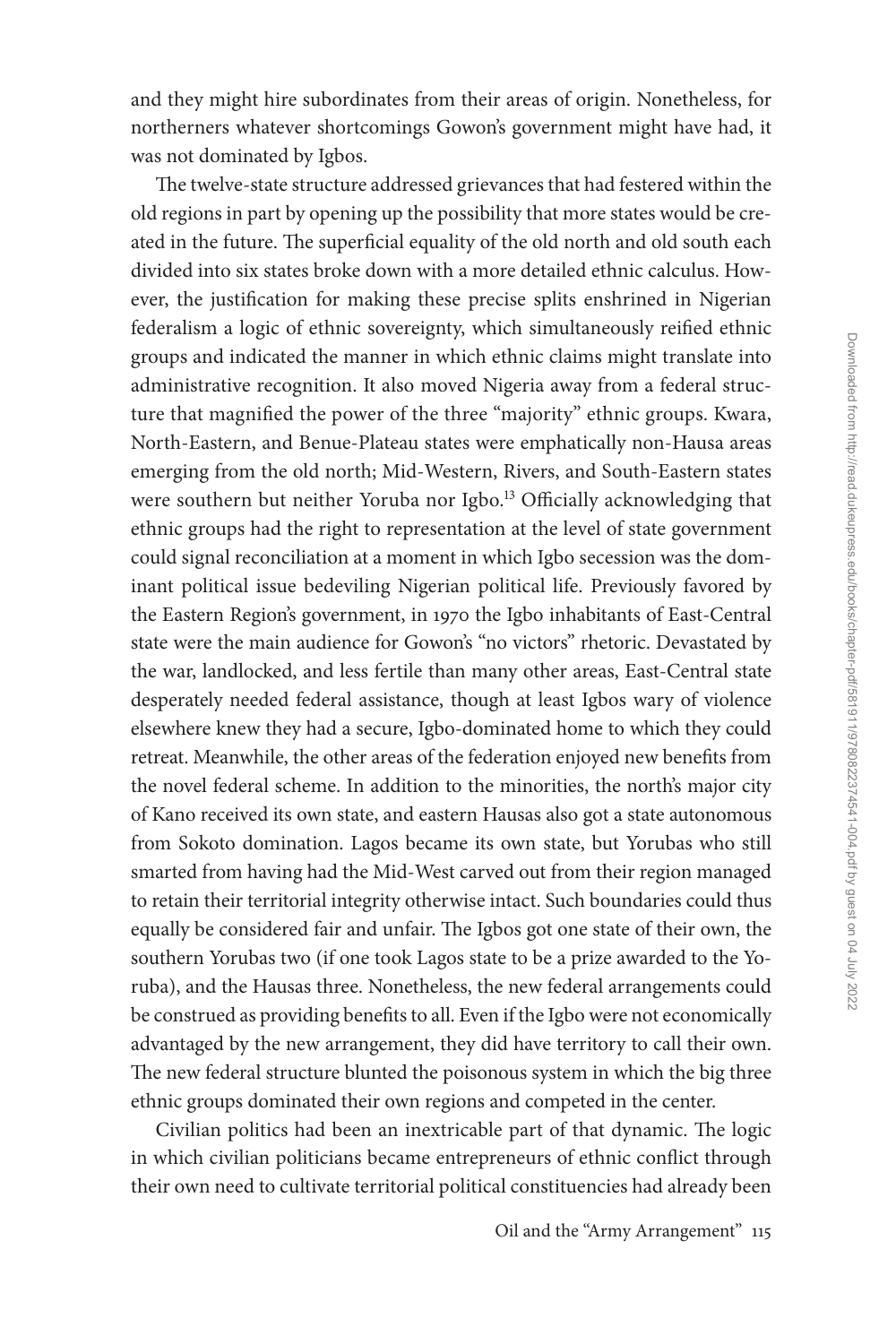made irrelevant by military rule, but even before 1970 Gowon demonstrated himself a master of conciliation and inclusion in government. Reconciliation was easier when politicians were not maneuvering to win elections and prevent their enemies from doing so. Neither did it hurt that Gowon himself was a member of a minority ethnic group from the Middle Belt, and though he was a northerner he was a Christian. The redoubtable western leader Obafemi Awolowo had been freed by the military government in 1966 and made commissioner for finance the following year. As the war ended, some Biafran secessionists also were appointed to high office. As the political elite began to perceive all sectors might enjoy a certain degree of governmental enfranchisement, ethnic tension subsided across the country more generally. Without electoral politics driving maneuvers for local (and therefore ethnic) constituencies, the centrifugal politics that had haunted the First Republic were somewhat calmed, even as ethnicity continued to serve as a lens for interpreting political positioning. Gowon underlined his disinterested motives by announcing Nigeria would begin a transition to civilian government, which would be complete by 1976.

But even at this earliest and most hopeful moment of Nigeria's oil boom, accusations of corruption troubled the body politic, initially in forms similar to those established through the colonial period and the First Republic. These demonstrated potential fault lines and impeded the smooth functioning of state institutions. Too-slow and inadequate federal responses to the humanitarian crisis in the former Biafra were regularly attributed to corruption, but at this moment they reflected tendencies already well established. Thus, in the words of a rehabilitation commissioner, Samuel Ikoku, "deepening corruption and organized fraud" had led to a situation in which entire vehicles transporting relief supplies had disappeared in transit.<sup>14</sup> International concern at the humanitarian crisis in East-Central state segued into discussions of the use of development assistance, and resulted ultimately in a tendency to view corruption as having two manifestations:

Two kinds of corruption thrive in Nigeria. The first comes from the traditional "dash" system of West Africa, where people expect or seek a tip, which they call a "dash," for their services. Many Nigerians fail to see why this system should cease just because they have become civil servants. If a government clerk hands a businessman some applications for a license, the clerk wants to be "dashed." The second kind is more Western and probably more harmful to a developing country like Nigeria. Men at the top expect a lucrative cut when they award a government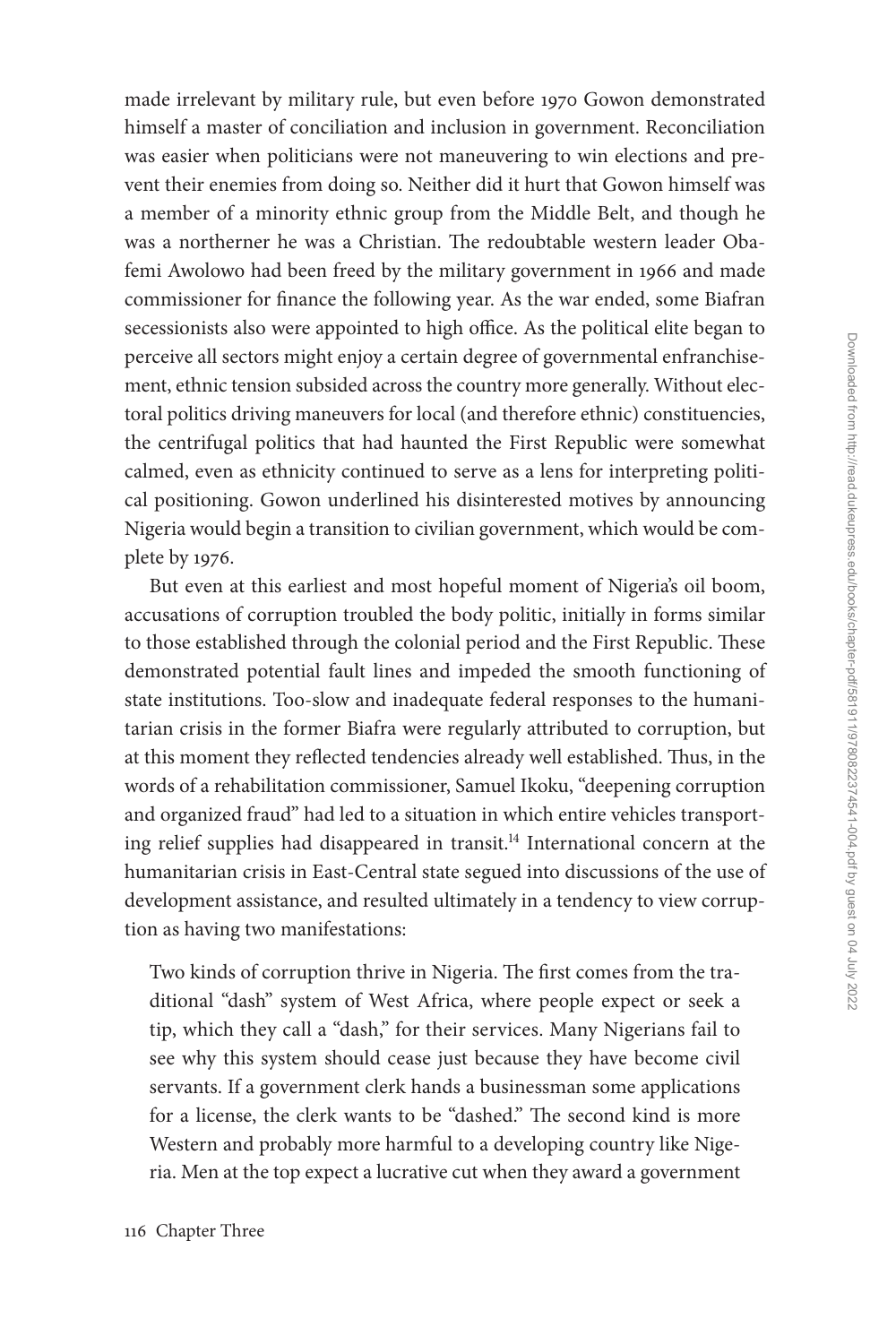contract to a private businessman. It is difficult, of course, to document such bribery, but most Nigerians believe it happens all the time.<sup>15</sup>

This description nodded to the well-established technocratic paradigm of corruption as being a problem all countries had experienced during the course of modernization, and it tied into descriptions of Nigeria that had suffused international commentary during the First Republic: Nigeria was uncomfortably between tradition and modernity. Old practices persisted, but the country was more deeply troubled by the reaction of powerful officials to the demands of modern state structures. Nigerians were fully able to adopt this stance, but as the cases of Emir Sanusi and Chief Obafemi Awolowo demonstrated, the focus of attention was on particular officials. "Corruption" was a charge one leveled at opponents and enemies and overlooked among friends.

That dynamic persisted into the oil boom and has been particularly powerful in affecting how First Republic politics are remembered. Consider, for example, the enduring reputation of the First Republic's minister of finance, Festus Okotie-Eboh. Despite the great publicity his dealings had received in the domestic press during the 1960s, for the most part the minister had been discussed internationally primarily as a technocratic financial decision maker in the words of the distinguished development economist Wolfgang Stolper, "despite his greed and corruption . . . a darn good finance minister."[16](#page--1-0) His flamboyant corruption was not an issue for more than incidental international comment, and that mostly euphemized by references to his colorful African customs. The *Observer* commented just before independence that

he is one of that group of new African leaders . . . who combine power with brilliant clowning. They seem to support the new adage: "All power is delightful; absolute power is absolutely delightful." . . . He is tall, fat, jovial, and obviously rich. His followers in the mid-west of Nigeria welcome him with a joyful shout, which means roughly "extravagant man!" He arrives in the Federal Parliament, accompanied by roars of laughter, wearing a straw boater, a huge brass pendant and a robe trailing several feet behind him. The robe, like that of his wife and followers, was designed by himself; it consists of several large, round portraits of Chief Festus.<sup>17</sup>

Coverage shifted after Okotie-Eboh's death, emphasizing the malpractice itself. Thus, the *New York Times* cited a "visiting foreigner" who described a meeting with Okotie-Eboh:

"Excuse me a moment," said the genial Minister after the two had shaken hands. Chief Festus reached into his desk drawer. He withdrew 20 stacks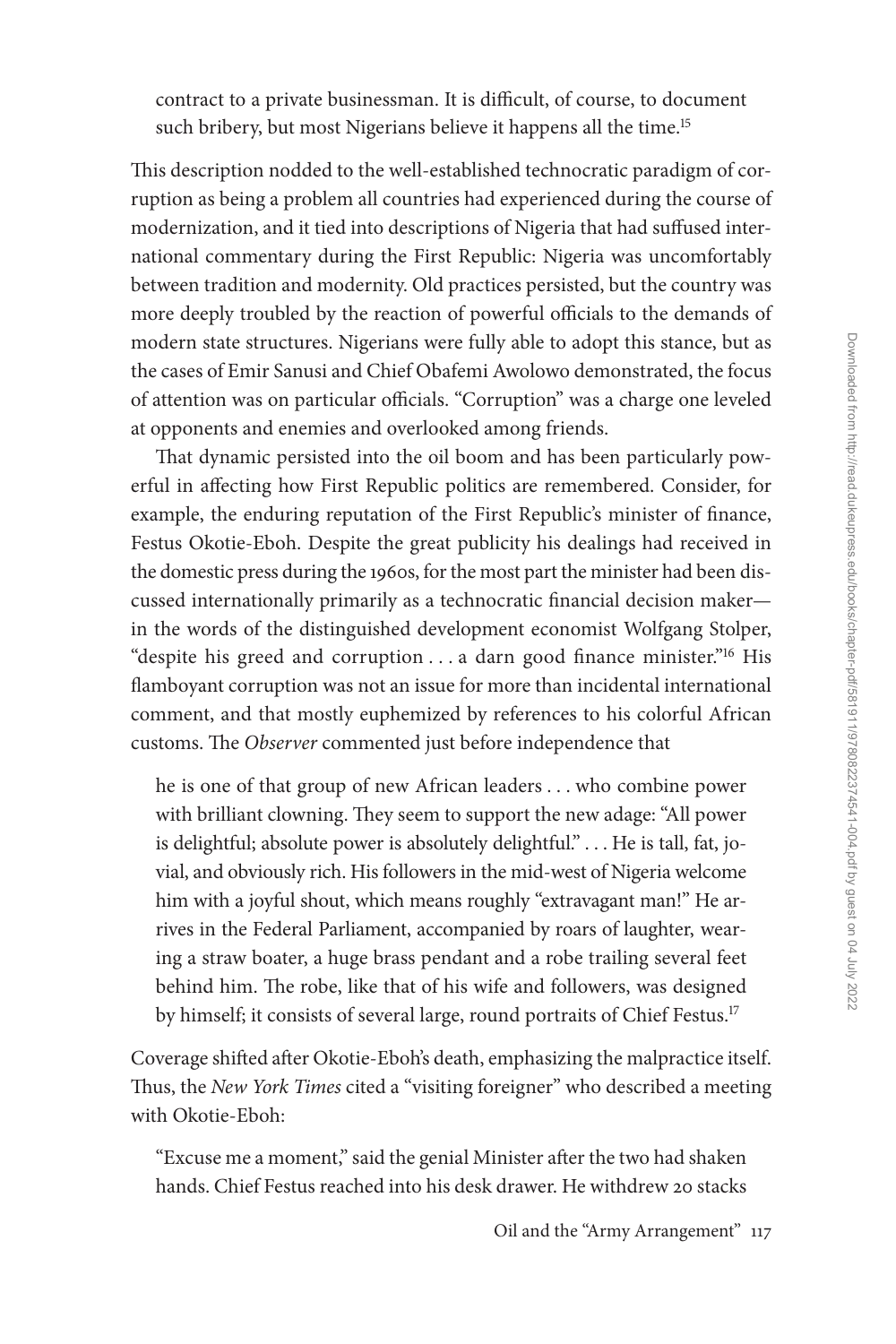of  $\epsilon$ <sub>5</sub> notes worth about \$14,000. Then he buzzed his private secretary and told her: "Let's put this in my safe." His opening maneuver completed, he turned to his guest and said without batting an eye: "And now then, shall we talk business?" The late Minister was best known as the King of "Dash"—vernacular for bribery. And it was this odious reputation that prompted Nigeria's young army majors to put him high on their death list when they staged their lightning coup three weeks ago.<sup>[18](#page--1-0)</sup>

Once he was safely out of power, it was a relatively minor change to recast Okotie-Eboh as "bad" or "corrupt" while still being a modern actor. What had been previously indicated by acknowledgments of his wealth or references to his flamboyance now was bluntly replaced by descriptions of bribes and ill-gotten gains. The implicit sociology behind the transition was more constant; during the first several years of the 1970s, technocratic discussions of corruption centered on the problems of an underdeveloped political culture and how that disrupted the urgent need to get resources for reconstruction and development.

In Nigeria, the complaints were somewhat more sophisticated, used for claim making. Accusations of corruption were politically performative; they placed the speaker in particular political locations, and they performed political work. Within such an optic, Okotie-Eboh was not simply a Westernized bad apple; he was tied into the social logic of his home area and his political base, of ncnc politics, and to the government of the First Republic. One's standing on the precise nature of his crimes depended on one's position relative to other political actors, and to the political networks he operated within. Thus, an influential leader from Okotie-Eboh's locality—who objected to his favoritism of one local ethnic group over another—recounted this scandal:

Okotie-Eboh had acquired some new property in Sapele. He wanted the tenants to be moved out quickly, much more quickly than the law permitted. An Urhobo tenant by the name of Mr. Machine Orhorhoro, an Eku native, resisted hurried evacuation. Okotie-Eboh sent Itsekiri thugs to rough him up and to throw him and his family, along with their property, into the street. This matter was dragged into the courts and Okotie-Eboh was consistently found guilty by all courts all the way up to the Privy Council in London for the rough and violent treatment of Mr. Machine Orhorhoro.<sup>[19](#page--1-0)</sup>

The criticism here was not for abuse of office per se, nor the diversion of public resources to private ends. Instead, it was of how someone with relatively little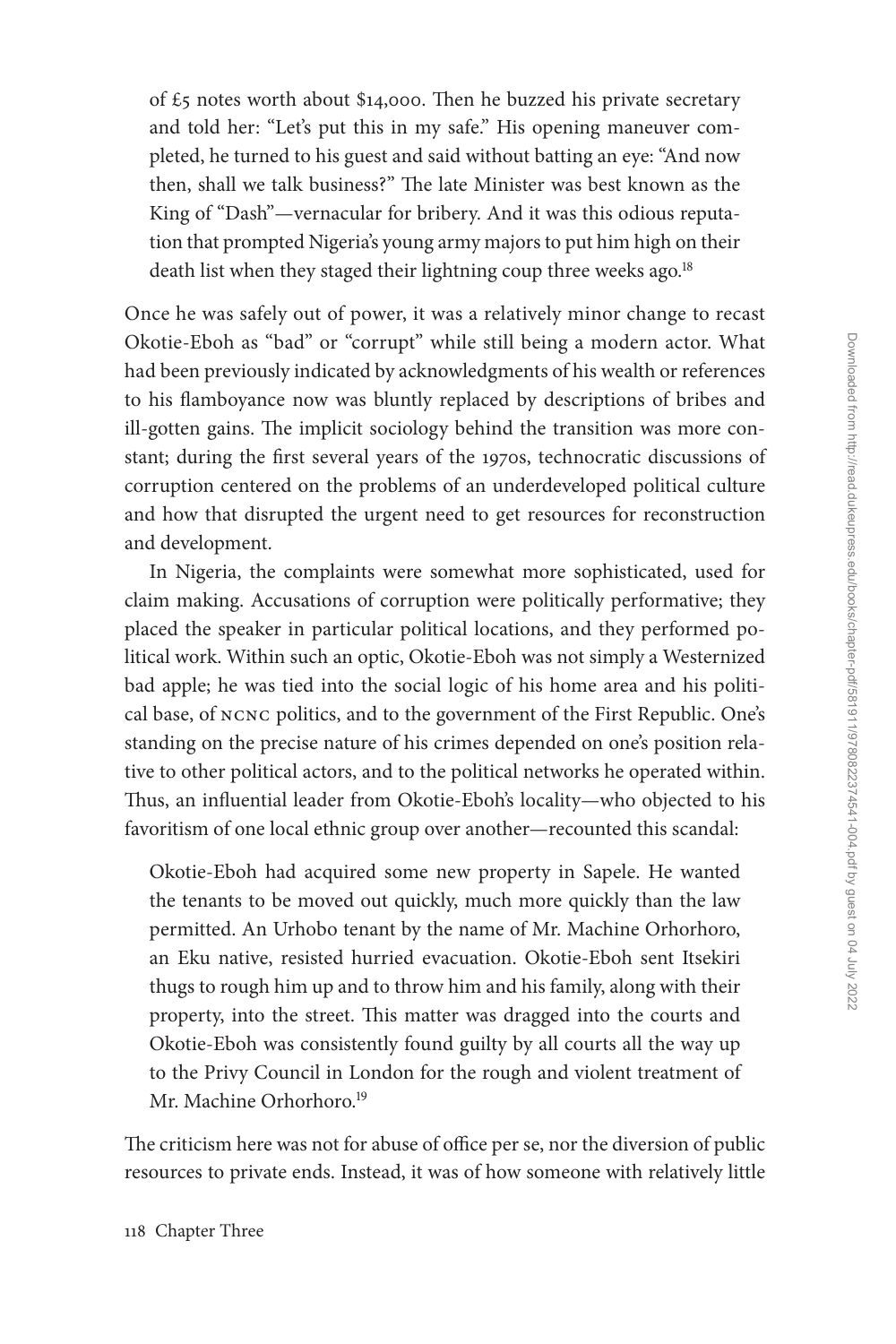political influence was treated. Okotie-Eboh systematically favored members of his own Itsekiri group over those of Urhobos (this despite the fact that he was half Urhobo himself). Conversely, a fellow indigene of Warri recently called Okotie-Eboh "a jolly good fellow locked in the throes of splendiferous flamboyance and the theatrics of brummagem," protesting that he "was never found guilty of corruption by any court of competent jurisdiction and by any interventionist body on graft.["20](#page--1-0) One should not fetishize technocratic and ethno-political frames of reference as purely "international" or "domestic." For example, the self-published memoir of Harold Smith, a British Labour Department official, excoriated Okotie-Eboh in personalistic terms, calling him "a cynical party hack intent on becoming rich very quickly. Already in the late 1950's he was a byword for corruption. Okotie Eboh was not a nationalist and in no sense an idealist. He was a large, fat, cheerful crook and he was much loved by . . . the Governor General, perhaps because he conformed to a stereotype which confirmed their low opinion of Africans in general."<sup>21</sup> Smith, like other colonial officers, tended to describe leaders' corruption or lack of it in terms of their personal qualities rather than as a consequence of the political and cultural systems in which they lived. In his account, Awolowo was not corrupt but was "extremely intelligent, wrote first class books, and taunted the British for their stupidity. At the same time he betrayed a love of democracy and touching faith in British fair play that was to lead to his downfall." Azikiwe was not corrupt but "an enigma. A charismatic and the first Nigerian national leader of note. He was seen as an egotistical, temperamental and flawed char-acter by his political enemies, but revered by his Igbo followers."<sup>[22](#page--1-0)</sup>

Even if the two ways of imagining and deploying the accusation of corruption intermingled, taken together they did create a coherent description and explanation of Nigerian politics. This took on new valences as a result of Nigeria's oil wealth. The new federal system changed the politics of resource distribution as a matter of region and ethnicity; oil revenue itself transformed the material underpinnings of corrupt actions; and Nigeria's burgeoning reputation for corruption created new constellations of corrupt possibility. The corruption-complex would never be the same. Its upward trajectory was stunning. Already in 1969 (when the civil war was still raging) Nigeria was exporting 540,000 barrels per day, but in 1970 that nearly doubled to 1,085,000 barrels per day.<sup>23</sup> In the years since, Nigerian production has fluctuated but always stayed substantially above that level. And while production increased to a level between 1 and 2 million barrels per day, the price of oil rose substantially with the oil shock of 1973, quadrupling by 1974, which further increased Nigerian revenues. Oil became increasingly important in funding the government: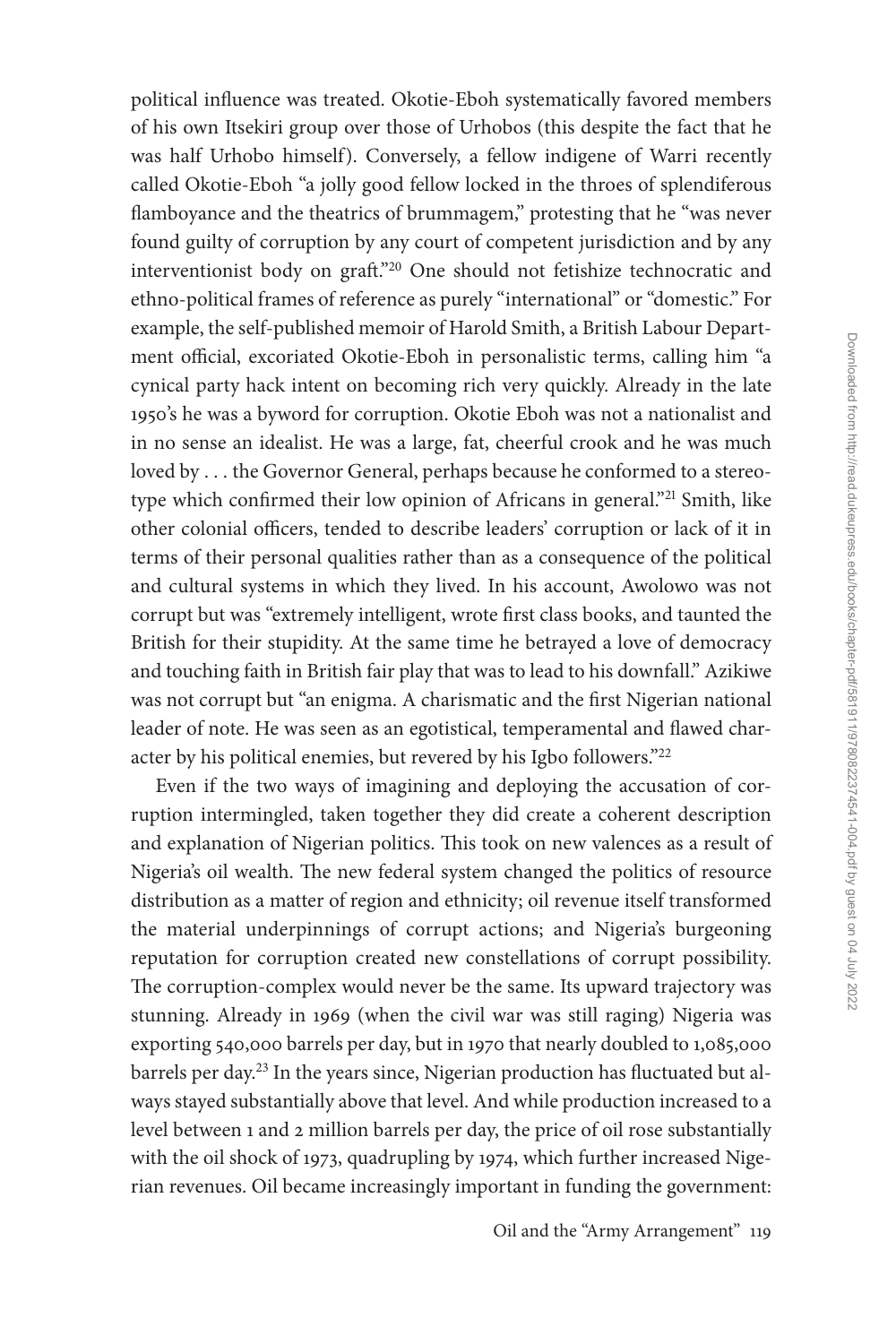in 1969 it was 16.6 percent of federal revenue, which increased to 25.9 percent in 1970. By 1974 it was 80.8 percent.<sup>24</sup> This change in government finances was stunning, more than a tenfold increase from 1970 to 1974. The quantitative change was profound to the point of becoming qualitative: financial shortages did not play the same role they had in earlier years. Oil made it possible to quiet sectional tension simply by paying off elites or aspirant elites across the country.

From the time of its final amalgamation in 1914, Nigeria's role in the international economy was as an exporter of agricultural goods. State revenue came from taxation, import and export fees, and from the marketing boards. Revenue allocation was a key political question, as indeed it has remained ever since. Commissions of inquiry met regularly to adjust the allocation of government revenues, in 1946, 1950, 1953, 1958, 1964, and 1969.<sup>25</sup> The issue was politically dicey because the products grown in different regions of the country were not equally lucrative, and the regions already had received quite different levels of infrastructural investment. The key difficulty was that palm oil and cocoa fetched much higher prices on world markets than groundnuts did. Southern Nigeria produced much more revenue than Northern Nigeria did. To compound the difficulty, the political accommodation between northern emirs and the British that had limited missionization and had maintained the aristocracy's economic influence also served to retard the region's access to education, Western health care, roads, and other forms of investment. As politicians took control—and as the country increasingly was dominated by northern politicians—the government was inclined to address the north's relative deprivation. However, because the south continued to produce more revenue, this involved a net transfer of resources. A "principle of derivation" (meaning that regions were supposed to retain revenues partly in proportion to their having provided them) was used to balance the competing concerns of allowing regions to retain their own revenues and of achieving equal development across the federation. Applying the principle caused controversy, and thus the recurrent commissions addressing the allocation formula. On one hand, the southern two (and then three) regions produced the more lucrative exports. On the other, the north also (at least according to the census) had the larger population and had been relatively disadvantaged in social spending up until independence. Both northerners and southerners could justifiably claim ill use. Compounding this difficulty, in common with many African states the Nigerian government had suffered from a tendency to redistribute resources from rural to urban areas. Until 1970, peasants were the producers of Nigeria's wealth, but infrastructural investment disproportionately benefited cities,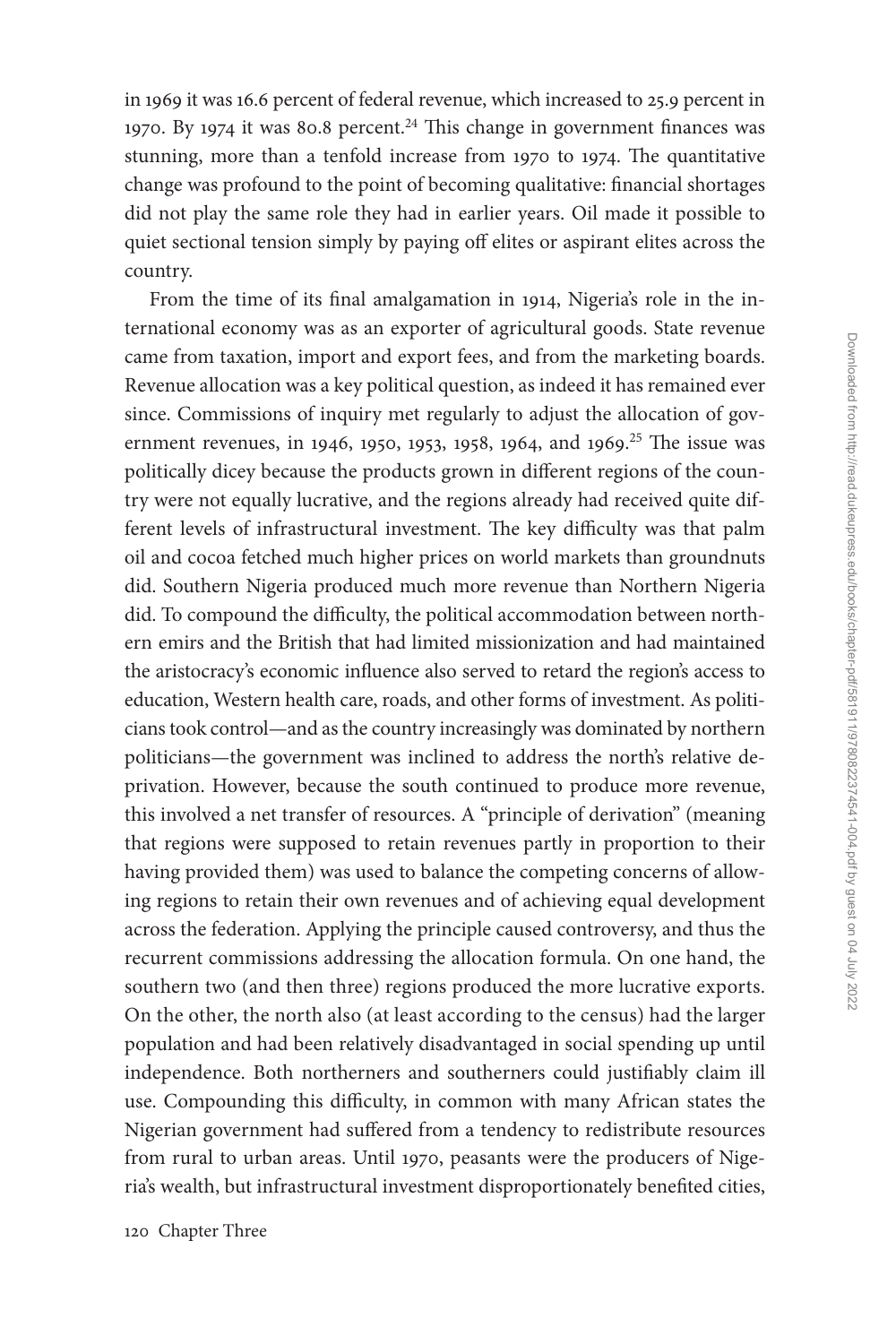which led cash crop production to stagnate across the 1960s—particularly the more lucrative cocoa and palm oil crops.

This recurrent problem took on a different political meaning as oil revenues transformed the government's revenue base, and it became a very different beast.<sup>26</sup> However, the issues of revenue distribution remained potent. As agriculture and import/export duties gave way to oil as the primary source of government revenue, the issue of the origin of revenue was diluted.<sup>27</sup> Oil revenues were paid into a federal account, and revenues were then transferred to the states. Across the 1970s, then, oil revenue became the primary funding source for government activity at both the federal and state levels. This transformation intersected with Gowon's ethnically generous approach to reconciliation, making it possible for elites across the federation to benefit directly from federal largesse. Moreover, the concentration of export revenue from oil rents resulted in a system in which the state was even more central to the economy than it had been previously, when it was superintending cash crop and other mineral exports. Unlike these earlier export regimes, a relatively small percentage of the Nigerian population was involved in oil production and therefore directly benefited from it. Nonetheless, at this early period, the net result of this prosperity was felt widely.

Oil revenues enabled a favorable exchange rate for the naira; imports became cheap. Even today, people reminisce about the standard of living that was possible during the 1970s. Those of relatively modest means were able to afford imported textiles and foodstuffs. Many were able to afford to buy cars or motorcycles, televisions, electric generators. My discussions of the 1970s with friends who were adult at the time were punctuated with the lists of consumer goods they had been able to afford. People doing the youth service required of university graduates could routinely buy bottles of imported wine. Ordinary families acquired expensive appliances. In the cities, there was a replacement of the indigenous *gari*, a dish made from locally grown cassava, in favor of bread made from imported wheat. Millet and sorghum were replaced by rice, which is much easier to prepare. Beyond the arena of consumer goods, oil money enabled an ambitious, even grandiose set of development initiatives, many aspects of which were poorly planned. All was not well, because agricultural production stagnated, and as a result ordinary farmers were cut out from much of this new prosperity. Buying cheap imports still required cash, and the flip side of a strong naira was that cash crops did not command high prices. As a consequence, therefore, having access to flows of government money became increasingly important to anyone's ambitions for material advancement.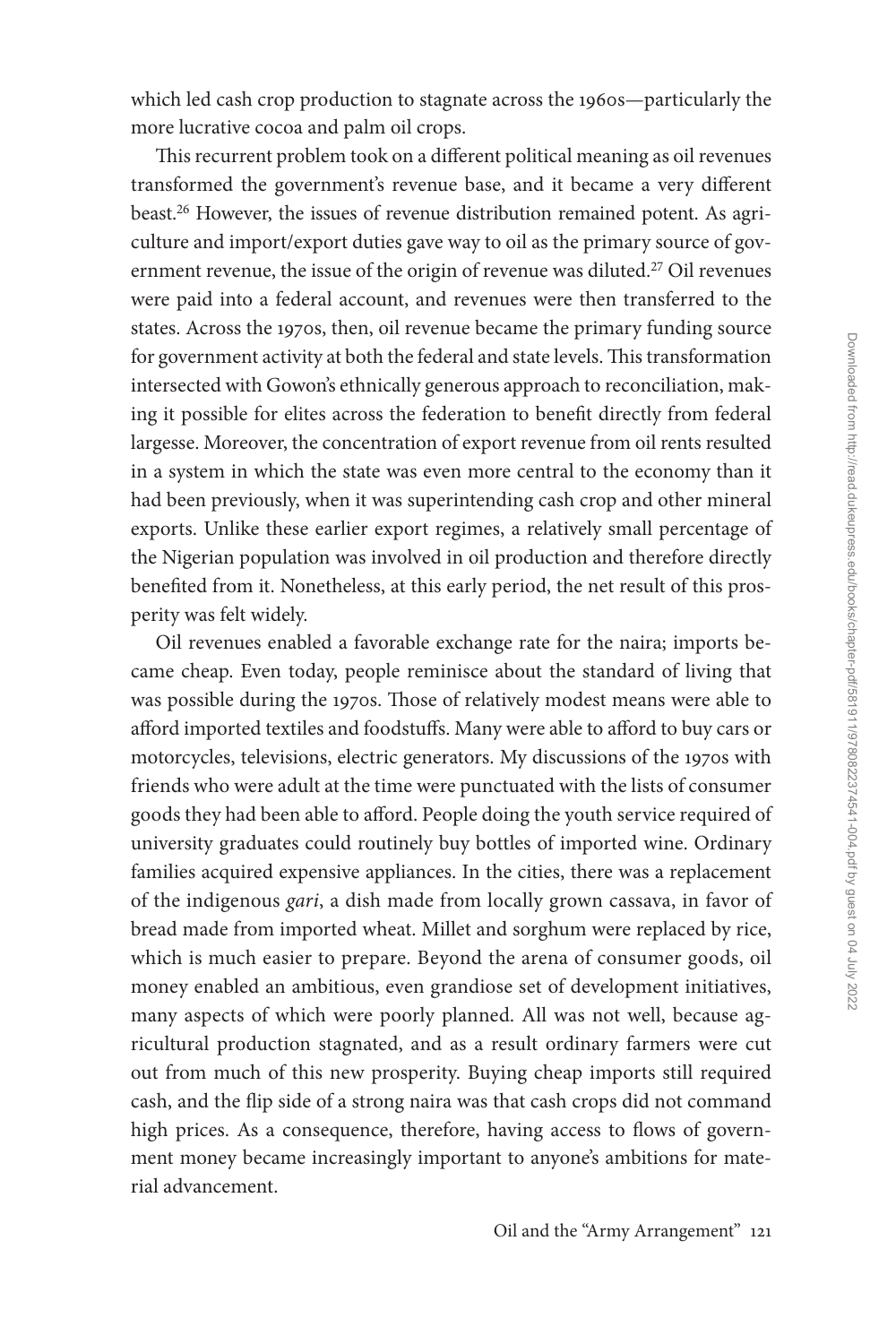The oil economy shifted the politics of resource distribution, providing funds to pay off enough groups to ensure a degree of relative communal quiet. The country embarked on a program of public works, all the more necessary in the aftermath of the civil war. The eastern states (and indeed, the Midwest as well) had sustained considerable damage. The advent of oil did not end officials' needs for illicit access to state resources. Military or civilian, Nigeria's governors were big men, and they needed access to money in order to take care of their followers. But there was enough money to keep revenues flowing to public works, even as substantial proportions were siphoned off to the demands of local politics. Oil revenues had another effect; they were made available for public consumption in the form of development investment. Oil revenue enabled development and other infrastructural projects, and these were contracted through the distribution of contracts. The process made Nigeria notorious. The massive resources newly available to the government, coupled with the popular demand for an investment in development infrastructure, resulted in what Bala Usman has called a "contractocracy,"<sup>28</sup> in which public works were contracted out to private organizations. The contract has become a primary means through which private individuals get access to state revenues, though it has proven an extremely inefficient way to run government affairs.

Although the civilian elite was relatively content with Gowon's approach to dividing the federal spoils, there was unanimity about the need eventually to return to civilian rule. In 1973 the Federal Military Government attempted to conduct a new census that would replace the one from 1952, which was still being used to shape government policy after the fiasco of the exercise in 1963, when large-scale fraud had forced the government to cancel the results of that census. To the country's horror, however, 1973 saw a replay of events from the previous decade: census returns demonstrated vast and entirely implausible population growth, a consequence of attempts by local officials who were maneuvering to claim aid on the basis of such growth. The sins of the First Republic persisted. A National Census Board conducted a national enumeration from 25 November to 2 December, but reports quickly leaked out that totals were being inflated in a number of states. Worse, as the board prepared its final evaluations, charges and countercharges proliferated of deliberate fraud among enumerators. Press coverage and rumors caused matters to go from bad to worse as the board attempted to complete its work: plots and counterplots across the country had a ratchet effect, as officials increased their totals ever higher to compensate for fraud being conducted elsewhere. One difficulty was in reconciling the new population totals with those projected from the results of the census of 1963, which required assuming a negative rate of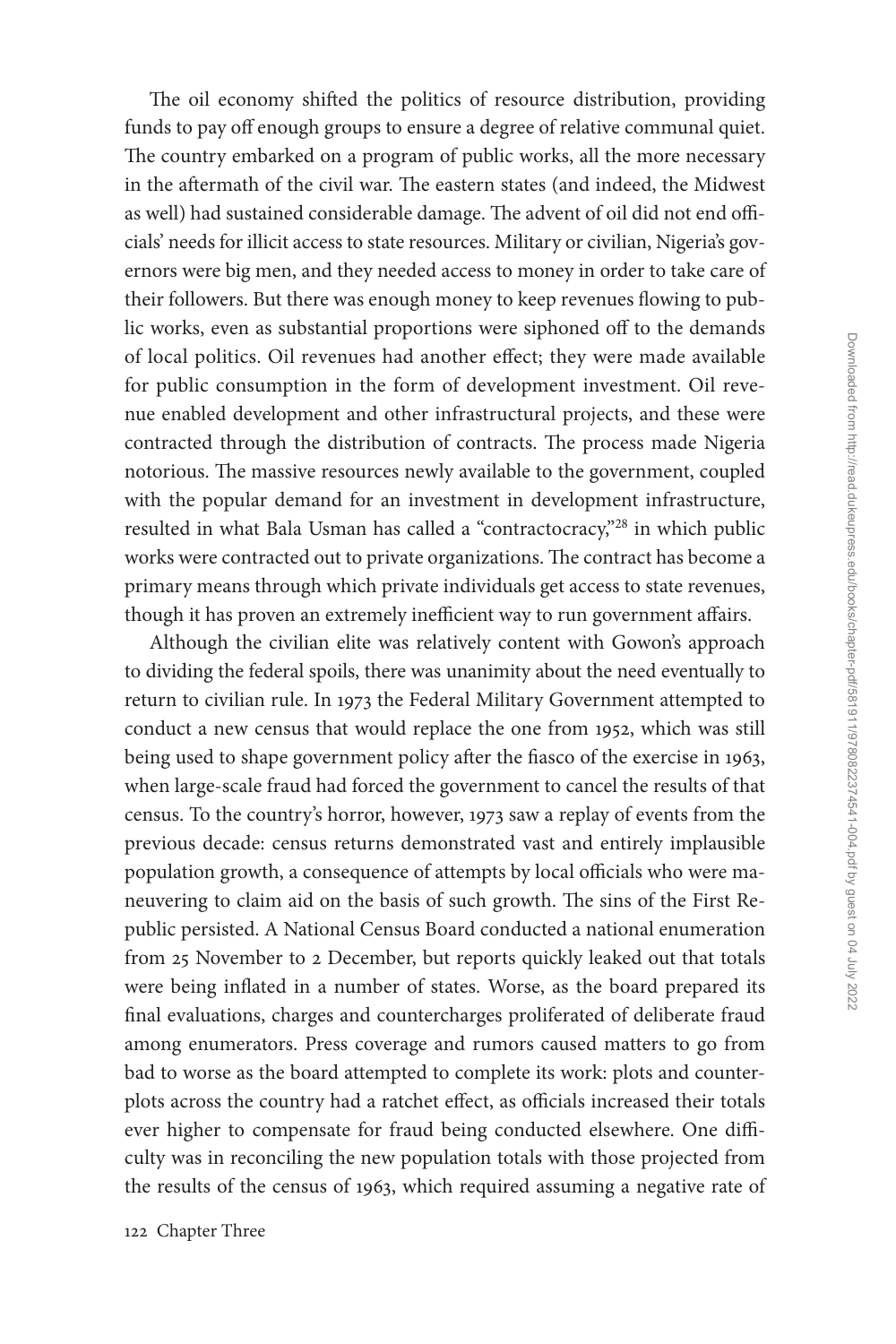population growth in some areas.<sup>29</sup> In the new enumeration, the six northern states were all in the top eight most populous. Popular reaction was furious, particularly in the southern states. The census's basic finding of more people in the north than in the south could be defended; more careful enumeration methods probably would tend to find more people in the north, given the suspicion with which people in the region received government agents. So returning to northern towns and counting more carefully probably would have discovered more genuine Nigerian citizens. The civil war would have tended to depress fertility in the south, disproportionately in the east, giving demographic stagnancy plausibility. Nonetheless, the overall findings were politically explosive.[30](#page--1-0) Given the politics of revenue allocation and the fact that states that increased their share of the national population would receive a greater proportion of federal oil income, the north's smart rate of population growth was poorly received in the south. In his convocation address to the University of Ife, Obafemi Awolowo announced he was "irresistibly impelled to the conclusion that the so-called PROVISIONAL FIGURES are absolutely unreliable and should be totally rejected." More seriously, he complained that in the censuses of 1952 and 1963, the northern provinces had been claimed to have 55 and 54 percent of Nigeria's population. In the new census, that increased to 65 percent. He calculated that his home base in Western state would have had a population growth rate of .62 percent, while North-Eastern state would have had more than 7 percent population growth. "THIS JUST CANNOT BE TRUE," he thundered.<sup>31</sup> Before matters could get out of hand, the federal military government canceled the results of the census, and the country proceeded to rely on the results of the (also-discredited, but by now less controversial) census of 1963. The prospects of transition to civilian rule were not aided by such scandals. If nothing else, it was an extremely ominous sign that civilians were so obviously maneuvering for political position in such overtly unscrupulous ways. The First Republic seemed to be more a model for future behavior than a cautionary tale. Increasing scandal plagued many of the officials of the Gowon regime,

which intensified popular pressure for moving back toward civilian rule. One locus of discontent was the state governors, most of whom became notorious for stealing money. In October 1974 Gowon announced he would replace all military governors, but soon thereafter backtracked, explaining he could not deny them the pleasure of shaking Queen Elizabeth's hand when she came to Nigeria in October 1975.<sup>32</sup> With a year's grace, a number of the military governors proceeded to award many irregular contracts. At the same time, commissioners running federal ministries were also becoming the subject of scandals.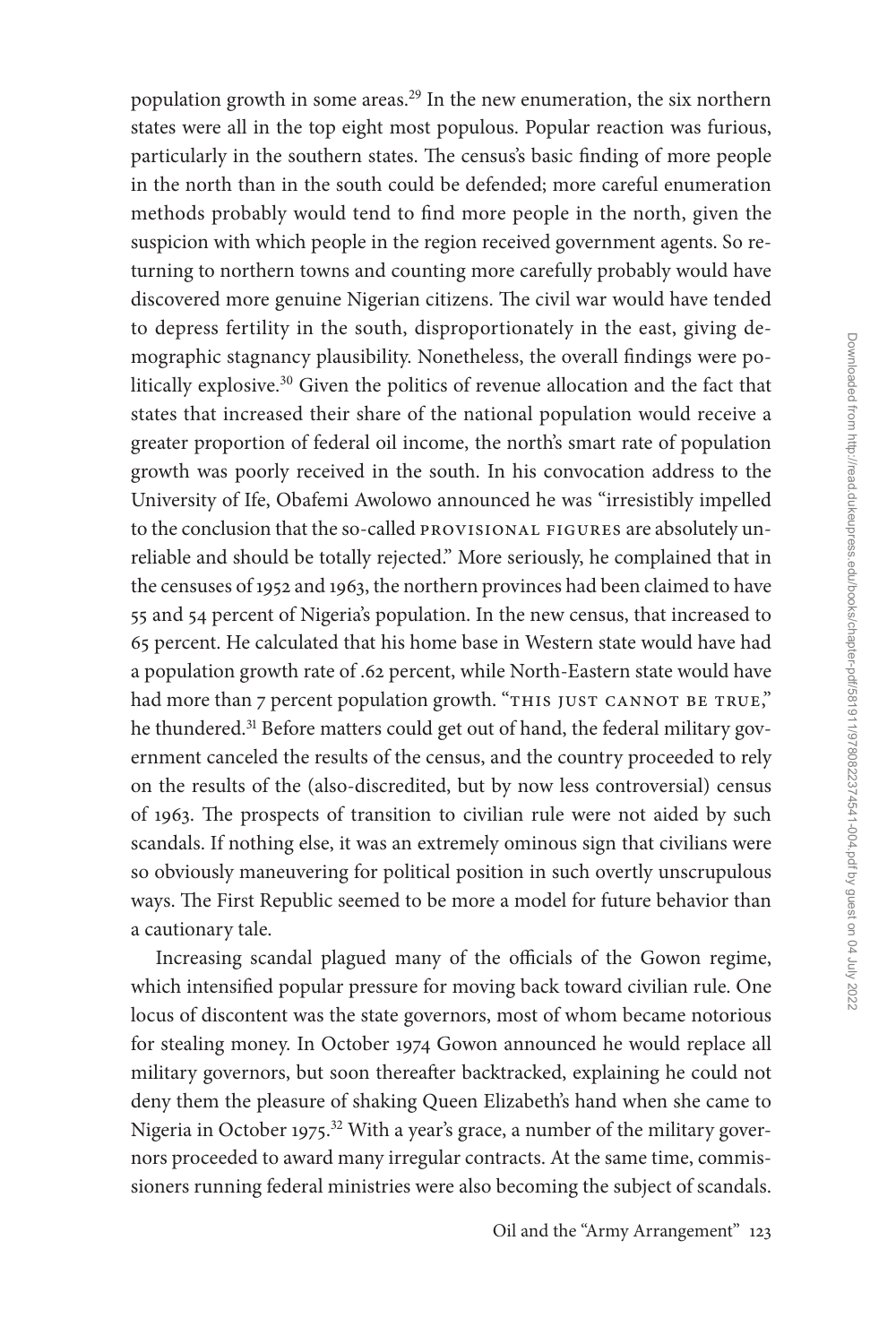Taken together, these factors undermined the military government's ability to claim itself as a force for moderating political corruption. The lucrative possibilities of government provided the military with motives for postponing the transition to civilian rule. Having political power was profitable. Officers who held political positions such as governorships or commissionerships became anxious to retain them. Their comrades whose duties remained purely military began to hope for transfer to political office so they could hope to reap these rewards for themselves. At the same time, the vastly increased financial resources controlled by the government suggested that civilian politicians would be attracted by precisely the same logic. Given the unfortunate history of the First Republic, this suggested a new civilian administration would be even more corrupt than its disgraced predecessor. The behavior of civilians in power, the fiasco of the census, continual bickering among civilians, all suggested a Second Republic would be troubled. Disquiet over the prospects for a future civilian government was widespread. Indeed, in a famous speech at the University of Lagos in 1972 former president Nnamdi Azikiwe had suggested that "diarchy" might be a potential long-term solution to Nigeria's political woes, by which he meant that future Nigerian governments should formally institutionalize a role for the military and that power should be shared between soldiers and civilians[.33](#page--1-0) While Dr. Azikiwe garnered a furious response—especially since the military government had not acquitted itself well in the administration of the census or in its ability to handle state governors—the diarchy proposal found supporters. And Gowon himself announced the indefinite postponement of the transition to civilian rule on Independence Day in 1974: "In spite of the existence of a state of emergency which has so far precluded political activity there has already emerged a high degree of sectional politicking, intemperate utterances and writings which were deliberately designed to whip up ill feelings within the country to the benefit of the political aspirations of a few."[34](#page--1-0) Ten months later, a military coup occurred while Gowon was out of the country. Brigadier Murtala Muhammed emerged as the new military head of state and proposed to attack the scandals that had festered under Gowon in order to achieve a transition to civilian rule in relatively short order. Immediately, he replaced the twelve military governors and instigated a probe into their conduct in office. Only two were found innocent of any malpractice. Both the military governors and commissioners were investigated for corrupt practices, and most had considerable amounts stripped from them. General Ibrahim Babangida would subsequently return some of this wealth in 1993.

The probes were not restricted to the top levels of government. All in all, ten thousand officials were replaced—not all for corruption, some ostensi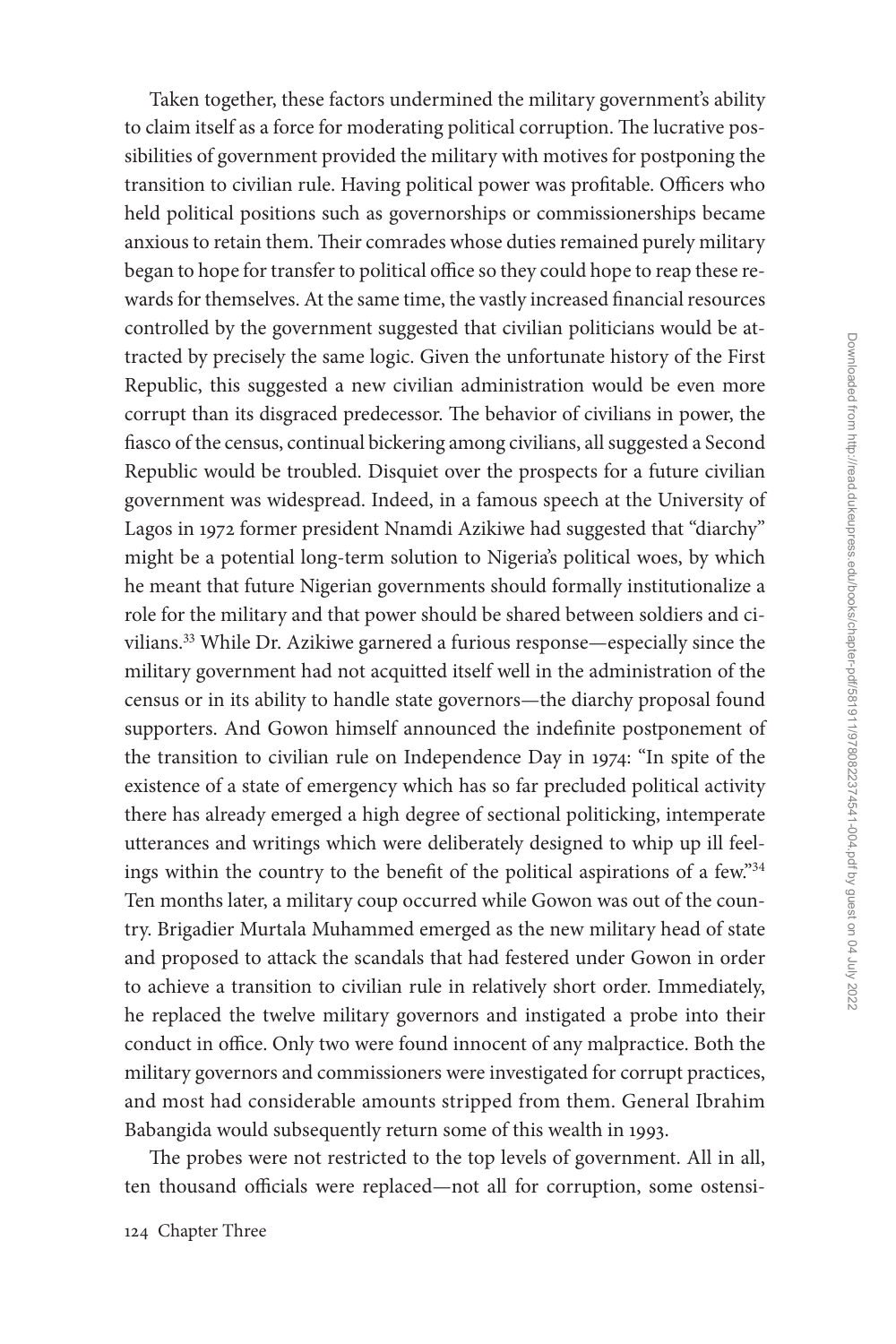bly for age or inefficiency. The new government announced that civilian rule would be inaugurated on 1 October 1979. To prepare for that, a civilian constituent assembly was announced, which would draft a new constitution, and seven new states were created. The earlier calculations about state creation as reflecting and driven by considerations of ethnicity were redoubled in this new exercise, and the same dynamic persisted in the creation of new local government areas as well. The Yoruba-dominated Western state was split into three. Igbo East-Central state was divided in two, as were Middle Belt Benue-Plateau state and Hausa North-West state. North-Eastern state, which was ethnically complex, was divided in three. The material basis of these ethnic and political decisions was clear. In Nigeria's new economic reality, in which oil money dwarfed all other sources of national income, public office became more important than ever, since oil money flowed directly into government coffers. With the prospect of a transition to civilian rule, the old principle that political success could be attained only through being able to channel monies to one's constituency gained a renewed vigor. This situation was to confirm corruption as a national-level political problem in Nigeria, rather than one negotiated primarily in terms of local political culture. At the same time, Nigeria also became inserted into international discourse as a quintessentially corrupt locale, a status it had not had so unequivocally before.

As this drama played itself out, a new political crisis rocked Nigeria. Murtala Muhammed had become extremely popular as a result of his widely publicized moves against corruption and his promise to leave power quickly, and because he had very effectively established a no-nonsense, unpretentious persona that played well across the country. Overestimating his ability to impose his will, he passed over for promotion a group of military officers who included a number with ethnic links to Gowon. These officers became a nucleus of discontent and began plotting a coup. The head of state also had dispatched with Gowon's practice of maintaining an elaborate security apparatus, and he was well known for making surprise appearances all over Lagos.<sup>35</sup> The lack of security proved fatal. On 13 February 1976, a group of officers ambushed his car as he drove to the office, killing him, his aide-de-camp, and his driver. Meanwhile, other plotters attempted to capture or kill other key officials, with limited success. Despite Murtala Muhammed's death, the coup failed, and he was replaced as head of state by his deputy, Lieutenant General Olusegun Obasanjo.

The failed coup attempt was dealt with savagely. The government tried and executed a number of Middle Belt officers suspected of complicity. The government suspected Gowon himself was involved in the plot—one suspicion was that the plotters intended to recall him as head of state—but he was in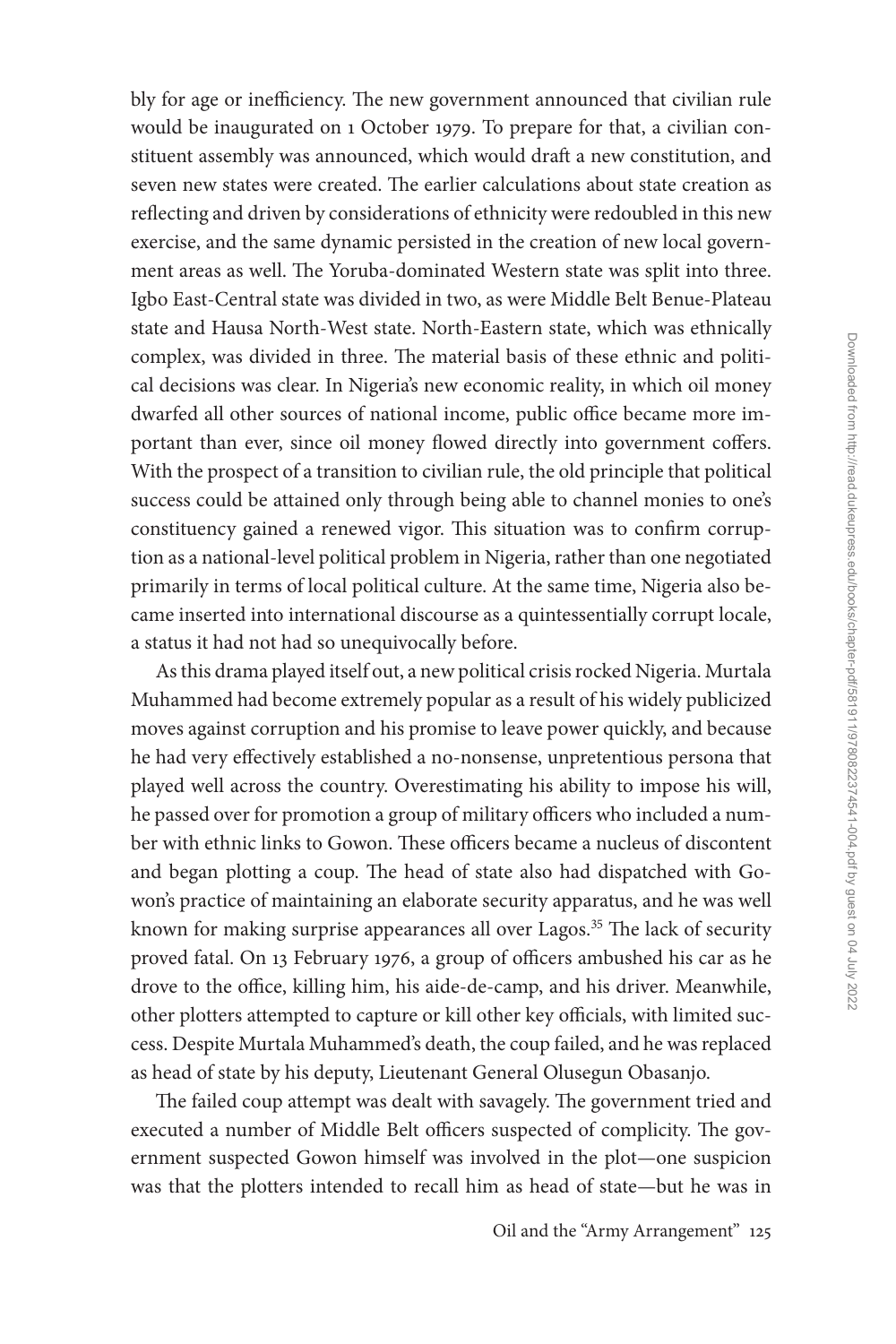the UK studying at Warwick University and declined to return to Nigeria for trial. Despite the death of Murtala Mohammed the regime continued on its reformist way. The fraction of the army dominating the military government was based in the north, even though the new head of state himself was a Yoruba from the southwest. The government's preparations for the transition to civilian government continued as well. These involved convening a constituent assembly to write a new constitution. The constituent assembly ultimately decided on a presidential model of government, a federal system that bore a resemblance to that of the United States. At the same time, the military government overtly displayed its commitment to reforming instances of corruption, though rumors persisted of ongoing failures and the persistence of corruption. It was during this period that the army raided Fela Kuti's house, and when Buhari became the petroleum minister.

#### The Cement Armada

The multiplex transformations in Nigeria's political economy made the 1970s a watershed in the history of the Nigerian corruption-complex. The "cement armada" of 1974 is an apt example of its new forms. The incident was a turning point in the country's new reputation for extraordinary corruption, which has been a central part of how corruption has functioned subsequently. With its five-year Third National Development plan starting in 1975, the Gowon administration embarked on a massive program of road building and the construction of public buildings. Domestic supplies of cement were minimal, and in March 1974 the government supply agency ordered 2 million metric tons, which was then supplemented by an additional request from the defense ministry for military buildings. The armed forces had proposed projects estimated to require 2.9 million tons of cement, but the ministry eventually ordered more than 16 million metric tons. Teams of government officials negotiated contracts for Romanian, Greek, Spanish, and American cement; with world prices of approximately \$40 per ton, the Nigerian contracts ran more toward \$115 per ton.[36](#page--1-0) An oversupply of overpriced cement became the least of the government's worries as half the world's supply of cement was diverted toward Nigeria. When the cement arrived, the cargo vastly outstripped the Port of Lagos's ability to offload it. For a year, the port was choked by the cement armada, forcing it to pay millions in demurrage fees as well, which could run to \$4,100 per ship per day. Some ship owners sent partially laden ships in order to collect multiple demurrage fees, or they diverted their cargoes elsewhere but continued to collect fees as if their ships remained in the Lagos port. A poorly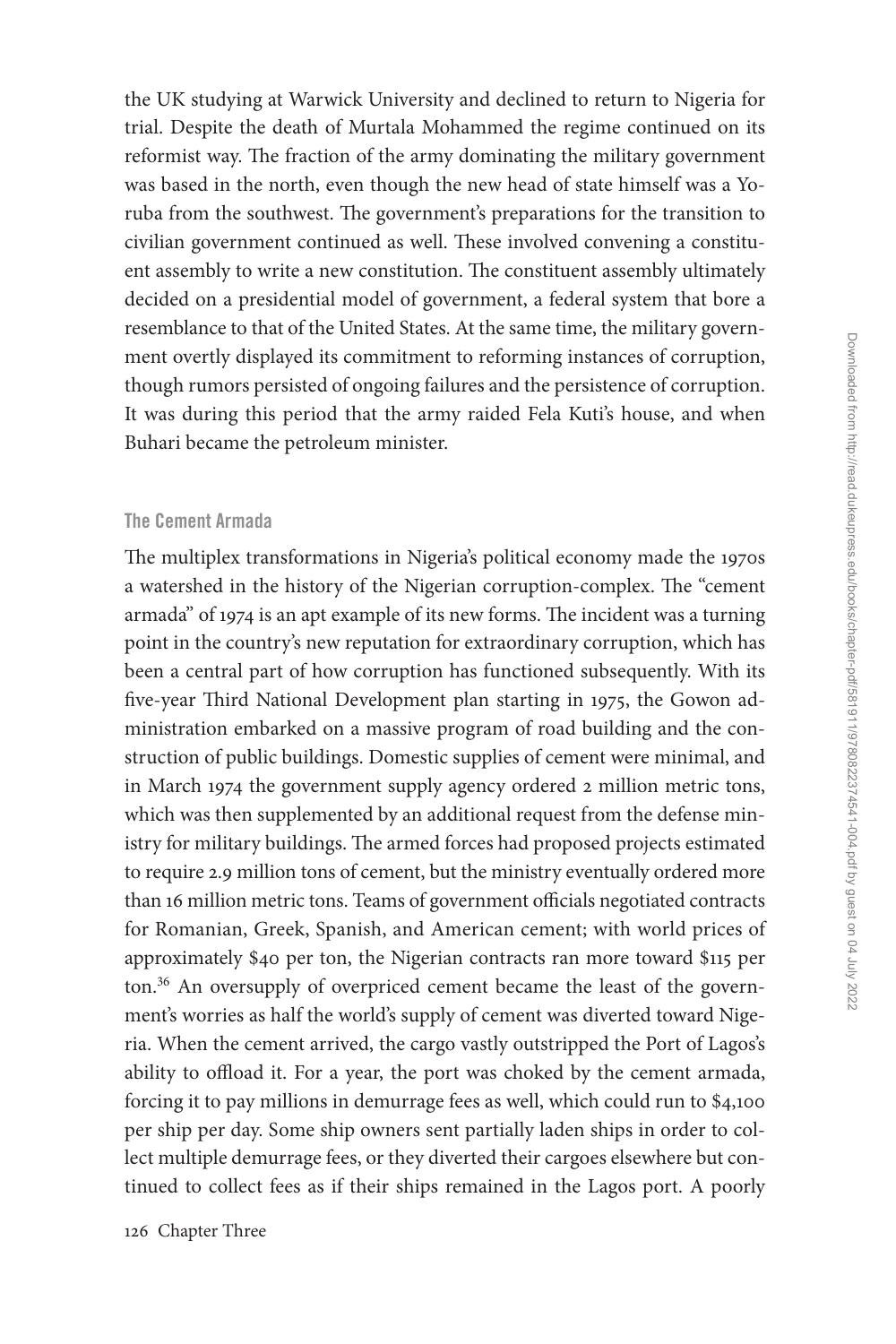thought-through plan to solve the crisis by buying cranes for the port compounded the difficulty, since the cranes also had to be landed, and once they were in the port there were no personnel trained to operate them. Part of the consignment waited for more than a year. By the time all cement shipments were unloaded, large quantities were unusable. The scandal did not unravel fully until after the coup in July 1975 brought Murtala Mohammed's reformist regime to power. The new government appointed a commission of inquiry under Justice Alfa Belgore of the Supreme Court.

The tribunal's report was released at the end of 1976. Its conclusions were carefully measured and ultimately received relatively little publicity. Its topline conclusions were unsurprising: the prices paid for the cement were far higher than world market prices, and much more had been ordered than was necessary for all projected building works. The commission's terms of reference had been somewhat constricted: it focused on the reasons so much cement was ordered, the logistics of procurement, the issue of whether any government officials had benefited personally from the orders, and the dark suspicion that "any public officer either by design or in collusion with some foreign interests not only defrauded the Federal Government but also intended to sabotage [it]."<sup>37</sup> The conclusions were unflattering to a considerable number of officials but found only a handful were guilty of actual dishonesty. Most notably, then– head of state Olusegun Obasanjo had served as inspector of engineers for the military, but the report noted that he had moved to other responsibilities before the first cement contract was signed (27). His successor as inspector of engineers, Colonel A. H. Hananiya, was found to have had improper contact with aspirant cement contractors and appeared to have advocated for friends and acquaintances (27–28). More seriously, the report concluded the defense ministry's principal accountant, J. A. Ilori, had made many unusual alterations in contractual terms and had done so "induced by improper enrichment" (37– 38). Ilori's immediate subordinate, Simon Enebechi, gave "cunning and untruthful" testimony and was determined to have acted improperly in order to receive bribes. The tribunal was particularly unhappy about the fact Enebechi had arranged for a "partner's wife" to lobby one of his superiors for a cement contract. "Using a female to obtain gain from a colleague" was "abominable" (40–41). Two diplomats came in for suspicion. The ambassador to Turkey, Brigadier George Kurubo, had improperly approved a contract, but he had left government; therefore the tribunal did not pursue the matter. The ambassador to the Netherlands, Alhaji Osman Ahmadu Suka, had a much more extensive record of lobbying for contracts and seemed to have received considerably more money  $(43-45)$ .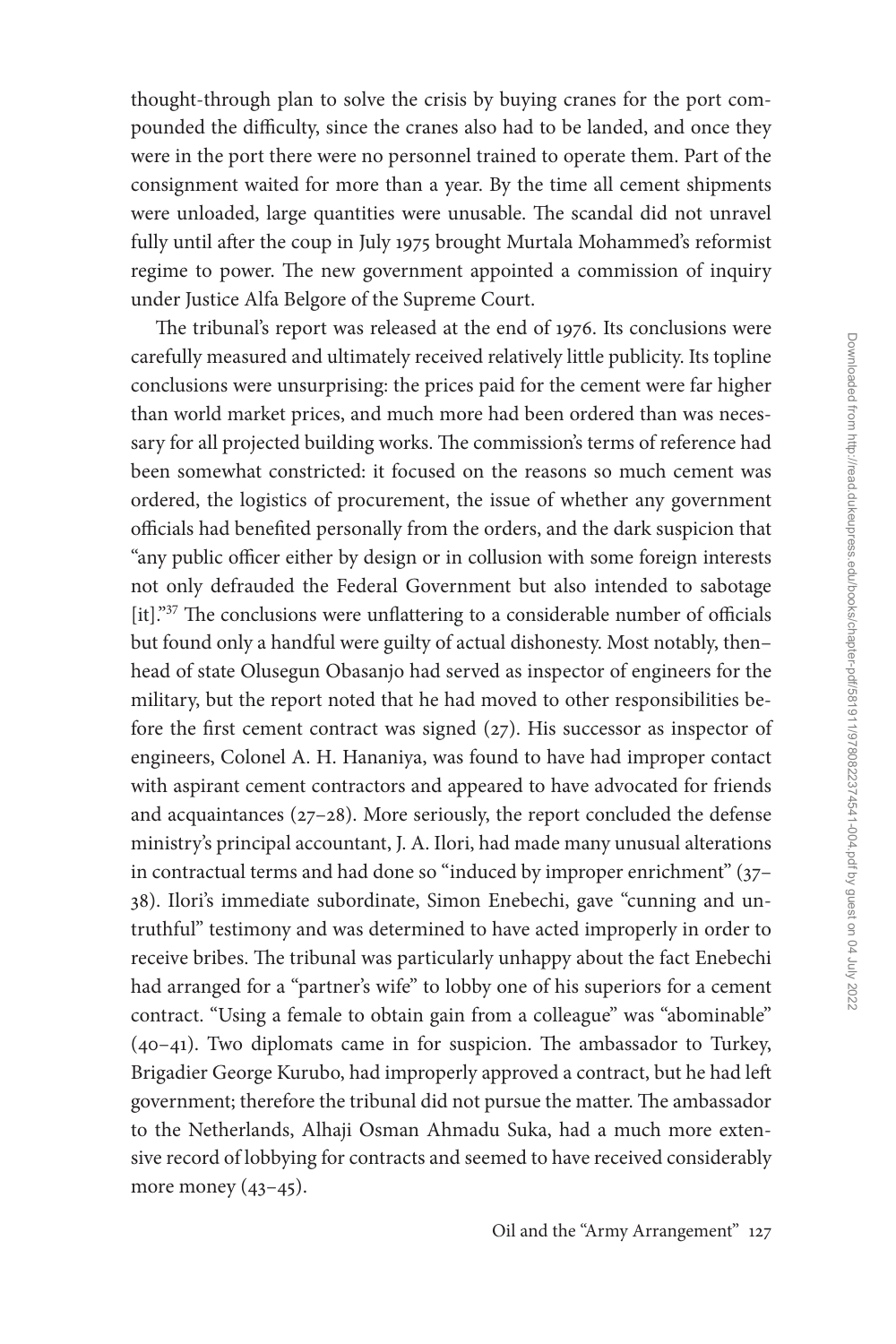The villain of the piece was Simon Enebechi's apparently lascivious superior. Charles Guernsey Lakin-Smith was a retired lieutenant colonel from the British army who had come to Nigeria in 1958 and continued in the civil service after independence. In 1974 he was the defense ministry's deputy secretary for development projects. He oversaw all of the projects for which cement was ordered, and he was found to have circumvented his superiors in getting contracts approved. Despite all this (and presumably despite special pleading from female visitors), the tribunal found no evidence he had "gained any financial benefit" from the fiasco (39–40). Rather, the tribunal darkly noted:

Such action of Mr Lakin-Smith as came out during evidence before us can only be that of either a block-head or a man with a design. Mr Lakin-Smith certainly is not a block-head. He was apparently not acting to enrich himself improperly or to defraud the Government. We gave robust allowance for his education and his age which may tend to make him senile and blur his perspective. We take into consideration the pressure of work but all taken into account we find it hard not to come to the conclusion that his devoted service might be a mere insidious devise, buying time to gain confidence of the people he was working with but looking for an opportunity to release his sinister motive. We have strong belief that his integrity is debatable and his loyalty suspect. He had motive, a strong motive for his action, the exact nature of which is not easy to ascertain but we are unanimous that the motive cannot be genuine or in the best interest of the government or this country. (68–69)

The military government's white paper in response emphasized the fact that the report had cleared General Obasanjo, at that time the deputy head of state.<sup>38</sup> The extraordinary aspect of both the report and the white paper is how completely they worked around the relationship between the objectionable aspects of the cement armada and the elements of Nigerian political society that had given rise to it. A few Nigerians were guilty of improper conduct because of greed and a desire for material advancement. A somewhat larger group contributed to the problem because they were incompetent or, at least to some extent, derelict in their duties. However, the real mastermind was a British man, comfortably removed from the Nigerian political and social scene. The official explanation for the catastrophe was that the cement armada had been caused by factors beyond—and beyond the control of—Nigeria. While a certain amount of administrative reform could prevent a repetition of some of what had happened, the Belgore tribunal did not hint at any real structural problems with the federal military government's underlying logic. The official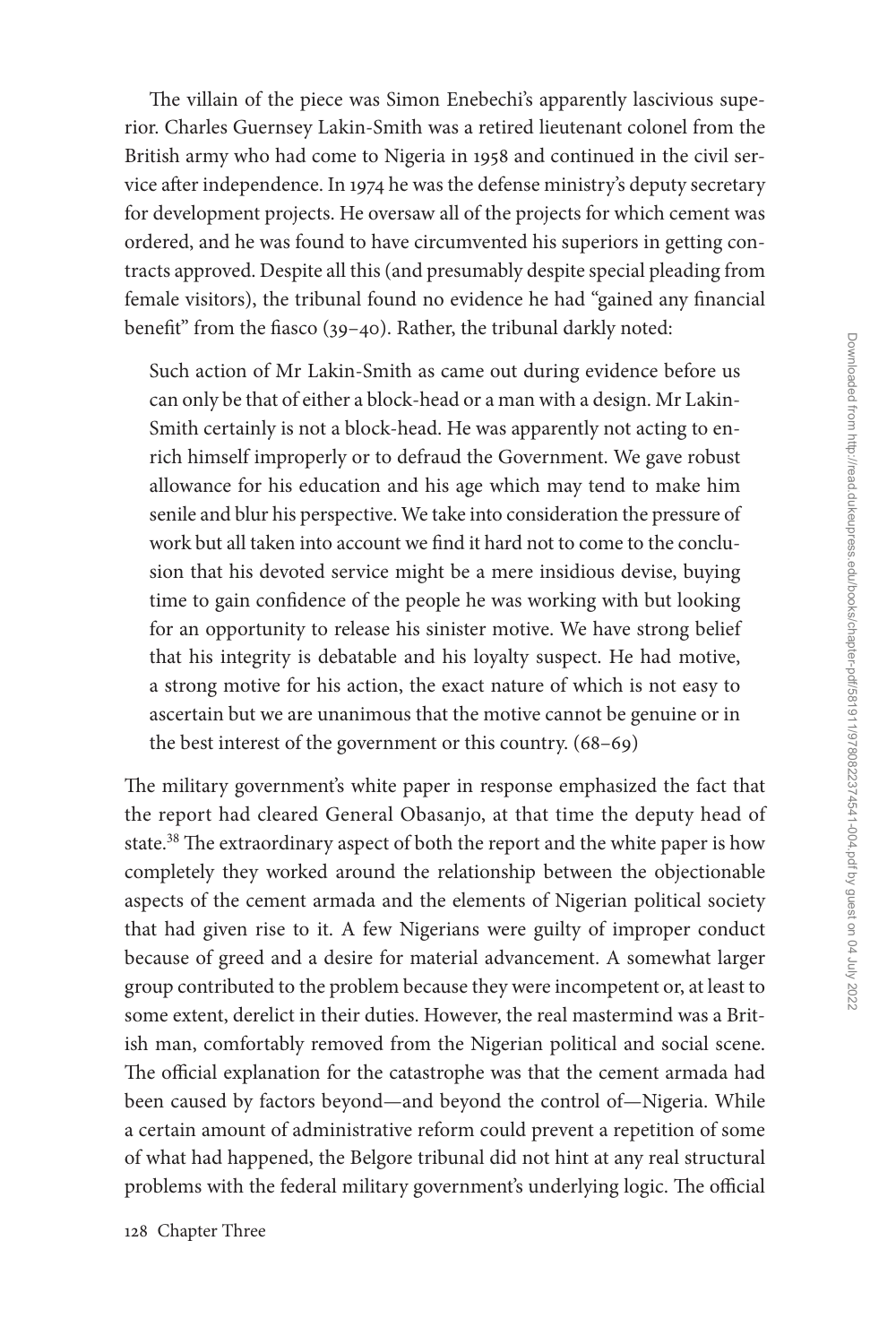response to the debacle was not in itself terribly different from the responses to cases during the First Republic or late-colonial period. The scale was something new, as was the response it garnered internationally.

The cement armada was the first Nigerian corruption story to attract huge international attention. This was in part because of how it became newsworthy and in part as a result of lurid stories about the cement contracts behind the incident, which were both colorful and involved non-Nigerians. It had a gossipy appeal from the moment it broke in the press; in western Europe, eyebrows were raised even before congestion in Lagos gave the story a slapstick quality. The first rumblings of trouble had emerged as part of a British domestic scandal involving the business dealings of a British government minister, John Stonehouse. A spy for the Czech government,<sup>[39](#page--1-0)</sup> Stonehouse was a privy councilor who had been a member of the Labour government until the Conservatives won the election of 1970. Not appointed to the shadow cabinet, he proceeded to engage in questionable business dealings, including an attempt to obtain a contract to supply Romanian cement (controlled at that point by Princess Jeanne of Romania)<sup>[40](#page--1-0)</sup> to Nigeria. The contract went instead to a Nigerian named Sylvester Okereke, who mysteriously drowned in the Thames on 18 November 1974, before the contract was finalized.<sup>41</sup> Stonehouse faked his own suicide two days later and went to Australia under a false identity—he had evidently been planning this for some time and had arranged to meet his mistress there—but he was arrested on Christmas Eve on the suspicion of being Lord Lucan, the murder suspect who had famously disappeared earlier that year. The inquest over Okereke's death was held in February 1975. It brought these sharp dealings over cement into international consciousness at roughly the time the Lagos port began to run into trouble. At this point, however, the story was one of international wheeling and dealing rather than one of baroque misgovernance in Nigeria. Nonetheless, the story had appeal, with its scandal-plagued privy councilor/spy, shady Balkan princess, and drowned businessman.

The full extent of the scandal attracted international attention that autumn, after the new military government began to investigate the affair. The fiasco in Lagos's port was well established at that point. Murtala's government was already inclined to investigate malfeasance under Gowon—it had the simultaneous benefits of assisting the cause of good governance and bolstering domestic political support—and the regime was also attempting to divert further shipments of cement away from Lagos. For international commentators the cement armada was initially a piece of business news: the Nigerian government was attempting to renegotiate and reschedule supply contracts, to the outrage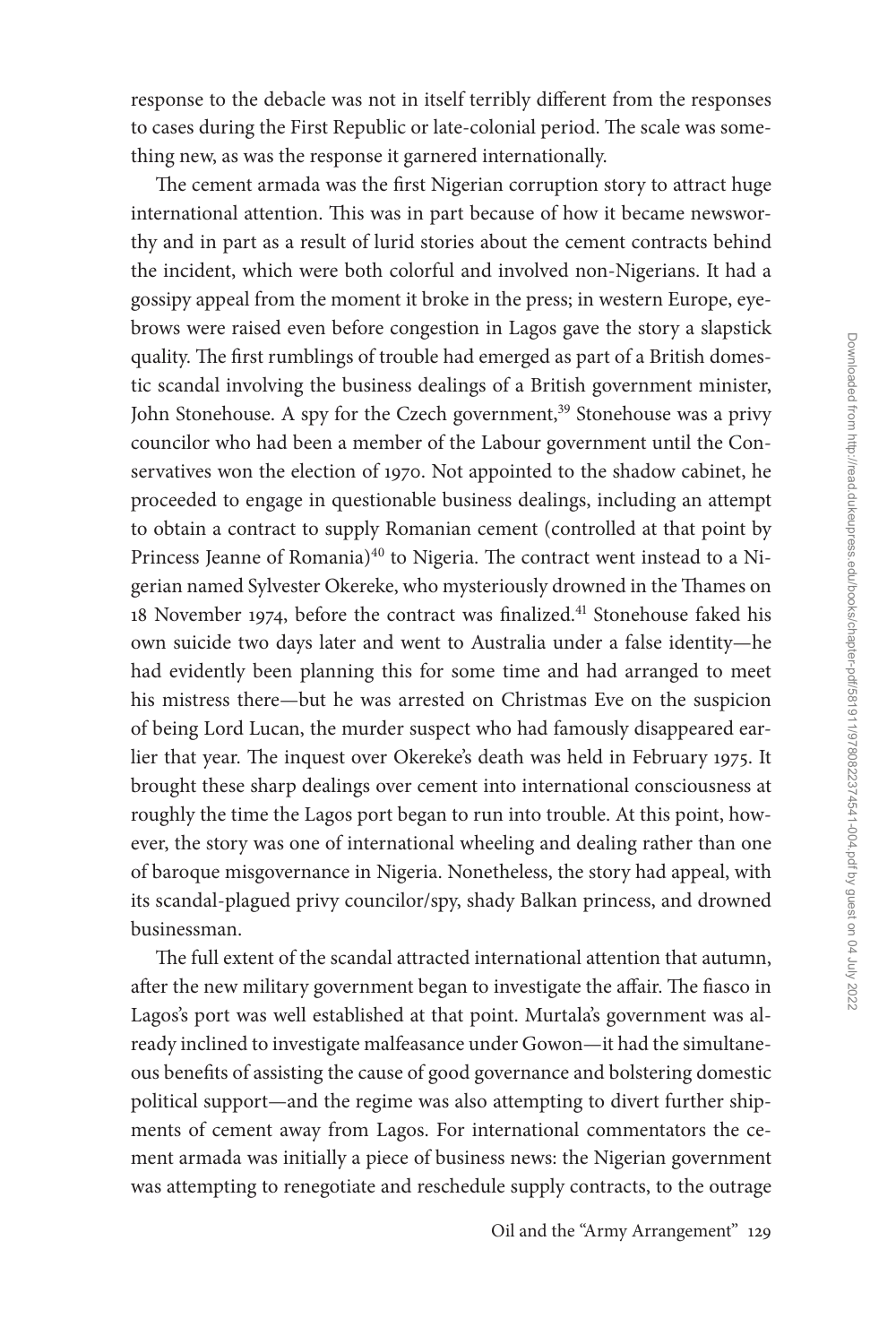of international shipping firms and cement contractors.[42](#page--1-0) The government's inquiry into the possibility corruption had played a role in allocating the contracts provided additional leverage against contract holders by suggesting the contracts themselves were of questionable legality[.43](#page--1-0)

The staggering extent of the problem soon became the main story. Nigeria sent a delegation to the London freight market to ask the world industry to divert incoming ships. The delegation's leader reported 400 ships awaiting berths in Lagos, 250 of which were carrying cement.<sup>44</sup> Over the course of a few days, the coverage became increasingly derisive:

It seemed a good idea at the time, although now . . . it's a little difficult getting anyone to admit it was actually their brainwave. There was this plan for a black cultural Olympics you see, which meant constructing a sort of cultural Olympic village. And of course Nigeria needs more roads and schools. So someone ordered a few million tons of cement. Then there were these army men with big ideas. No one at the moment seems quite sure what the big ideas actually were, but they called for a lot of cement. So let's see, that's four million tons of cement ordered by civilians in Nigeria and an incredible 16 million tons ordered by the military, with delivery of the entire 20 million tons within the year. No one noticed the flaw in the grand design until cement ships started arriving at the Apapa port in Lagos early this year and formed an order queue; and more arrived and more until today the queue was 400 ships long, and some of them have been waiting eight months.<sup>[45](#page--1-0)</sup>

Writers quickly developed broader metaphors: "Like the greedy little boy whose eyes were bigger than his stomach," *Time* magazine reported, "oil-rich Nigeria, thanks to a colossal spending binge, is in one dreadful financial mess.["46](#page--1-0) Not all coverage depended so completely on derision; nonetheless, a consensus emerged that the situation was the consequence of Nigeria's state of development. The *New York Times* quoted a Danish "shipping expert," who declared, "The Nigerians are the first and foremost to blame. . . . They bought the whole lot. But the developed countries should not have sold them all that cement. They knew better."[47](#page--1-0) Less overtly pejorative than *Time* comparing Nigeria to a child, the *New York Times* story nonetheless framed the issue as one of Nigeria versus "developed countries" rather than particular officials and particular suppliers. The Nigerian government, meanwhile, proposed an approach different from handwringing about corruption and the difference between developed and underdeveloped countries. The problem was "'unscrupulous' and 'militant' suppliers who had ignored earlier orders to delay new shipments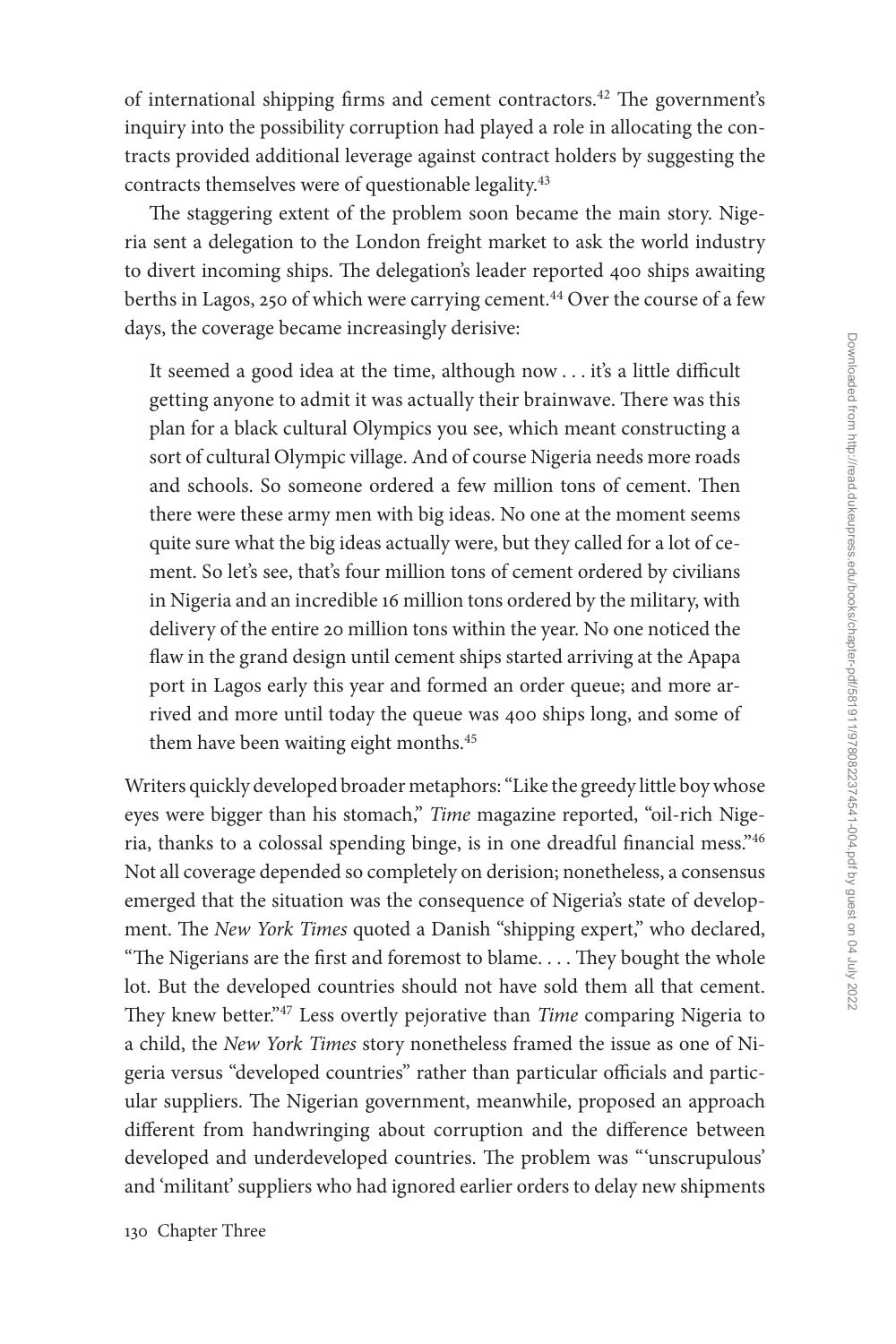until the congestion could be cleared and the contracts investigated." In response the government planned to "suspend loading payments to all shippers who defied its instructions and would also suspend demurrage payments in Lagos 'to enable the Government to distinguish between fraudulent claims.'"<sup>[48](#page--1-0)</sup> The threat was carried out, and subsequent international coverage was divided between bemused stories on individual prosecutions (as when Nigeria's newly appointed high commissioner to the UK, the luckless Osman Ahmadu Suka, was dismissed for having improper business dealings when he negotiated cement contracts while ambassador to the Netherlands<sup>49</sup>) and reports of shippers complaining of dishonored contracts[.50](#page--1-0)

The history of the cement armada by itself would be a footnote, an early instance of what has become an established genre of stories of spectacular corruption and misgovernance. It is more important than that. It demonstrates a transformation in the Nigerian corruption-complex as profound as the changes in the distributional politics of region caused by Gowon's new federalism and his policy of reconciliation. The international attention to the cement armada helped to establish Nigeria as a country almost uniquely corrupt. It had the money necessary to order vast quantities of cement, and it suffered from problems of governance serious enough to cause such quantities to be ordered. The cement armada became internationally significant because it served as a demonstration of the possibilities available to Westerners of Nigerian corruption: the government was so handicapped by incomplete records it could not tell genuine contracts from spurious ones. Businesses around the world thus learned powerful lessons about Nigerian governance. The cement armada thus catalyzed illicit contacts between Nigerian officials and foreigners. Nigeria's reputation for corruption would ultimately enable the scammers of the 1980s and after to lure gullible foreigners with the prospect of illicit rewards.

The diversion of immense resources (literally hundreds of millions of naira) into building materials that were unneeded and eventually became unusable illustrates pointless expenditure going far beyond the "squandermania" for which Ahmadu Bello was excoriated. The point of government spending became only incidentally about the construction of buildings and roads. Rather, it became about the negotiation of contracts and the percentages of those contracts that could be diverted to the officials negotiating them.<sup>51</sup> But this transformation was more productive than it might initially appear. Even if oil revenues were spent on projects like the cement armada, they were having an integrative function. It will be many years yet before one can disentangle precisely who profited from the episode (and in truth, the identities of the direct beneficiaries are a question of somewhat limited interest). As the Gowon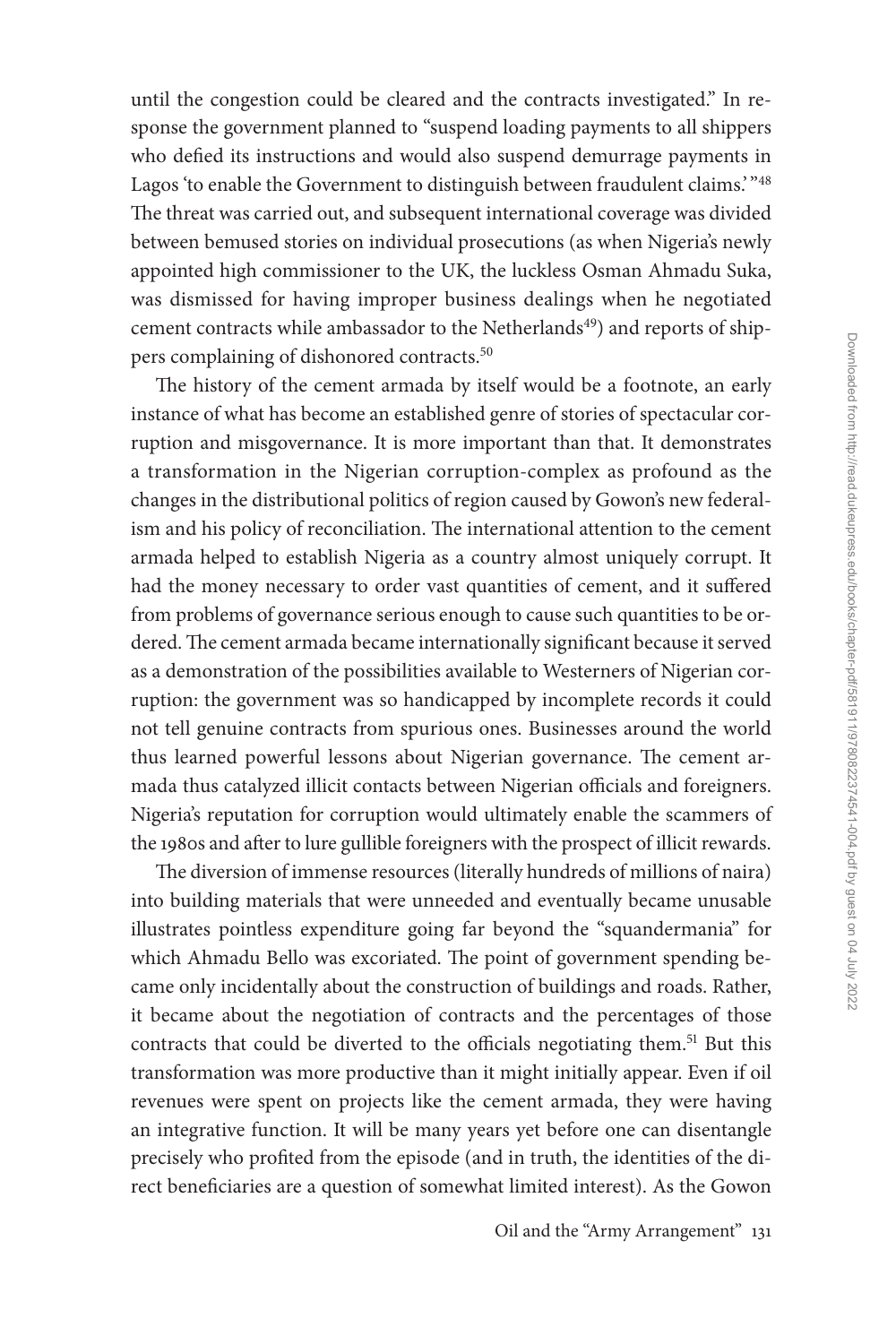government moved to incorporate notables from around the federation into the governing elite, a wider spectrum of people gained access to the resources available through office. The oil wealth that had become available increased the lucrativeness of the contracts being parceled out. It also made it possible to divert huge percentages of government spending into these somewhat convoluted channels without bringing public business to an absolute standstill. The cement armada was embarrassing, and it was disruptive—not only were port facilities at Lagos overwhelmed; there was a substantial knock-on effect at Port Harcourt as well. At the same time, the cement negotiators' access to illicit resources achieved a sort of reconciliation by making it possible to pay off leaders who might otherwise be disenfranchised and therefore not supportive of national unity or of the regime in power. Rehabilitation (in the form of giving erstwhile opponents access to office) enabled reconciliation (in the form of loyalty to the federal government), even if the literal reconstruction was somewhat attenuated.

The postwar military governments thus presided over a substantial transformation of the corruption-complex. While the charge of corruption retained its performative power and thus was sustained only against officials who were already marginal or vulnerable, this long-term continuity persisted within a system whose constitutive logic became ever more dependent on the distribution and circulation of irregular revenues. An intensification of the scope of corrupt material practices fostered an international reputation for corruption, which might have been useful to some actors. Just as Weber argued for Protestantism that church membership in the nineteenth-century United States functioned to bolster some people's reputations, making them seem reliable business partners, Nigeria's reputation for corruption gave Nigerians a reputation for potentially having access to ill-gotten gains. That reputation by itself could be a source of opportunity.

#### Political Transition and the Maturation of the Corruption-Complex

Ruth First's famous contention that military coups cannot be explained by looking at broader trends in society or economy but rather occur for "army reasons" is neatly illustrated by the aftermath of the coup that toppled General Gowon.<sup>52</sup> The figures behind the coup were the same plotters who had brought Gowon's government to power in 1966, but this time they assumed office directly and retired the major figures in the previous government. The new head of state declared that his government intended to correct Nigeria's continuing problems with corruption and misgovernance to prepare for a transition to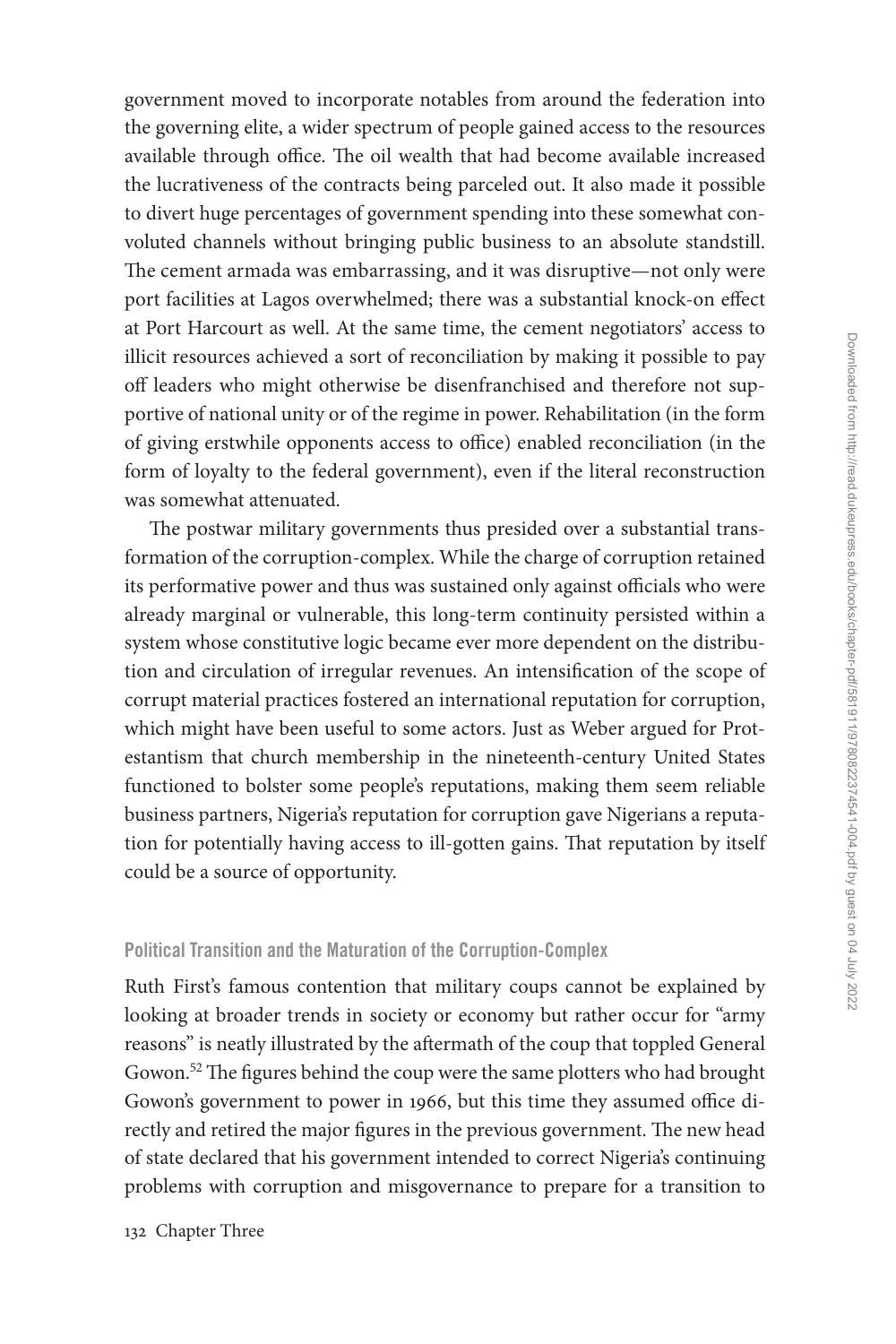civilian rule, though the concrete details of how this would occur were a bit more elusive. In a secret cable, analysts in the American embassy commented:

How hard new leadership will hit corruption issue not clear. It does not appear at this time that members former administration will be investigated or have their assets questioned. This would be politically dangerous for new leaders. At same time, they must somehow cultivate image of honesty among Nigerian public, who by now are extremely cynical on this point. Big loser in change of faces are civilians. New FMG [Federal Military Government] is completely military (if one includes police); no civilians named to any post as yet, although commissionerships have not yet been filled. There always has been some friction between military and civilians here, but move toward more completely military control after last several years' agitation for return civilian rule could lead to deepening cleavage between military establishment and other elements.<sup>53</sup>

The Americans' assessment was wrong; the government did probe outgoing commissioners and governors for fiscal improprieties, and most lost assets in the process. The broader point was accurate. The coup served primarily to change the incumbents in state offices and to underline a commitment to honest government without changing any underlying pattern. Nor is it clear the "army reasons" ultimately involved a more direct commitment to a transition to civilian rule. By pegging the date for the inauguration of a civilian regime on Independence Day in 1979, the Muhammed government postponed disengagement. And as "Army Arrangement" documents, the reforms the new government achieved did little to change the overall dynamics of political society.

The longest-lasting legacy to Nigerian political society lay in the innovations the military regime made as it planned the constitution of the Second Republic. Retaining and extending the federal system established under Gowon, the civilian constitution moved from the parliamentary system of Nigeria's First Republic to a presidential system with some resemblance to that of the United States, with a separation of powers between a bicameral national assembly, independently elected president, and judiciary.<sup>54</sup> Given the challenges of ethnicity and sectional politics, the critical aspect was in how federalism and officeholding were handled. A novel aspect of the new constitution was the stipulations for the election of the presidency, which required the winning candidate to demonstrate substantial support from more than one region by receiving more than a quarter of the vote in two-thirds of the states in the federation.<sup>[55](#page--1-0)</sup> If no candidate both won a plurality and demonstrated support across Nigeria, a run-off would be held between the two top vote getters.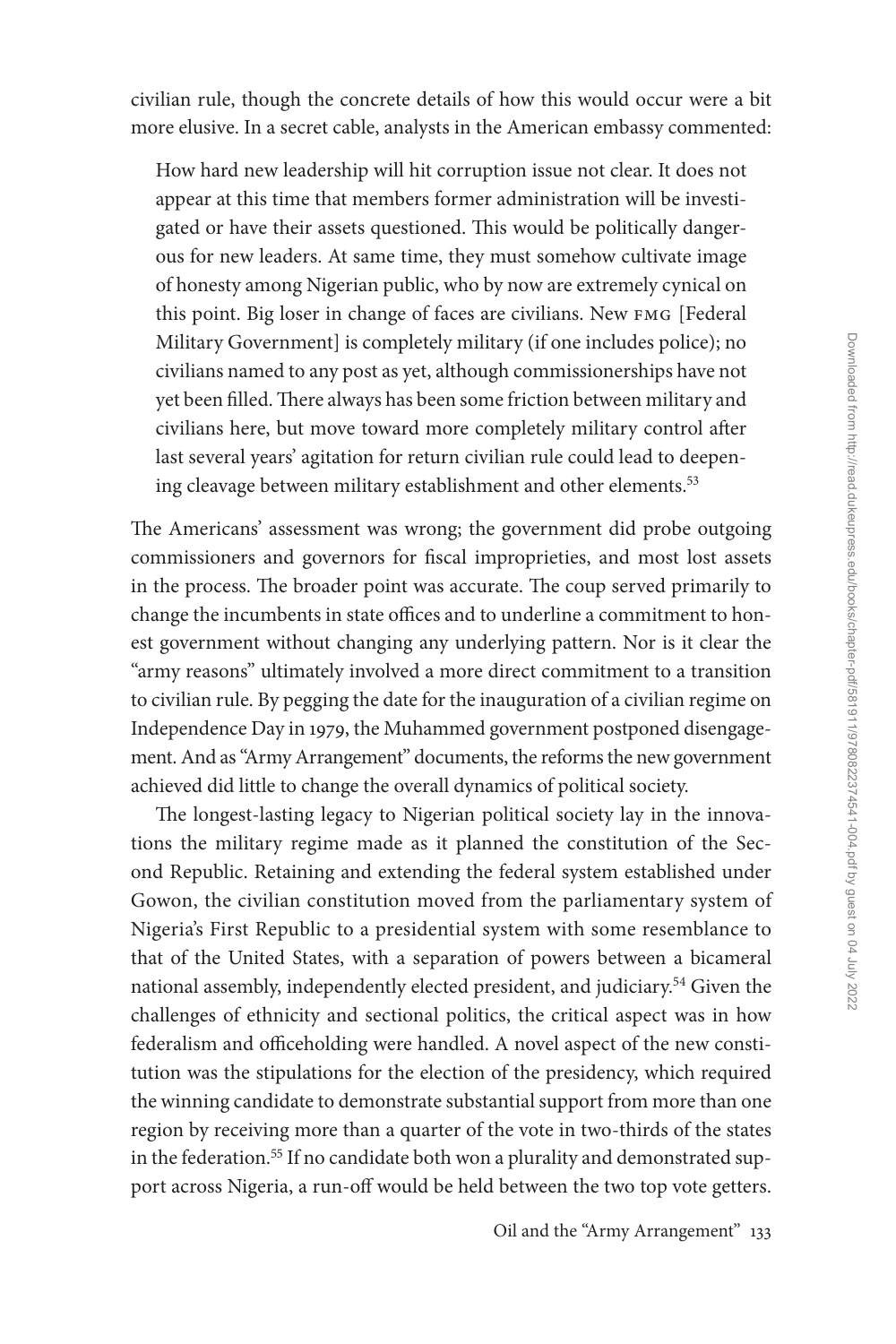In this way, the constitutional drafters would preclude the sectional divisions party politics had created for the First Republic.

A disquieting development occurred as the ban on political organizing was lifted in September 1978 and political parties began to prepare for the start of party registration toward the end of that year.<sup>[56](#page--1-0)</sup> More than fifty political associations attempted to register, but only five received final certification by the federal electoral commission. The process was arduous and required demonstrable national scope. As vetting took place and new parties emerged, many familiar faces regained prominence; most new parties bore a distinct resemblance to earlier organizations. Far from representing a complete break from the centrifugal politics of the First Republic, the emergent parties of the Second Republic seemed likely to recapitulate the same problems.

Obafemi Awolowo emerged immediately as a potential presidential candidate, and the Unity Party of Nigeria (upn) grew around him. Its political base was in the southwest, and its political platform bore a great resemblance to that of the Action Group in the First Republic. Aminu Kano led the new People's Redemption Party (prp), which bore a great resemblance to the old Northern Elements Progressive Union. In the southeast, a somewhat more complicated process played out, in part because of the region's most prominent political son, Nnamdi Azikiwe. Other southeastern politicians negotiated with one another and progressives from other regions in order to build the Nigerian People's Party (npp) as an organization with national support, an attempt that paralleled the trajectory of the old ncnc. Azikiwe himself flirted with representatives from a political party with its base in the north. However, when it became clear that party would not anoint a southerner as its presidential candidate, Azikiwe turned back to the party organized by his natural constituency and became the npp's presidential candidate. This process also created another national party. During the period in which the leaders of regional associations were negotiating the emergence of what would become the npp, one of the most significant actors outside the southeast was a group around Waziri Ibrahim, a son-in-law of the former governor of the Northern Region and former minister in the npc government of the First Republic. As the npp became more firmly a southeastern organization and it became clear it would be Azikiwe's vehicle for contesting the presidential election, Ibrahim and his supporters split off from the npp to form the Great Nigerian People's Party (gnpp). Ultimately, gnpp candidates achieved victories only in the northeastern states of Borno (Waziri's home) and Gongola, but it contested elections more broadly than the upn, prp, or npp.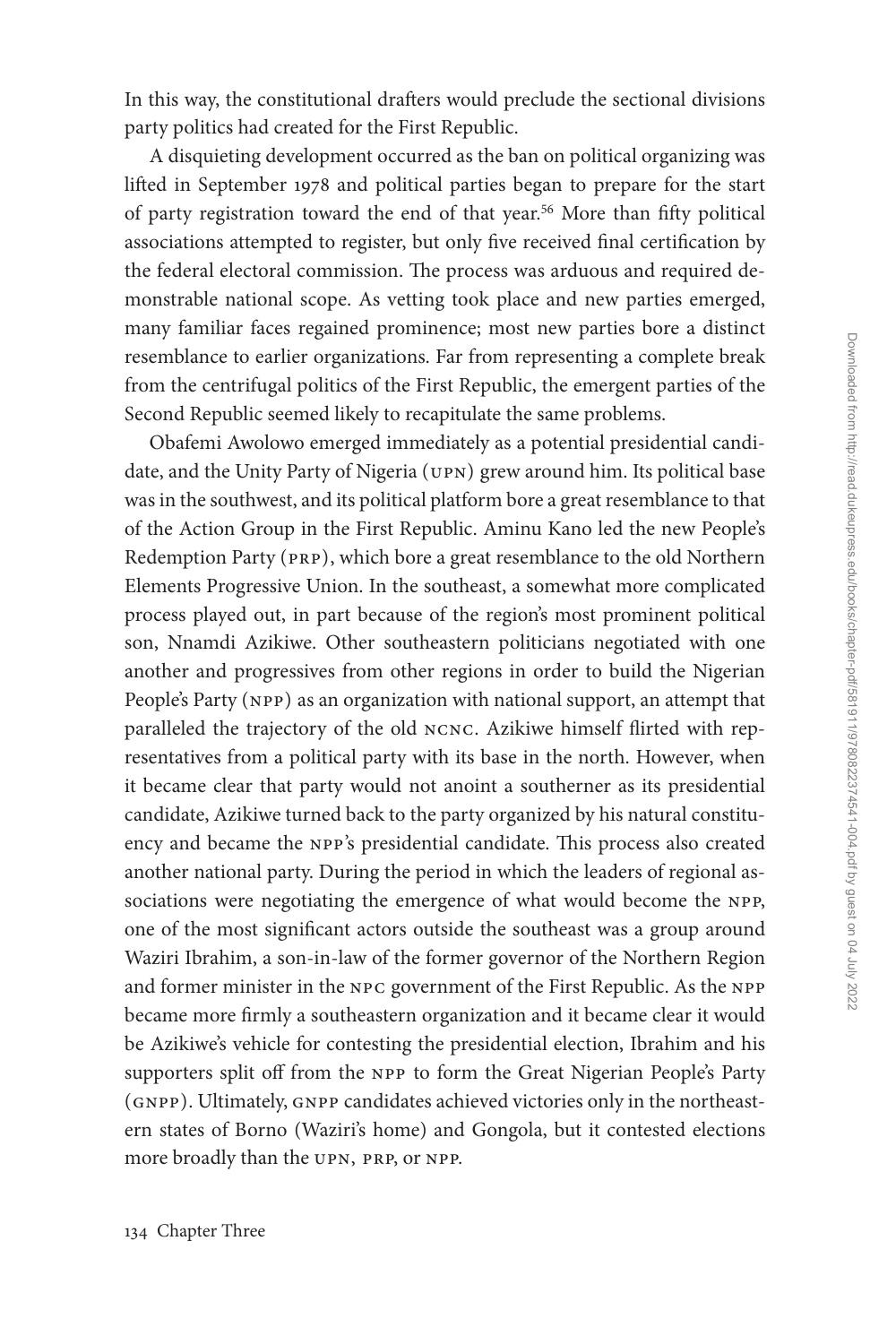While the novelty of the gnpp did not translate into great success, the other major innovation came from the party that would emerge to dominate the Second Republic. The National Party of Nigeria (npn) was the party of the northern establishment. In its personnel and its policies it strongly resembled the old Northern People's Congress, but its leadership included younger technocrats with a higher average level of Western education. This group, termed the "Kaduna mafia," has been influential in Nigerian politics ever since its emergence during the Gowon regime. A younger and more cosmopolitan leadership enabled the npn to adopt what may have been its most long-lasting innovation, a scheme of "zoning" in which it distributed major party offices and nominations for office across the federation. Dividing the country into a set of geographic zones, party elders agreed that each zone would be represented in the party's senior offices: the party chairmanship would go to the west, the presidency to the north, the vice presidency to the east, and the presidency of the Senate to "minority" groups. By guaranteeing all regions would have representatives in powerful party positions, the NPN might appeal to constituencies across Nigeria. Zoning ensured the npn would not remain limited to the npc's concentration on the north, in part by integrating other regions and ethnicities into structures of party patronage. In this way, the npn inaugurated a mechanism for reflecting the basic political logic of prebendalism: the party required distributing the spoils of office across the federation through the process of nomination and appointment. Although the NPN followed the NPC as the conservative party of the northern establishment, it also established a genuinely national following. This has had a long legacy. Constituent Assemblies charged with drafting later constitutions considered making regional distribution of offices a formal constitutional requirement, and recently the Nigerian House of Representatives held public meetings to consider adding a zoning requirement as an amendment to the Fourth Republic's constitution. Regardless, the party that has dominated the Fourth Republic has made a somewhat more elaborate system of zoning central to its own distribution of offices.<sup>[57](#page--1-0)</sup> This is evident in the party's initial flirtation with Dr. Azikiwe as a presidential candidate, though it is difficult to imagine circumstances under which the npn would actually have nominated an Igbo president, no matter how distinguished his resume. As it turned out, the question of the presidential nomination was decided from among northern candidates; the choice was Shehu Shagari, who had been an npc minister in the First Republic.

The npn's regional strength proved decisive. It won the presidency and a plurality in the National Assembly, as well as a plurality of governorships and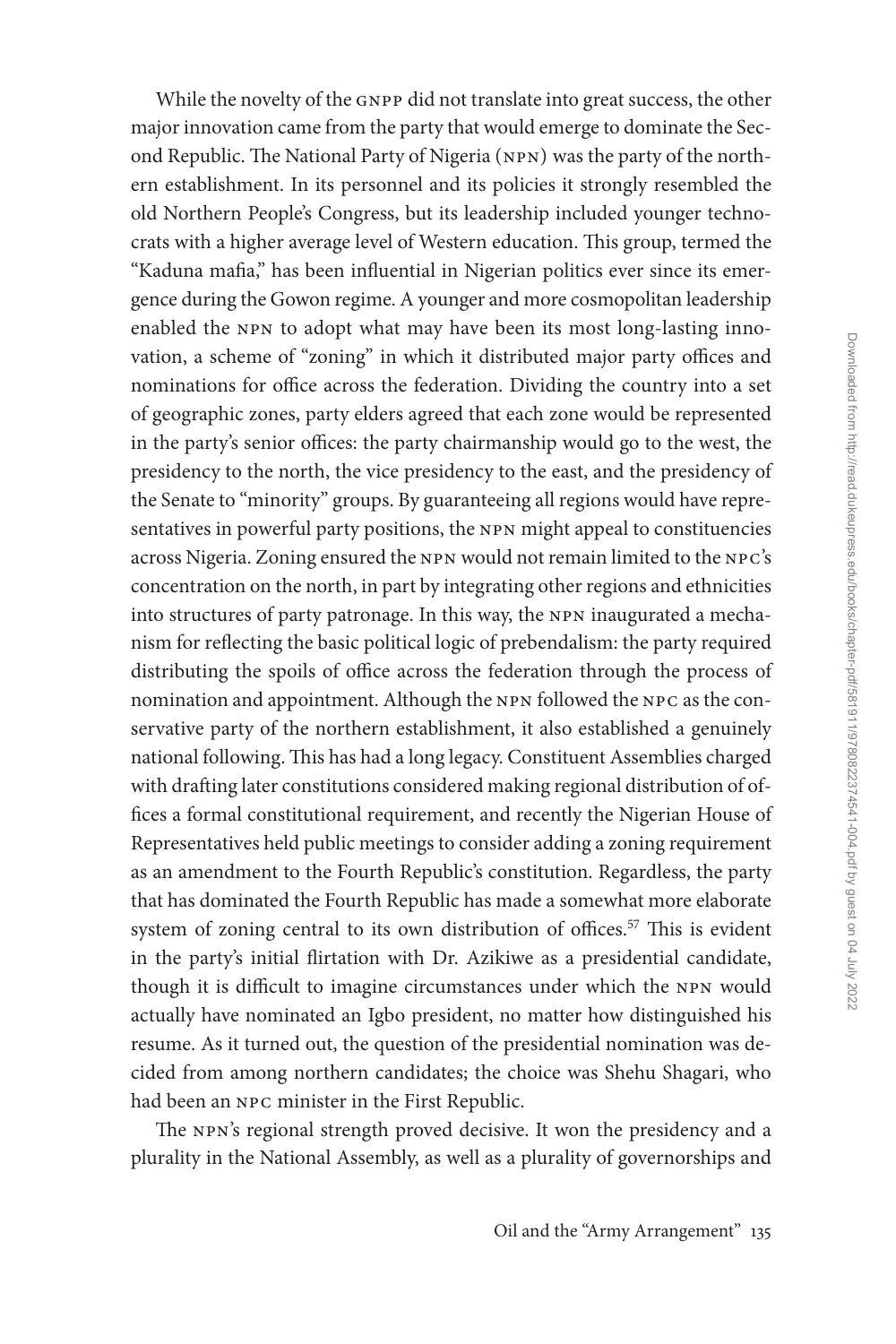seats in state assemblies. For the presidency, the upn's Obafemi Awolowo was the only candidate to come close to Shagari in percentage terms. However, he achieved this by running up massive margins in the Yoruba southwest, while President Shagari's support was more evenly distributed. Beyond the presidency, electoral results bore a dispiriting resemblance to earlier patterns. The upn dominated state elections and National Assembly seats in the western states, the npp the Igbo heartland. The prp won Kano state and the governorship of Kaduna state (whose legislature had an NPN majority), and the GNPP won its northeastern base. As the National Assembly convened, its members applied their experience from the parliamentary First Republic, and the npn (which fell far short of an overall majority) announced a coalition with the npp, recapitulating the old npc/ncnc coalition.

The military returned to the barracks with the inauguration of the new president. Whatever shortcomings had been perceived in the reforms the Mohammed/Obasanjo regime claimed as its purpose, the civilians quickly demonstrated that the npn's innovations in zoning gave the corruption-complex new force. Scandals abounded and rebounded. By its nature, corruption is difficult to quantify. Its quality of being an *accusation* as much as a concrete *practice* opens up the possibility that the change was less an overall increase in actual practices than it was a shift in the utilities of making claims in the idiom of corruption. But that there was an increase in the claims is undeniable.

The career of Umaru Dikko provides a useful illustration of the transformations in the corruption-complex that took place across the ensuing decade as these were driven by civilian politics, military coups, and the transformations in the oil economy. Dikko came originally from Zaria. First prominent in the 1960s, he held cabinet appointments in the state government of North-Central state (later Kaduna state) under the military government. Dikko became a prominent member of the "Kaduna mafia" of relatively technocratic northern politicians from a generation younger than that of Ahmadu Bello and Abubakar Tafawa Balewa. Dikko rose to the center of national politics through the role he played in attaining the npn presidential nomination for his brother-in-law, Shehu Shagari, who had been a minister under the First Republic but who was not known for either charisma or political competence. Dikko's prominence was cemented by his political acumen in building the npn through its zonal distribution of offices and thus ensuring relatively widespread popular support.

It is appropriate that such a measure should be Dikko's lasting legacy, since the entire logic of zoning was a perfect instance of "prebendal politics." A strategy billed as ensuring national integration and political appeal built spoils-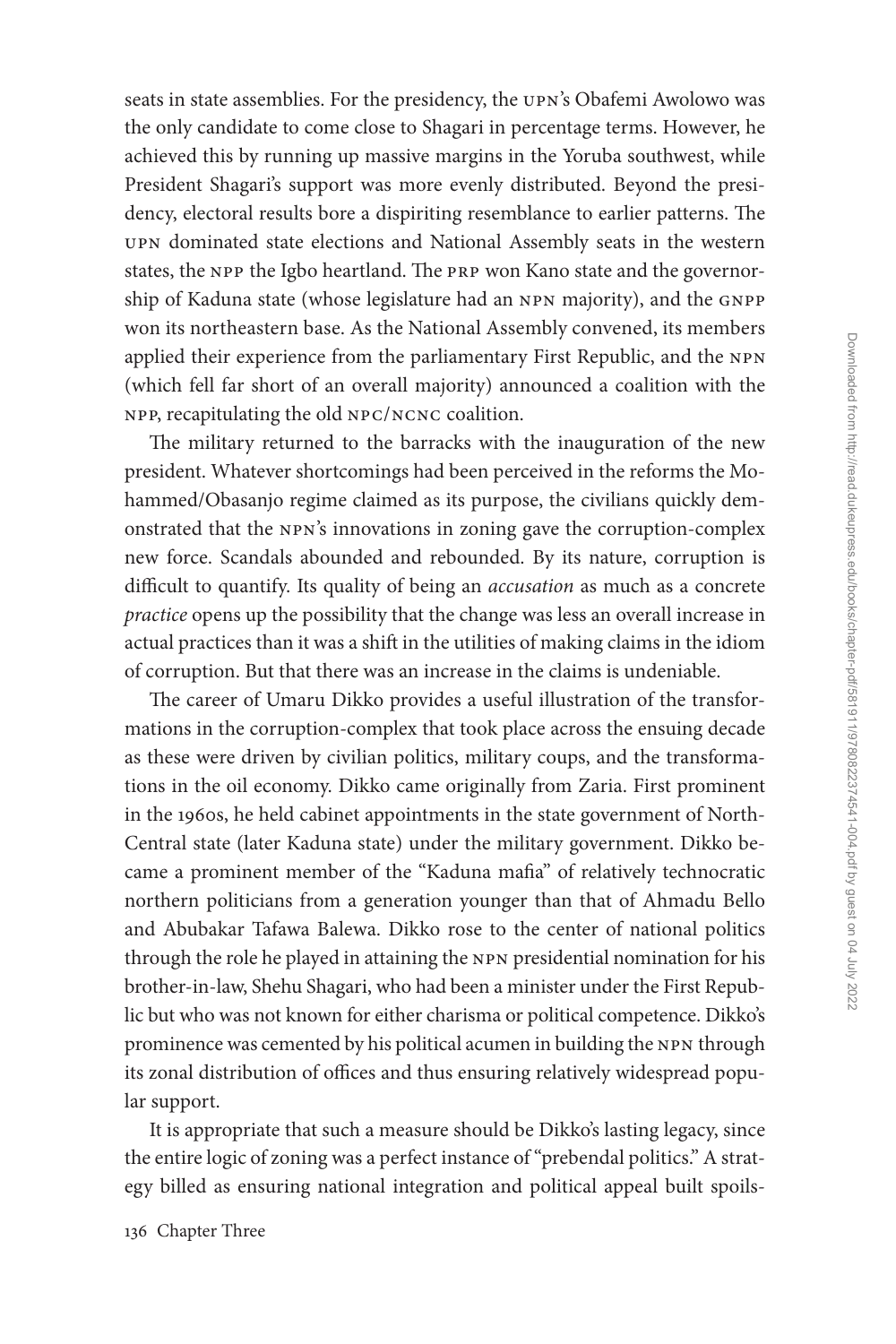based patronage into the very logic of government, ensuring that national resources were parceled out across the country. By dividing constitutional offices among indigenes of different regions, the zoning party guaranteed every region a powerful patron—if not the president, then the vice president or chairman of the party.[58](#page--1-0) In addition to being a key supporter of the party's presidential nominee and an architect of its winning strategy, Dikko himself stood as a senatorial candidate from Kaduna state. He lost that election to a prp rival, which was a mixed curse. Dikko received what was probably a more advantageous and powerful appointment when he became Shagari's minister of transport. This was potentially lucrative given the government's continued investments in infrastructure. The cement armada publicly demonstrated the principle that even the most ludicrous schemes to siphon money from the government in the guise of national development would have few repercussions. Dikko was in a position to enrich himself and to apportion largesse to allies. Dikko's execution of his official responsibilities is vividly described in the memoir of Gerald Funk, an American political consultant. The incident took place after Funk had been hired as a consultant for President Shagari's reelection campaign in 1983:

I explained that, per the contract we had signed with Shehu Musa, Assistant to President Shagari . . . he, Dikko, was to provide . . . a large furnished house for our people, who would be coming and going for the next several months; to provide, in kind, 3 or 4 cars; to arrange for international telephone calls to be paid by him; to make lump-sum monthly payments of per diem expenses; to arrange for local and international transport on the national airline. . . . I knew that if we tried to get into the procurement business with those Yoruba sharks in Lagos, we would be bankrupt within a week. Dikko had read the document, he said, and he listened patiently. And he watched me intently. Then he said something to the effect that we could make it easier for us all, and more profitable for me, personally, if we just did it a little differently. He then went into another room, and brought forth a very large suitcase, full of large Naira . . . notes, more or less the equivalent of perhaps half a million US dollars. He said that should take care of housing and cars and per diem and local travel and telephones . . . all local costs . . . for all of my present and future crews . . . for now. And if I needed more, I should return.<sup>59</sup>

In addition to his ministerial office and party role, Dikko enjoyed another source of power and patronage; he chaired the president's task force on rice. That commodity was in short supply in 1979, after a decade of oil wealth had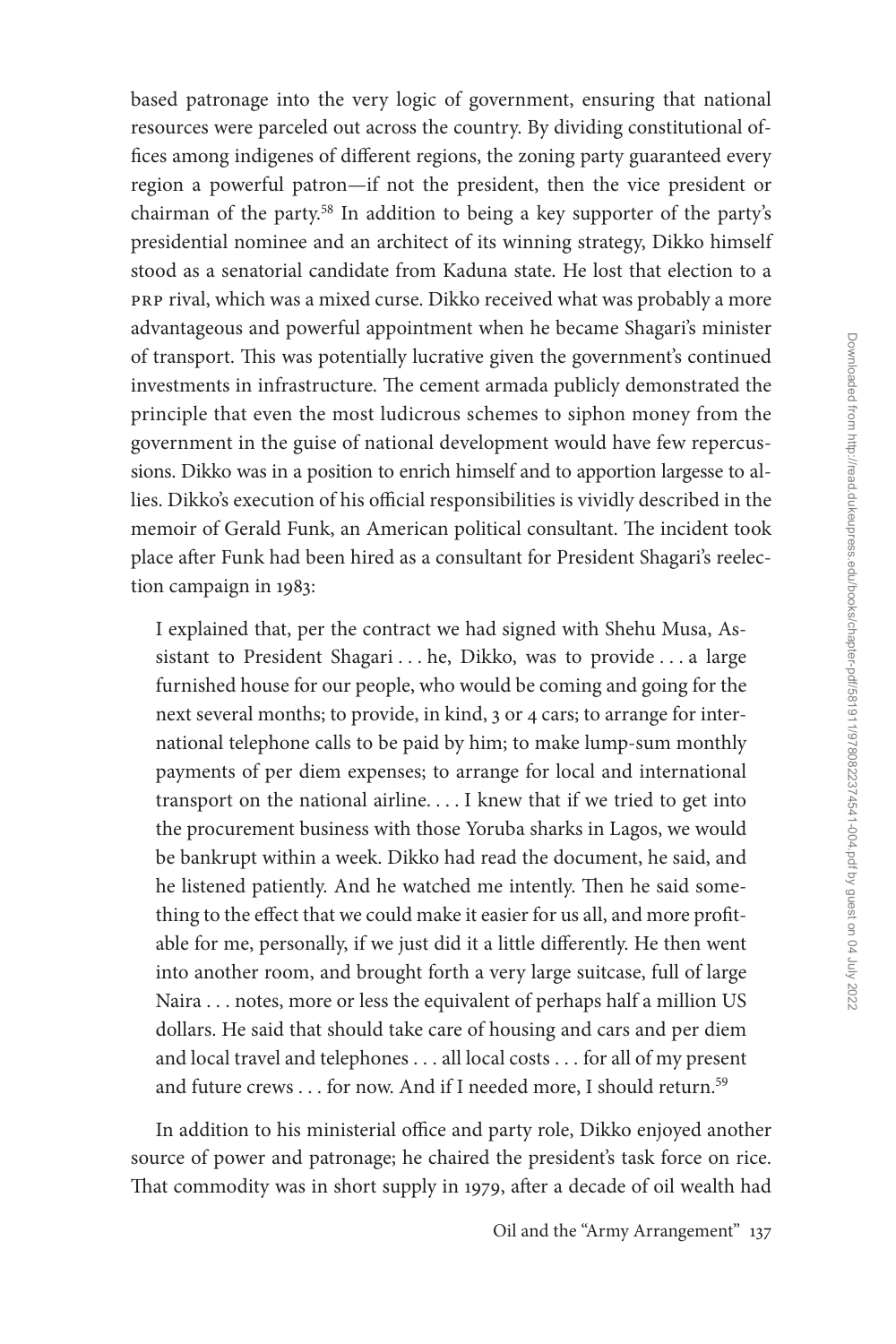led to a neglect of agriculture and declining yields of indigenous crops. Readily available rice at affordable prices had thus become important for a considerable portion of the population, particularly city dwellers. Rice imports were crucial because the grain had quickly achieved vast popularity; its preparation was relatively easy, not requiring the laborious pounding of many of its rivals. The new civilian administration thus contracted to import major quantities of rice and to offer it for sale at subsidized prices. Dikko oversaw the effort. Somehow, however, relatively little rice actually reached market; dark rumors circulated that he had diverted it to his own warehouses, from which he and his cronies sold it onto the black market. Such rumors received confirmation after the coup, when vast warehouses were discovered around Lagos.<sup>[60](#page--1-0)</sup>

As Dikko enriched himself through infrastructure contracts and rice imports, he retained his influential role as an npn political tactician. The party's campaign of 1983 was less restrained than it had been in the election of 1979. The country was tense in the period leading up to it and the electoral process itself was violent: politicians and parties employed mobs of young men to intimidate their opponents, a tactic already familiar in Nigerian politics. Allegations of vote rigging, stuffed ballot boxes, and the substitution of filled boxes for authentic ones were rampant. When the results were announced, it was clear Dikko had done his work well, perhaps too well. The npn won elections in areas that had previously been strongholds of opposition parties. It increased its seats in the National Assembly, nearly doubled the governorships it controlled, and consolidated its grip on state assemblies even in areas that had been strongholds of other parties.<sup>61</sup> Opposition political parties were horrified, and the population was taken aback at the landslide victory of a party whose popular support was at best shaky. The violence and thuggery that had been obvious across the electoral period had been such that it was difficult to maintain the elections had been free or fair. As with the election of 1964 in the First Republic, the country's rulers had consolidated their electoral position, but at the cost of any semblance of democracy. The election had manifestly been rigged. This accomplishment did little for Umaru Dikko's national reputation, and the man himself credits his electoral role as being behind his lack of popularity. When he testified in 1999 before the Oputa Commission on human rights violations, Dikko admitted that he, "being [Shagari's] campaigndirector general, had to step on the toes of his political rivals and even his enemies who would like to see him destroyed. Naturally, there was no way those who contested against him and lost could like him or me." Calling the accusations of corruption in the Second Republic "imaginary," he insisted he was guilty of nothing other than working very hard while a government minister.<sup>[62](#page--1-0)</sup>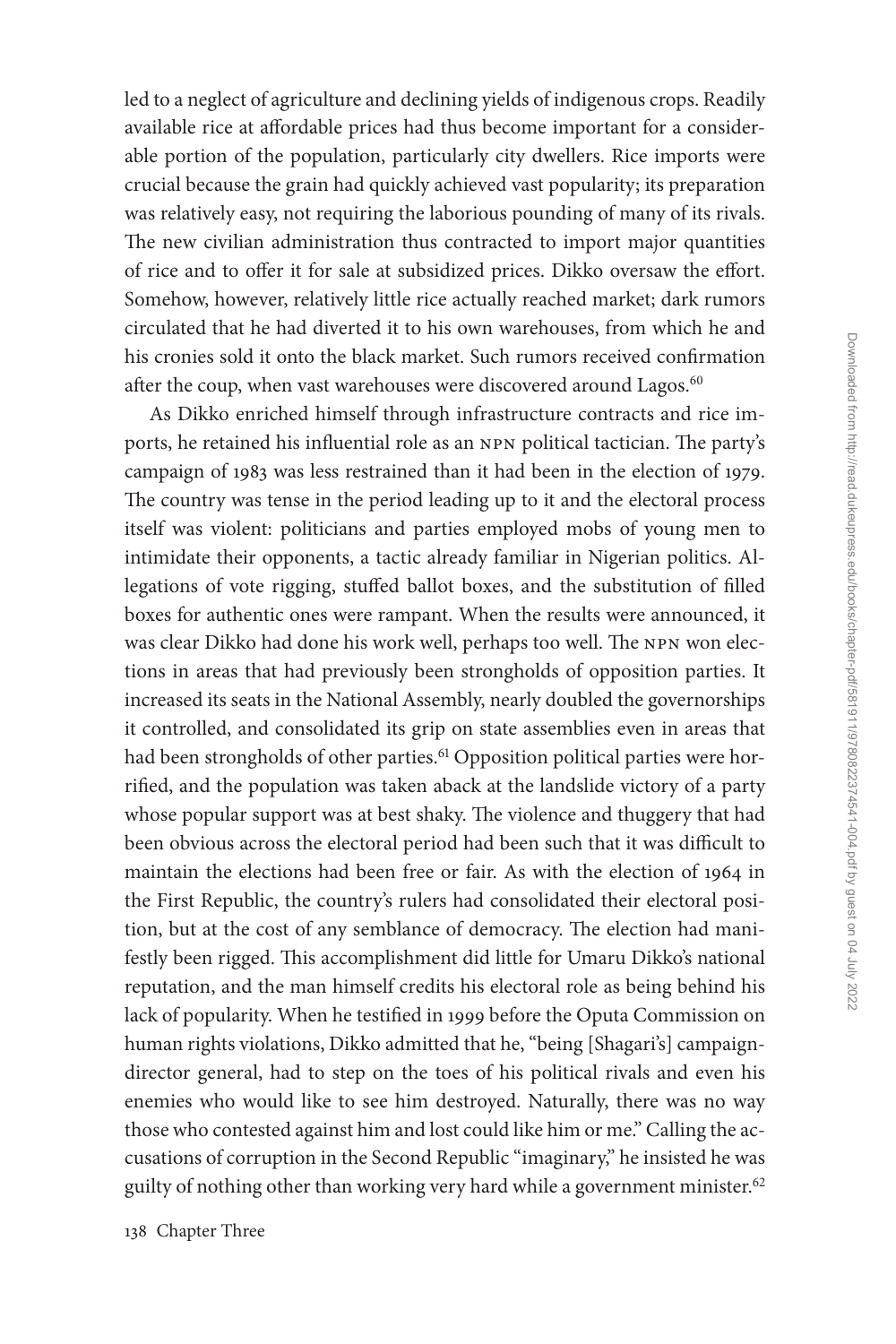Had the npn not engaged in such tactics, it might have faced defeat. The government's political standing had started to erode in 1981, when the world price of oil crashed. The government's dependence on oil receipts made this an immediate crisis only compounded by the economy's dependence on subsidized imports of basic consumer goods. To compound the trouble, the government's ambitious development program had required loans. This national debt invited considerably more scrutiny as it became clear a number of Latin American countries were likely to default on their own (much greater) debt obligations. As a result, the government came under considerable pressure from international lenders, Western governments, and institutions like the International Monetary Fund.

The government's response had been feckless before the election. The National Assembly was reluctant to pass the austerity budget demanded by Nigeria's lenders. Despite its increased majorities after the election, the ruling party continued to do little to lift the malaise, and the fitful inquiry into General Buhari's finances was not calculated to win support from anyone. In the years since then, many military figures have alleged a coup had been plotted for a considerable period and that the former military head of state, Olusegun Obasanjo, had been asked whether he would return to power at a junta's head. This he refused. The military's current leadership was less reluctant. When the military took power on New Year's Day in 1984, Dikko fled the country, crossing incognito into Benin Republic and then flying to Europe. The military government's inquiry into his affairs suggested he was directly responsible for pocketing ₦1 billion (at the time the naira was worth approximately U.S. \$1.50 at official rates), and it was determined to return him Nigeria to face trial. Part of the impetus may have been that Dikko very quickly appointed himself a spokesman for the civilian government displaced by the coup, telling the *Observer* that he was declaring war on the new military government, which could claim no superiority over its civilian predecessor:

Everyone can be trained to use a gun. The junta in Lagos is made up of politicians in uniform who turned their guns on the elected Government they had sworn to defend under the constitution. The true professionals in the Nigerian Army will make the distinction between soldiers and politicians in uniform. Nigerians cherish liberty and democracy above everything else and will fight to restore them before long. . . . Whatever money a politician makes goes back to the people because he wants their votes. The military are talking about money because they can only think of their own bank accounts.[63](#page--1-0)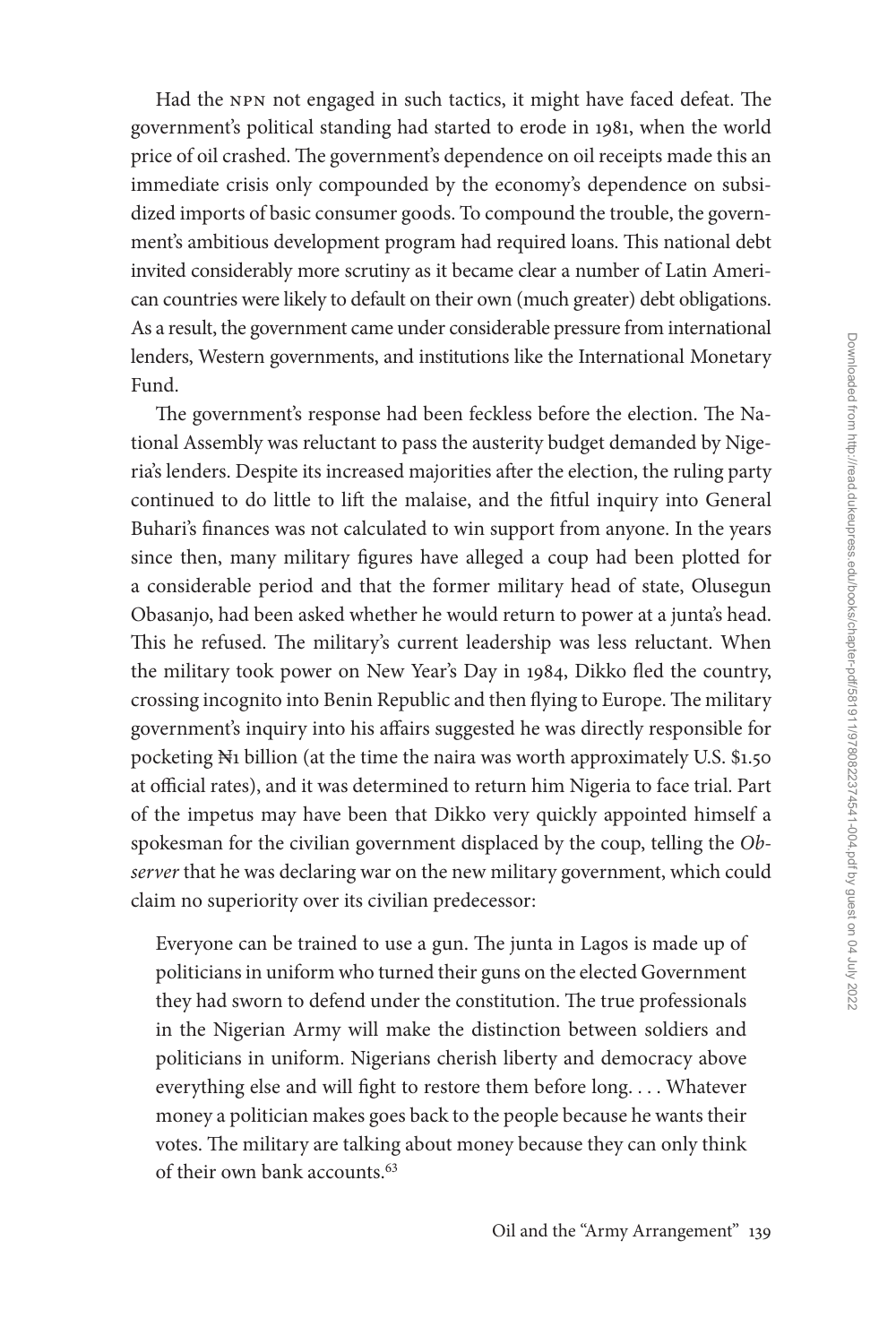This public stance as a democrat was made against the backdrop of the lurid stories emerging from the military's investigations of the scandals of the civilian administration. Dikko was personally implicated. Investigators in Lagos discovered warehouses filled with rice and other imported consumer goods that had been under Dikko's authority. Although these stores were supposed to have been distributed for sale at subsidized prices, they had been kept back in private hands and were being sold, the military claimed, at inflated prices. The chairman of the special task force has profited handsomely from his charge of making rice available to all Nigerians; in doing so, he had guaranteed most could not afford to eat it.

Dikko was not the only Second Republic official who had escaped Nigeria and persisted in making statements to the press, but he was probably the most flamboyant. Billing himself as an advocate for Nigeria's legitimate civilian government, the former minister's "jihad" against the military was little direct danger to the military government. The man himself had little domestic constituency to rouse from afar. Nonetheless, the new head of state was thinskinned, and the military government's response was robust. On 5 July 1984 Dikko left his Bayswater flat for a walk. A party including both Nigerian and Mossad agents bundled him into a van and drugged him. Dikko was transported to Stansted Airport and kept continuously under sedation as he was loaded into a crate that also contained an Israeli doctor charged with monitoring his physical well-being. The crate was loaded aboard a Nigeria Airways plane bound for Lagos. Though the plane's cargo was under diplomatic immunity, a customs official asked to inspect Dikko's crate minutes before takeoff. When Nigerian officials protested the inspection, the official called in antiterrorism police, and the minister was discovered. A major diplomatic row ensued.

Nigeria persisted in demanding his extradition, but Dikko was granted limited political asylum in Britain. The British government's consideration of his case, however, was an occasion for scrutiny of Second Republic politics and of the military regime's conduct in office. The "minister in a crate" news hook made Dikko an attractive story to the international press in much the way the clogged port of Lagos had a decade previously. Nigeria's international profile was deepened and confirmed: the minister's florid corruption—a billion stolen personally! One instance among many of official corruption!—now was juxtaposed with a story about military brutality. The story reflected well on no one. Despite his being victimized by a military regime, Dikko was an unsympathetic protagonist. And while the military government pledged to look into its civilian predecessor's corruption and economic malpractice, both its brutality and continuing criticisms by Nigerians with an international audi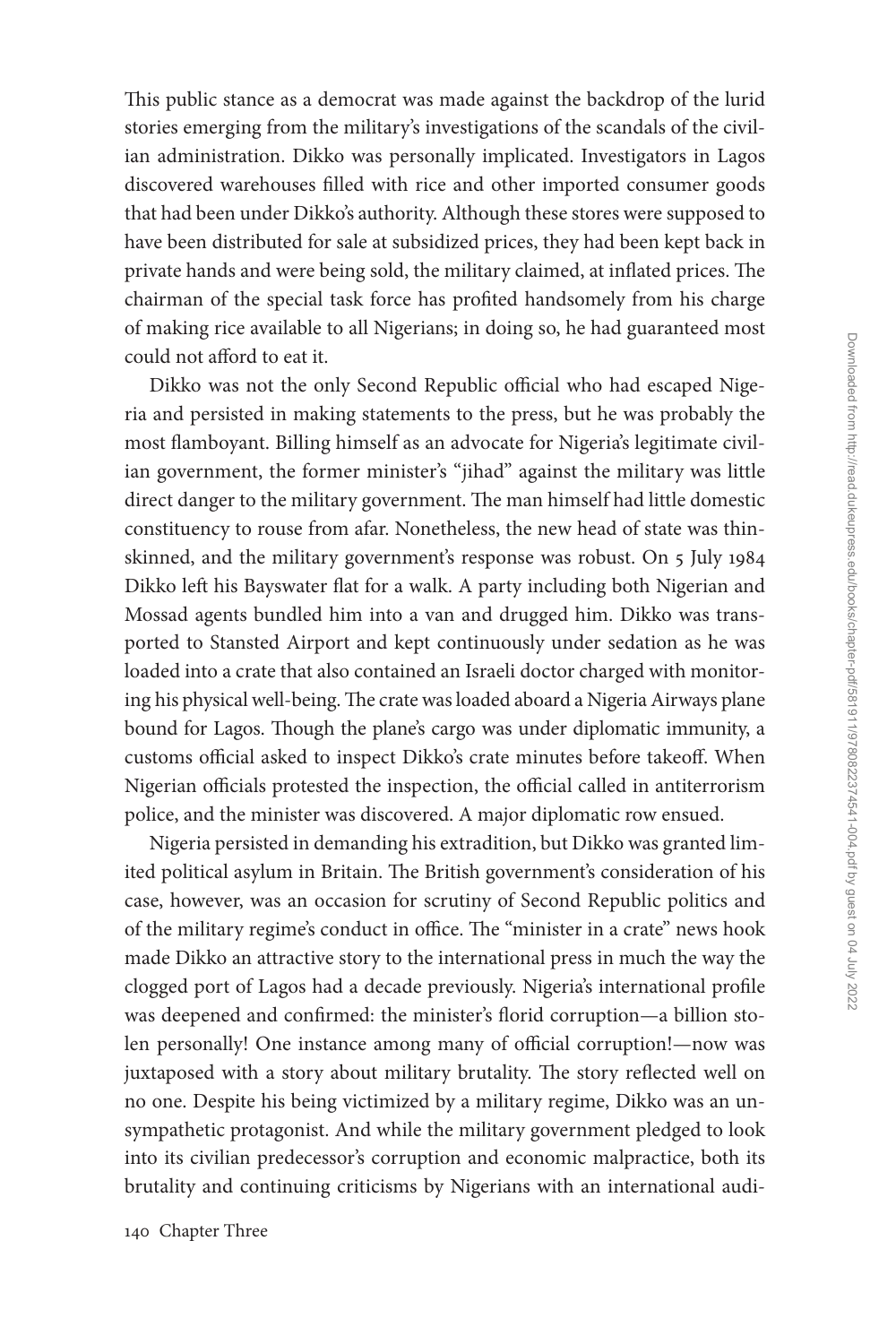ence prevented the military government from successfully claiming a reformist mantle. "Army Arrangement" became internationally famous, and this also was the time when the celebrated author and dramatist Wole Soyinka released an album entitled *Unlimited Liability Company* also dramatizing the country's corruption. While the natural audience for such efforts was Nigerian, they reached international ears and helped to make vivid the picture incidents like the cement armada had begun to paint. It is little wonder the 419 genre emerged at this time.

Dikko himself remained in Britain until the early 1990s, when he returned to Nigeria. At that point he tried to establish himself as a politician in the political transition then being orchestrated by General Sani Abacha's military government. Dikko's attempt at a political career was unsuccessful, though the issue at the time became moot: that transition effort came to nothing. Dikko did testify before a truth commission impaneled at the start of the Fourth Republic, where his main concern was that the officials who had orchestrated his kidnapping attempt had never apologized to him personally. General Buhari had declined to testify before the commission, but the then–minister of defense, General Theophilus Danjuma (who Dikko claimed had the links with Israel that brought the Mossad agents in on the plot),<sup>64</sup> did testify. The general disclaimed knowledge of the case, and the commission directed the two men to shake hands. At that point, it declared the issue resolved.<sup>65</sup> With the passage of another decade, Dikko achieved something of a rehabilitation, becoming the head of the disciplinary committee for the ruling party until his death in 2014[.66](#page--1-0) He continues to have relatively little independent constituency but nonetheless to enjoy a proximity to the centers of power.

Dikko's fame eclipses the manner in which his career epitomizes the evolution of the Nigerian corruption-complex across the 1970s, 1980s, and 1990s. Rising to power and prominence as the civilian elite maneuvered to take power across the Gowon and Muhammed/Obasanjo military governments, Dikko was most effective at inventing a mode of retail politics that brought together the demands of a vast, heterogeneous country whose one universal political principle was patronage and which had the economic potential of an oil rentier state. Dikko's innovation, his durable political legacy, was the principle of zoning, enshrining in party politics the principle that office and power should be distributed around the federation. The logic of patronage long predated the emergence of the npn, but the innovation has persisted. It is no coincidence that Dikko reemerged as a figure in the party that dominated the Fourth Republic until 2015, whose time in power depended on its ability to maintain support across the federation. Alongside this historical role, however, was also Dikko's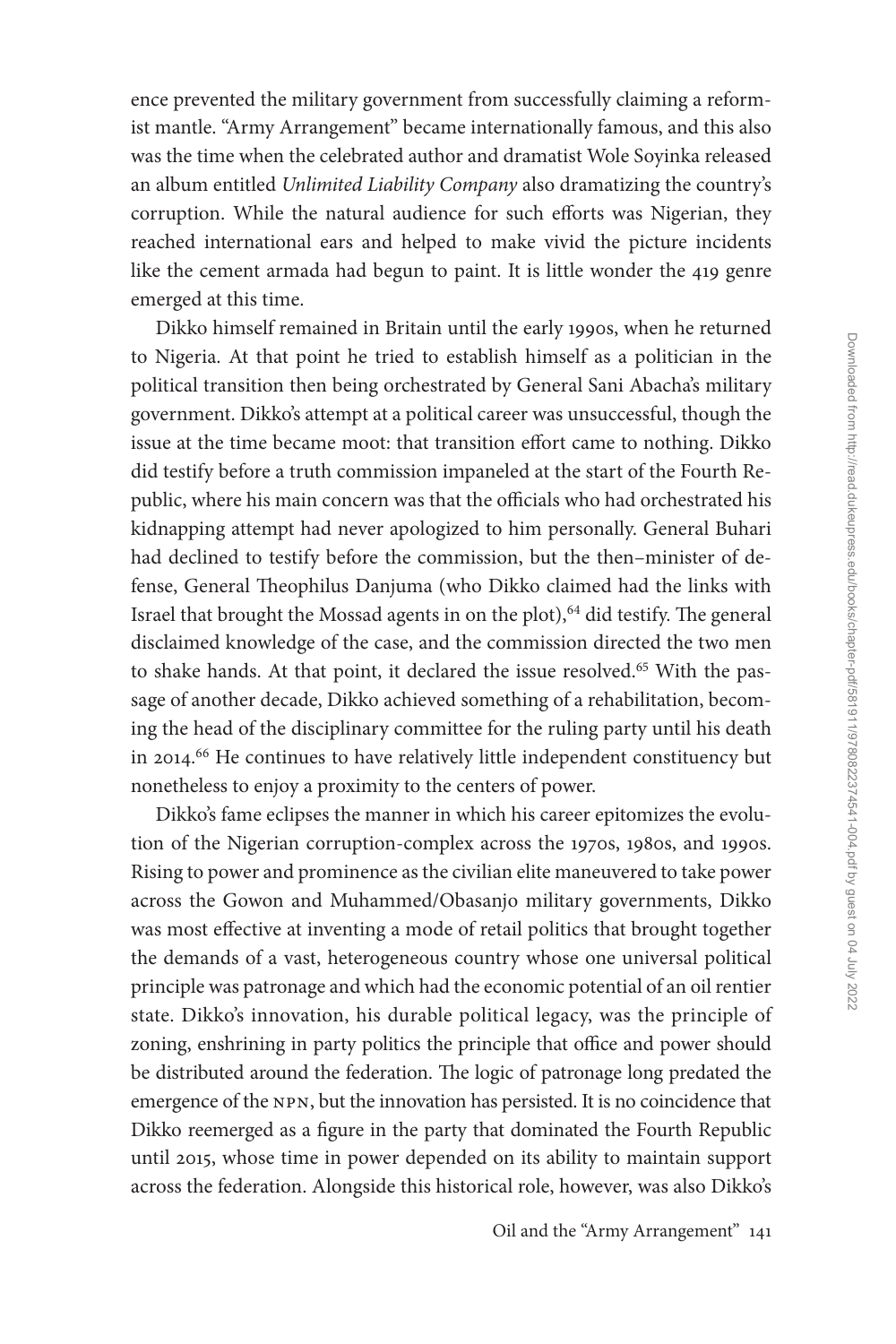florid corruption: suitcases full of naira notes, a preference for backroom deals, diverted warehouses of rice, scandalous infrastructure projects. Although the man himself denied them, the stories of Dikko's conduct in office outline a pattern of wholescale financial malpractice that would seem to apply to vast numbers of politicians before him and since. The formal parceling out of political office as a means of personal (and thereby, to some extent regional) enrichment was a major innovation within the corruption-complex, as was the emergence of the "army arrangement" in which successive regimes probed their predecessors while, in the main, finding them innocent or at least impossible to convict.

## Military Centralization, Violence, and the Confirmation of the Corruption-Complex

General Buhari's government faced terrible economic challenges. The debt crisis remained, and pressures from Nigeria's debtors increased even as economic crisis made its need for continued international credit ever more pressing. General Buhari's regime quickly squandered the goodwill it had received simply from displacing the discredited Second Republic. But while it showed a robust ability to crack down on dissent and a willingness to flout international norms, the regime did not manage to institute the savage austerity policies the international community sought. Instead, it undertook probes, many of which were largely ineffectual, although it did imprison a number of Second Republic politicians—the vice president was sentenced to prison, while the president was placed under house arrest. At the same time, the government attempted to discipline the unruly Nigerian population. The War against Indiscipline attempted to modify aspects of public behavior, enforcing norms like lining up for buses and taxis, and not engaging in petty crime. The government also declared it would enforce Nigeria's drug laws rigidly, imposing the death penalty for drug smuggling. Such initiatives helped to lead to a second campaign, which was dubbed the War against Women. Initially inspired by several high-profile instances of women caught smuggling drugs in their "womanly parts," women became a major target for street harassment. These endeavors succeeded mainly in alienating the populace; a high-level coup toppled General Buhari in mid-1985, bringing General Ibrahim Babangida to power in his place. Babangida proved more politically adroit than Buhari. One of his triumphs—which earned him the nickname "Maradona" after the Argentinian footballer whose adept fielding paralleled Babangida's political agility—was to engage the country in a "national conversation" about whether to adopt a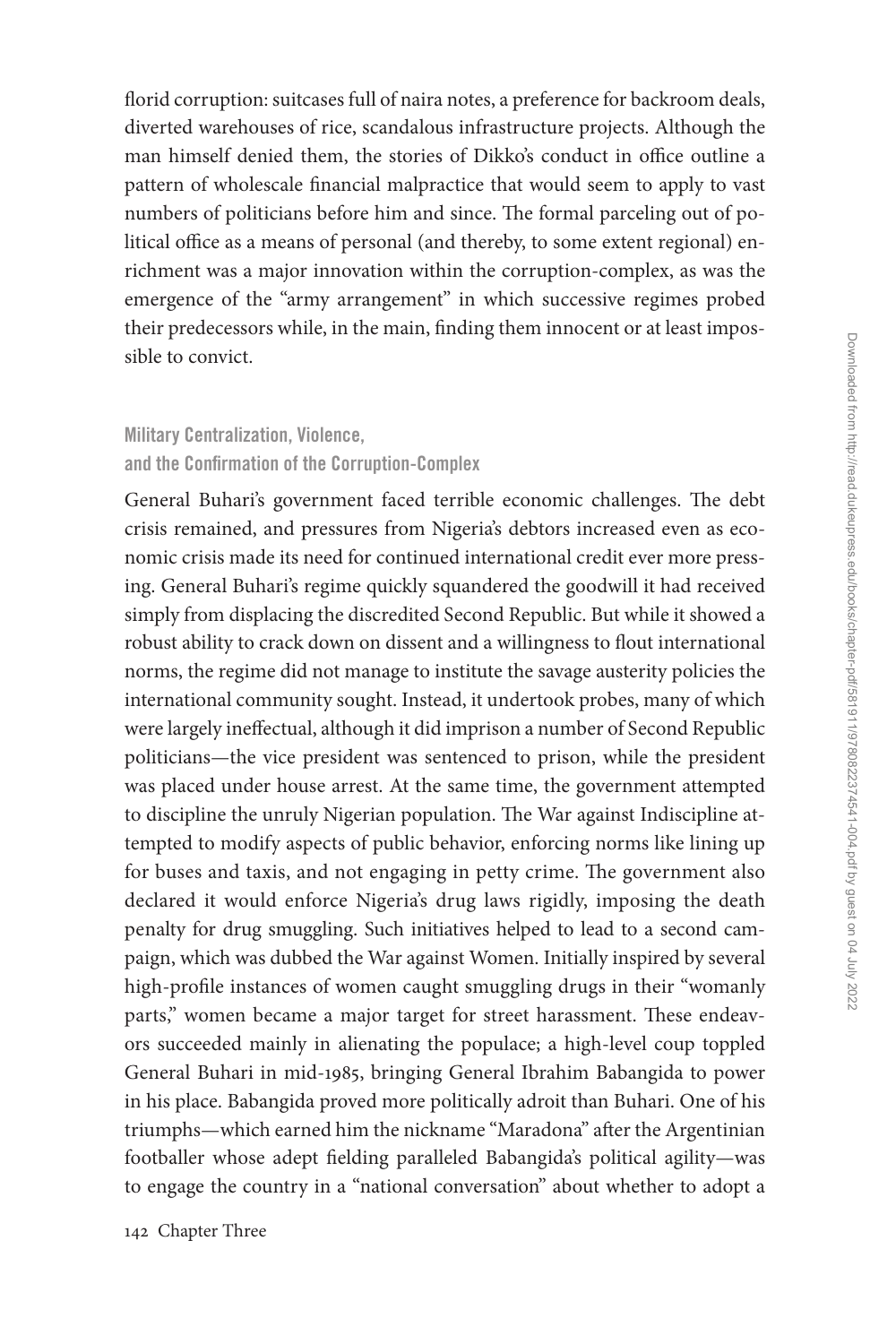structural adjustment policy as the International Monetary Fund demanded. Although the national consensus clearly came out against it, Babangida proceeded to institute an austerity policy that deviated somewhat from international demands but that nonetheless placated debt holders. The naira declined, and imports became increasingly unaffordable. Rice quickly moved from being a staple to being a luxury again. As *West Africa* noted,

When importation was banned, there was loud protest from the Nigerian public which gave the impression that it couldn't live another day without rice. As the price rose (partly artificial) many people decided to cut down on rice, and some gave it up completely even after prices fell. The same has happened to bread. When the flour mills shut down during their confrontation with government, prices of bread went up scandalously, to  $\mathbb{N}_3$ and N5 a loaf. Nigerians this time did not waste their time complaining, many remembered that they had not grown up on a bread diet. According to one Lagosian, "I passed a decree banning bread from my house with immediate effect. The children missed it for a few days, but now they are satisfied with indigenous foods for breakfast."[67](#page--1-0)

A similar adroitness allowed the regime to finesse the issue of what to do with Second Republic officials, a number of whom remained detained under Buhari's Decree No. 3. The government white paper declared an intention to "put behind us this unfortunate episode in [Nigeria's] history and move ahead with determination, and resolve that never again would these sordid events be permitted to occur."[68](#page--1-0) Although rage remained against the excesses of the democratic regime, the tricky business of determining which officials to prosecute and which to clear proved too much, and a line was drawn under the whole episode. Fela Kuti's "Army Arrangement" was confirmed; the military ultimately acted to euphemize the corruption of the civilian era, even as the civilians had declined to look too carefully at problems that had emerged under the Muhammed/Obasanjo regime.

Even as Nigeria moved toward an era of greater political accommodation, unrest grew. A coup attempt in 1990 came very close to succeeding. It had progressed to such a point that its leader, Major Gideon Orkar, was able to broadcast an address over the Federal Radio Corporation, which among other things accused General Babangida of corruption, economic mismanagement, and homosexuality.<sup>69</sup> Unrest in the army was mirrored by tensions in other parts of the country. Riots had broken out toward the end of May 1989. The first one was at the Lagos State College of Education on 22 May, touched off by a student dispute with the administration. The next day students at Lagos State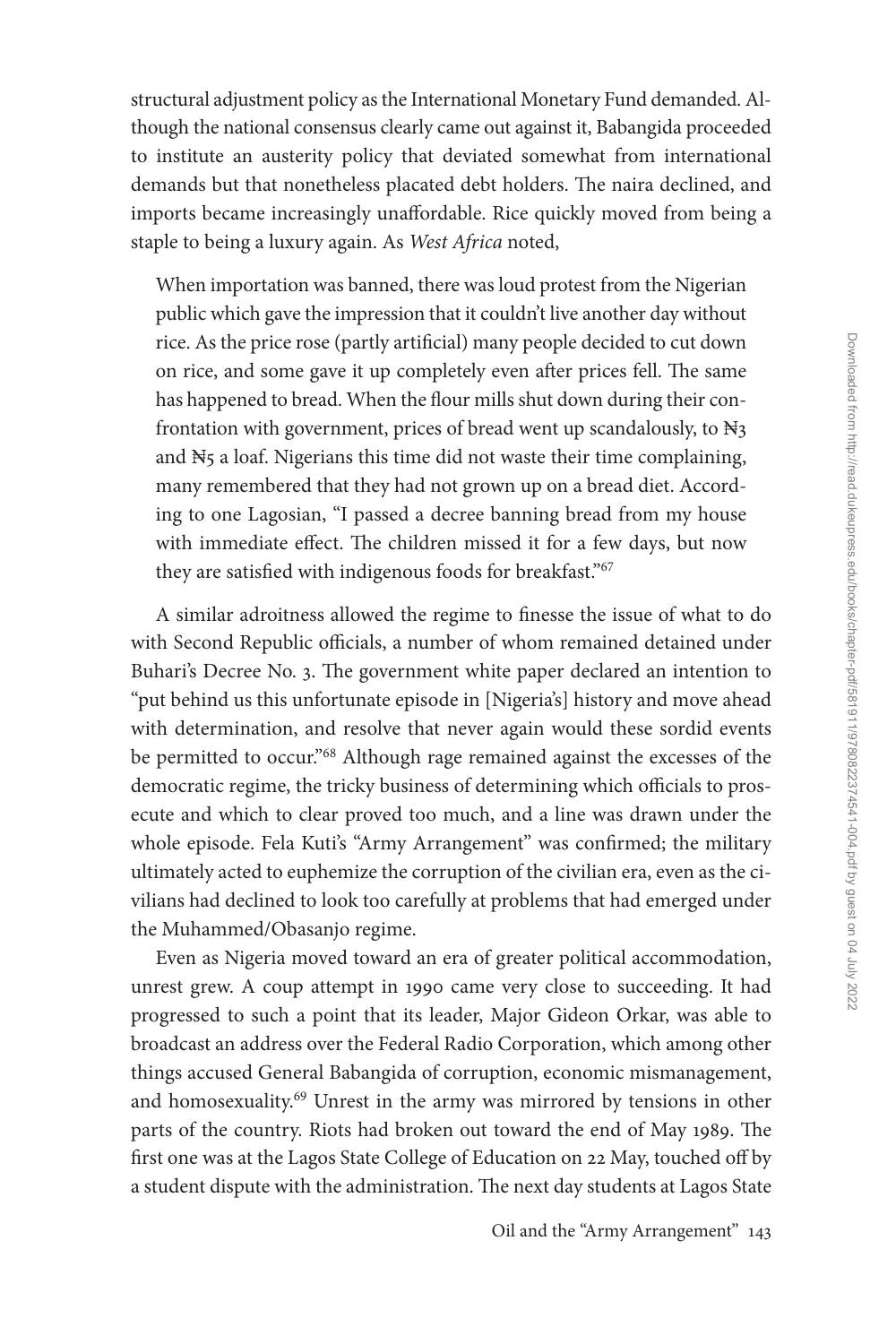demonstrated in solidarity, and at the same time students at the University of Nigeria in Nsukka demonstrated in response to the shooting of a student who had been protesting living conditions. Protests about internal university matters were one thing. More troubling to the regime was an incident on 25 May, when students at the University of Benin set motor vehicles ablaze and tore apart government offices. Their grievances were less local: they were protesting the national Structural Adjustment Policy (sap), which was supposed to be over. Joined by market women and jobless youth, the students marched to the prison, freed six hundred prisoners, and set it on fire. Four days later, a riot at the University of Ibadan resulted in at least one death and injured at least four police officers.<sup>70</sup> The riots spread further: not only did protests take place at colleges of education in Ondo and Bendel states, but the riots spread to villages near the universities as well. While these student riots paralleled self-limiting student riots over the price of gasoline in 1988, involvement by farmers, market women, and urban youth portended a much more volatile possibility, that student riots might extend beyond the universities. Many southern universities were closed[.71](#page--1-0)

The situation continued to deteriorate. In early July, students at the Federal College of Education (FCE) in Warri led a protest march singing songs against sap. This turned into a riot and spread to other towns. Student leaders announced they were also protesting the university closures. At the same time, the Nigerian Labour Congress condemned the university closures and called for the release of detained students, while the Ondo state congress of farmers did the same.[72](#page--1-0) The government's response was two pronged: it created a committee to consider relief measures to address suffering caused by sap. Jobs programs were created, food production was increased (in largely cosmetic ways), drug imports were subsidized, and the import duty on commercial vehicles was lifted for the rest of 1989. At the same time, there was a clampdown on dissent. The universities remained closed, and the government engaged in its own publicity campaign against the "sophisticated process of disinformation and destabilization [that] was behind the disturbances.["73](#page--1-0)

Even as the population at large became disenchanted with a government whose relative poverty meant that the welfare initiatives inaugurated under the Gowon regime came to an end, the military elite (and its civilian collaborators) continued to do relatively well. Oil revenues were insufficient to raise all ships, but they could support a wealthy elite. While the Babangida regime would survive for another three years, ceding power in the aftermath of the aborted inauguration of the Third Republic, it would both clamp down considerably on dissent (intensifying a dynamic that was already well established: as early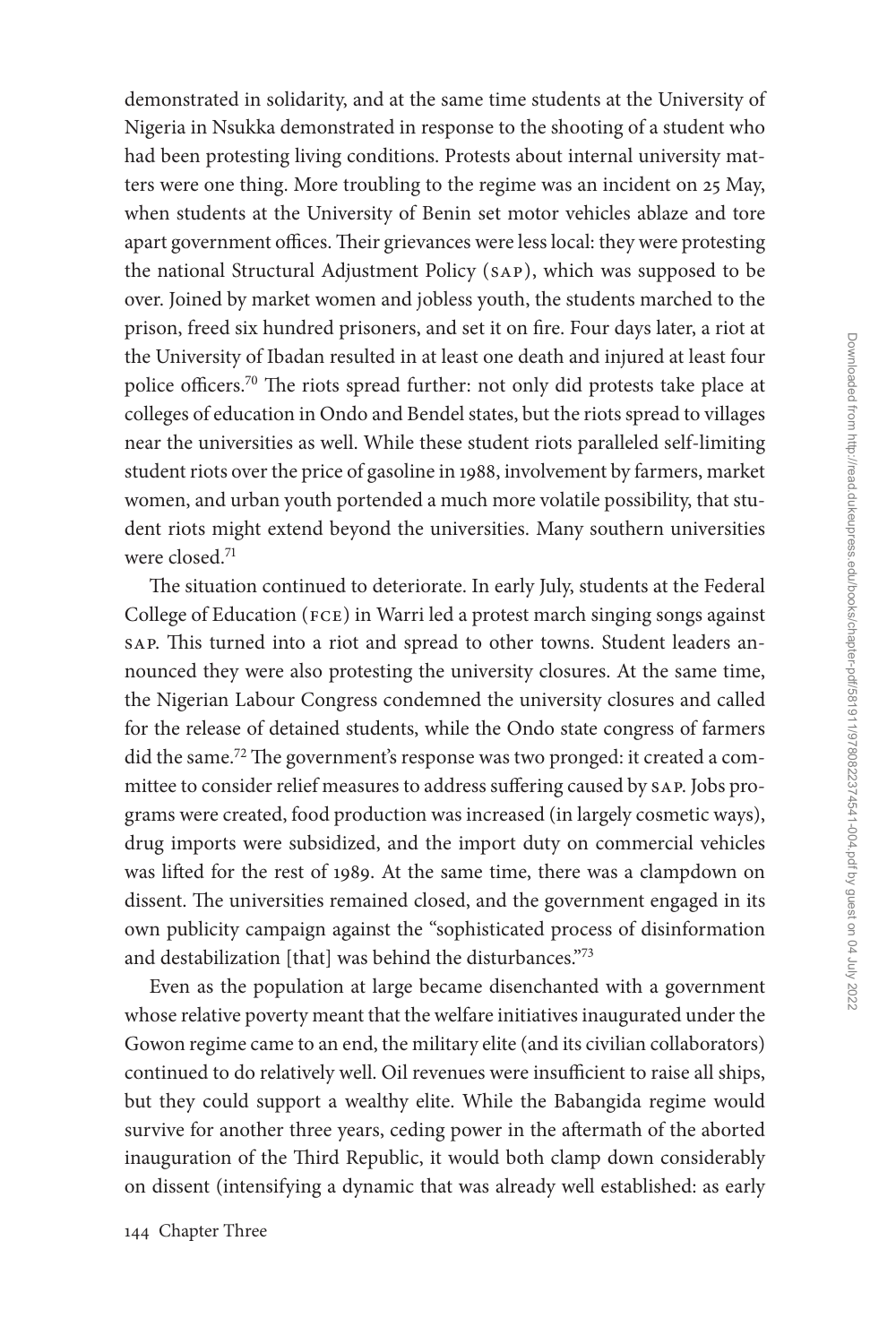as 1986 the editor of the muckraking dissident *Newswatch* was assassinated by a bomb delivered to his office) and work ever more assiduously to pay off potentially dissident segments of military and civilian elites. The Babangida regime engaged in two rounds of state creation—an expansion to twenty-one states in 1987 and to thirty in 1991. This would be followed under Abacha by an expansion to the current thirty-six states in 1996. State creation was the logical outgrowth of an ethnic politics dating from the First Republic, in which areas that were not strongly represented in the group governing a state agitated for the creation of a new state they would dominate. The criteria for state creation were historical and cultural; what that meant in practice was that states could only be created to accommodate already-existing ethnic groups whose separate historical existence could be documented. The same process was at play in Local Government Area creation.

Where the federal politics of revenue distribution continued to play out in well-established patterns, the military government insisted on centralizing control of state resources ever more completely. This innovation is illustrated by the travails of one of its officials, who would then become a critic. This section concludes, therefore, with a discussion of the corruption trial of Tam David-West, who is now remembered to have been convicted and sentenced to twenty years' imprisonment for receiving the gift of a watch. Tamunoemi David-West had attained distinction as a professor of virology at the University of Ibadan by the time of his appointment as education commissioner in Rivers state during the Muhammed/Obasanjo regime. He returned to government under Buhari, as the military government's petroleum minister. Despite rumors that he might be replaced, General Babangida retained him when he came to power but moved him to the mines and power ministry in 1986 before dropping him from the cabinet altogether later that year.<sup>74</sup> During his time as oil minister, David-West was a notable economic nationalist and became internationally known for his role in pressing for an increase in Nigeria's opec quota[.75](#page--1-0) After his departure from government, he became a critic of the regime and indeed in October 1989 he was detained under Decree No. 2, which allowed for the arrest of people who posed a threat to state security or the national economic well-being.[76](#page--1-0)

Matters became more serious the following year, however, when he was arrested and tried in connection to a set of negotiations he oversaw with an American corporation called Stinnes Interoil. Stinnes had negotiated a contract with the civilian Shagari administration to extract Nigerian oil and reimport refined petroleum products. The contract ran through the end of 1983, and as that date neared the Nigerian National Petroleum Corporation signaled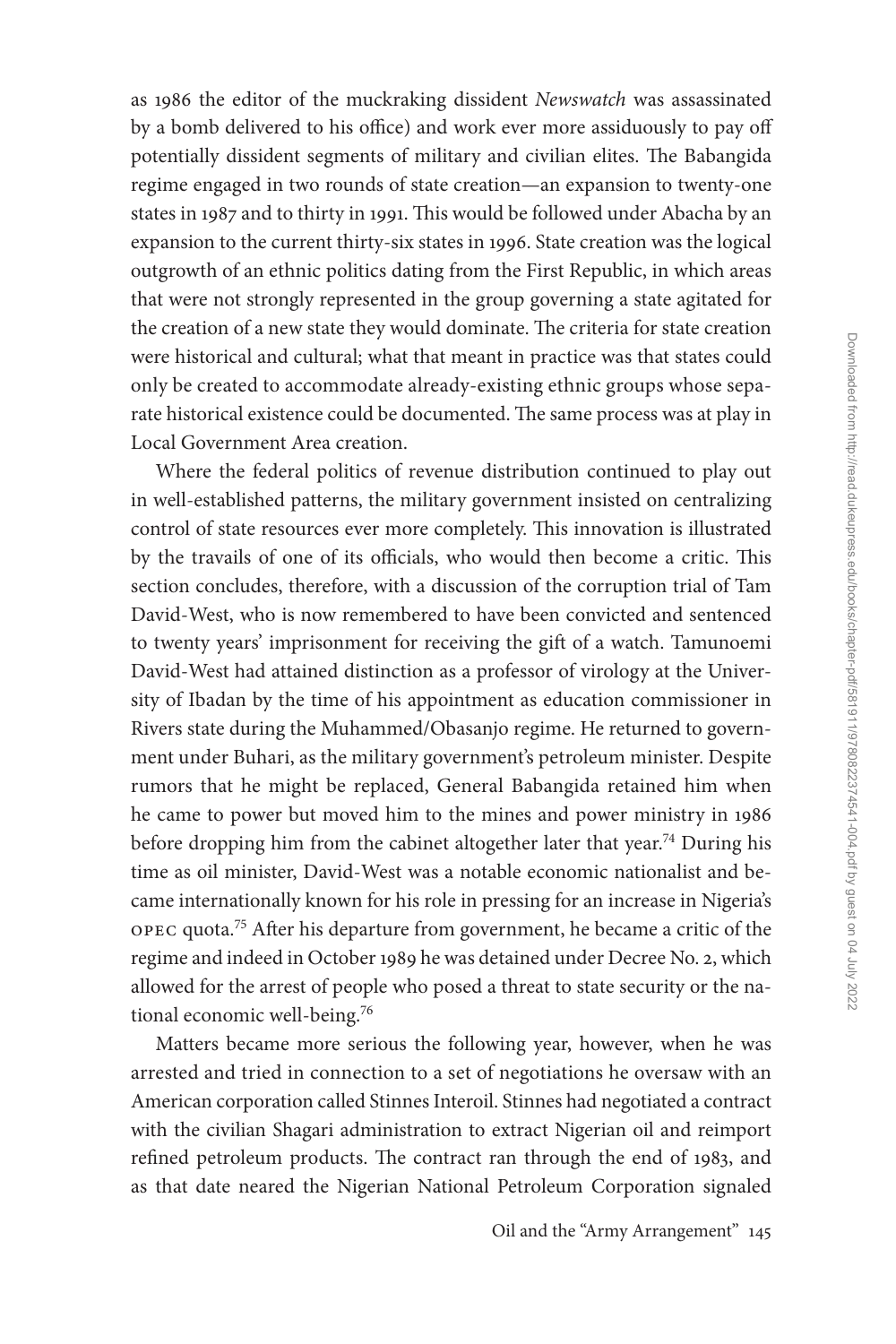its willingness to extend the contract to 1984. The company attempted to negotiate some provisions of the contract, and in the interim the company did not make its fourth-quarter payment.<sup>77</sup> The details of the debts and payments are somewhat involved, but the basic issue was that Stinnes owed Nigeria approximately U.S. \$157 million. Professor David-West chaired negotiations with Stinnes over its debts and eventually secured an agreement that it would pay approximately \$100 million. Professor David-West insisted on leading the negotiations personally, against the advice of the chairman of the nnpc among others. He did not refer his decision to the Council of Ministers or to President Babangida[.78](#page--1-0) In the course of the negotiations, Professor David-West was given a gold wristwatch and attended a dinner party hosted by a Stinnes official. Testimony from other nnpc officials present at the negotiations suggested that David-West had been friendly with Stinnes executives—most particularly the dinner-party host and the corporation's president—and that his decisions emerged from his private meetings with them. The crimes for which he was convicted required proving that the minister had improperly used his office and his discretion, to the benefit of Stinnes and the detriment of Nigeria, and that he had improperly benefited from this misuse of his power. Professor David-West was unable to demonstrate that he had President Babangida's blessing for the write-off of \$57 million, and the testimony of the other officials demonstrated that the patterns of decision making violated established NNPC guidelines. The wristwatch and the dinner party constituted the other element of the minister's conviction, since they were the only direct benefits he could be demonstrated to have received[.79](#page--1-0)

The conviction was greeted with considerable derision in the opposition press, as when the *Guardian* complained "where the tribunal saw criminal corruption . . . we see no more than naivete" and pointed to the ludicrous disproportion of a twenty-year sentence meted out for receiving the gift of a watch. The *New Nigerian* retorted, "It beats one hollow how a whopping 57 million dollars loss to the national treasury can be described as 'naively,' 'imprudence,' and 'excessive enthusiasm.'"[80](#page--1-0) The unfortunate ex-minister was imprisoned for almost a year while his appeal was considered by an appellate tribunal and eventually overturned. The higher court noted that the connection between the wristwatch and the decision was "speculative."<sup>81</sup> In the long term, the position of the opposition press has won the day, and Professor David-West is remembered for having been convicted of receiving a ludicrously small bribe. Nonetheless, the prosecution, the defense, and popular memory all focus their attention on a side issue. While the question of Professor David-West's criminal culpability may have hung on the connection between the watch and the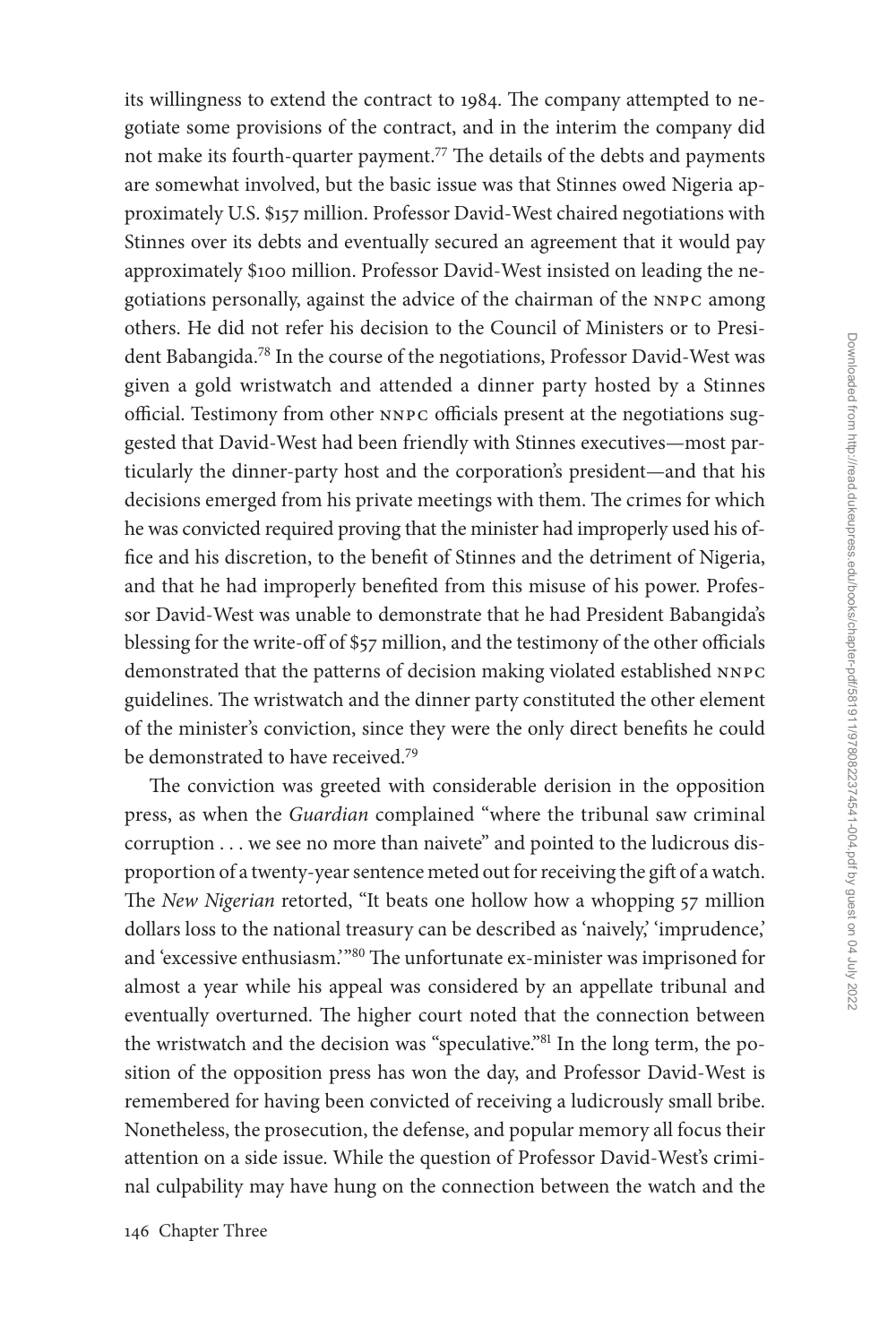\$57 million, the more urgent question had to do with whether the minister had acted of his own accord. In his testimony at trial, David-West not only claimed to have attempted to telephone President Babangida and to have written memos on the issue but noted the *Concord* had covered the agreement as a "\$100 million windfall for Nigeria." More to the point, he recounted regularly having seen the president for the next nine months while serving as minister of mines but never to have been queried on the issue, despite his memos and the newspaper coverage.<sup>82</sup> Ultimately, then, the question of David-West's vulnerability stemmed less from the goods he received from Stinnes than in how decision making was conducted within the Babangida government, and who might be blamed for multimillion-dollar losses. The question of culpability traced a more general process of centralization, and the accusation of corruption, more fully than ever before, traced the workings of an inner elite.

### Military Government and Corruption

The Babangida regime ended as abruptly as it began. The transition the government had charted to civilian rule considerably resembled the path inaugurated by the Muhammed/Obasanjo regime more than a decade previously. The process of registering political groups came to an end when the government announced it would not certify any of the political groups but rather would create two competing political parties, one left of center and one right of center. The parties were duly created, and they elected candidates to the local government councils, state assemblies, governorships, and to the National Assembly. After preliminary returns showed the presidential election held 12 June 1993 had been won by the Social Democratic Party's Chief Moshood Abiola, the military government nullified the results. After several months of escalating unrest and international sanctions, Babangida stood down as head of state at the end of August, and the civilian leader of government business, Chief Ernest Shonekan, was sworn in as interim president. However, that November, the army chief of staff and defense minister, General Sani Abacha, led a military coup. His tenure as head of state would last five years, and the military regime would go on for another year before giving way to the civilian Fourth Republic.

While the twenty years between Abacha's coming to power and the time of this writing have been eventful—and while some aspects of that time have already been discussed or will come up in part II of this book—the basic contours of the corruption-complex remain largely intact. The Buhari and Babangida regimes are noteworthy in several respects. First, they completed a process of politicizing the military that was already well under way during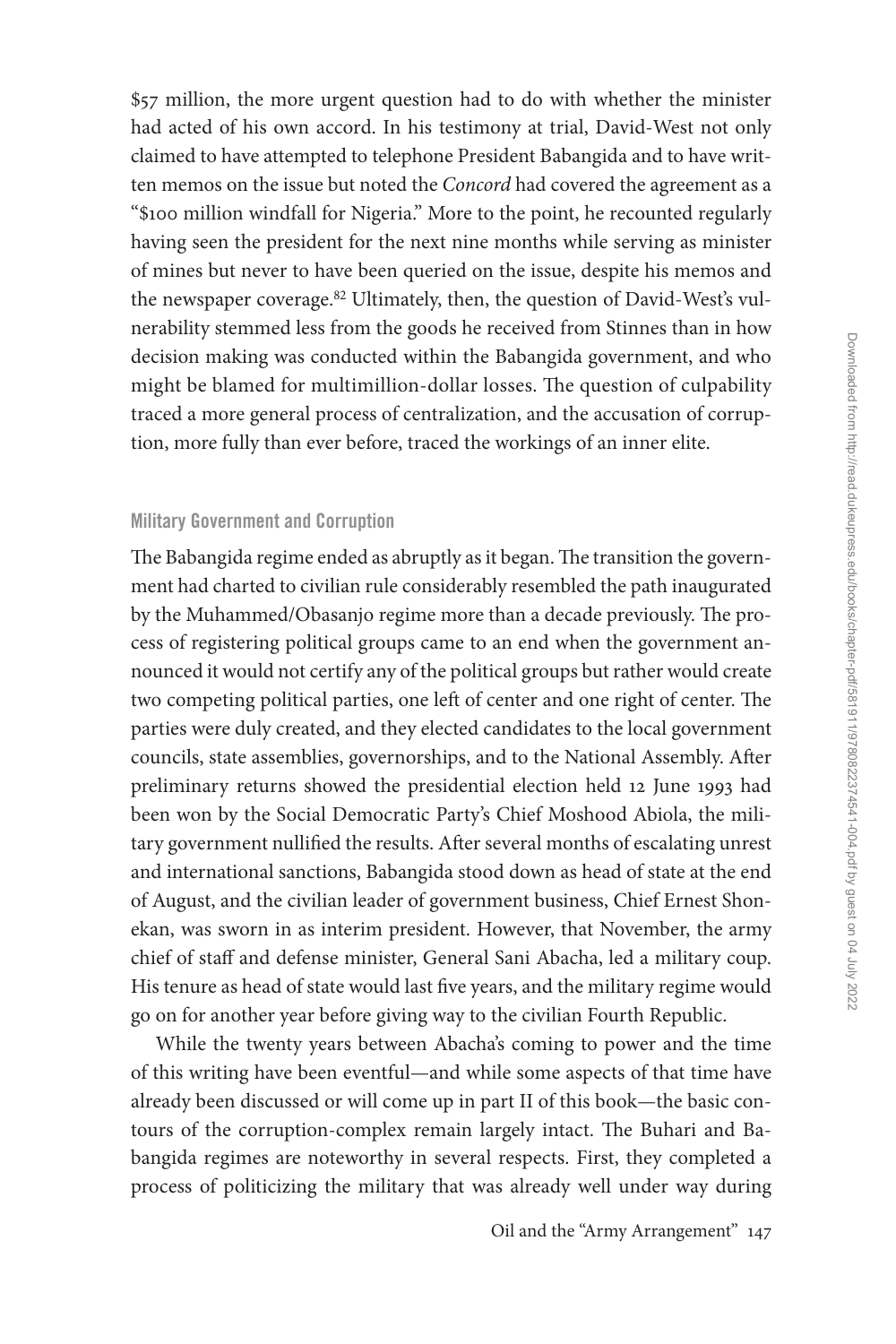the military regimes of the 1970s. While diarchy was never formally installed, and while the "army arrangement" has given way to a resigned consensus that neither civilian nor military regimes can correct the sins of their predecessors, a prebendelist logic of clientelism became much more deeply entrenched in military hierarchies. While the military was never free from the politics of region, ethnicity, or religion, the regional origins of particular military officers have become even more salient than in the past. While it is difficult with any accuracy to chart material changes in the levels of corruption, it seems inarguable that more money was diverted from the country by the Babangida and Abacha regimes than had been diverted under their military predecessors. Civilians were not necessarily the only profligate rulers Nigeria had—even if now people contend the military was not as wildly spendthrift as the politicians of the Fourth Republic.

The brutality the Buhari regime meted out under its War against Indiscipline and War against Women remained a feature of its military successors, as the crackdowns on the riots discussed above suggest. While this took place, governmental austerity also defunded schools, hospitals, and universities, while the country's infrastructure crumbled. At the same time, the devaluation of the naira made many consumer goods increasingly unaffordable for the bulk of the population. As Andrew Apter has argued, the decline in world oil prices caused a hollowing out of the naira: rampant inflation and a state that was a shell of its former self was the result. The years of the beginning of structural adjustment were also the time when Nigeria's 419 messages first became famous. Apter suggests this is because of a change in regimes of value themselves. Nigerian politics became a politics of illusion; the Nigerian money form similarly was demonstrated to be an illusion. For that reason, 419 became a prototypical business form. I would suggest that is only a part of the story, and that it is necessary to place these developments in much longer-term historical trajectories.

The Nigerian corruption-complex emerged from sets of local political strategies and accommodations that first took shape under British colonialism and under the system of indirect rule. They took on a recognizable form as those of a "corrupt African government" as the country achieved internal self-rule a decade before independence. And they came to fruition as Nigeria became an oil state, in both flush times and lean ones. Part I of this book has not been a history of Nigeria, or of Nigerian corruption. Rather, it has been an attempt to trace the career of the corruption-complex, and to point to critical conjunctures in its history. Even today, there is not one language of corruption, or one set of principles by which it can be judged. While all commentators can agree that corruption is wrong, the problem is identifying who is guilty of it. When